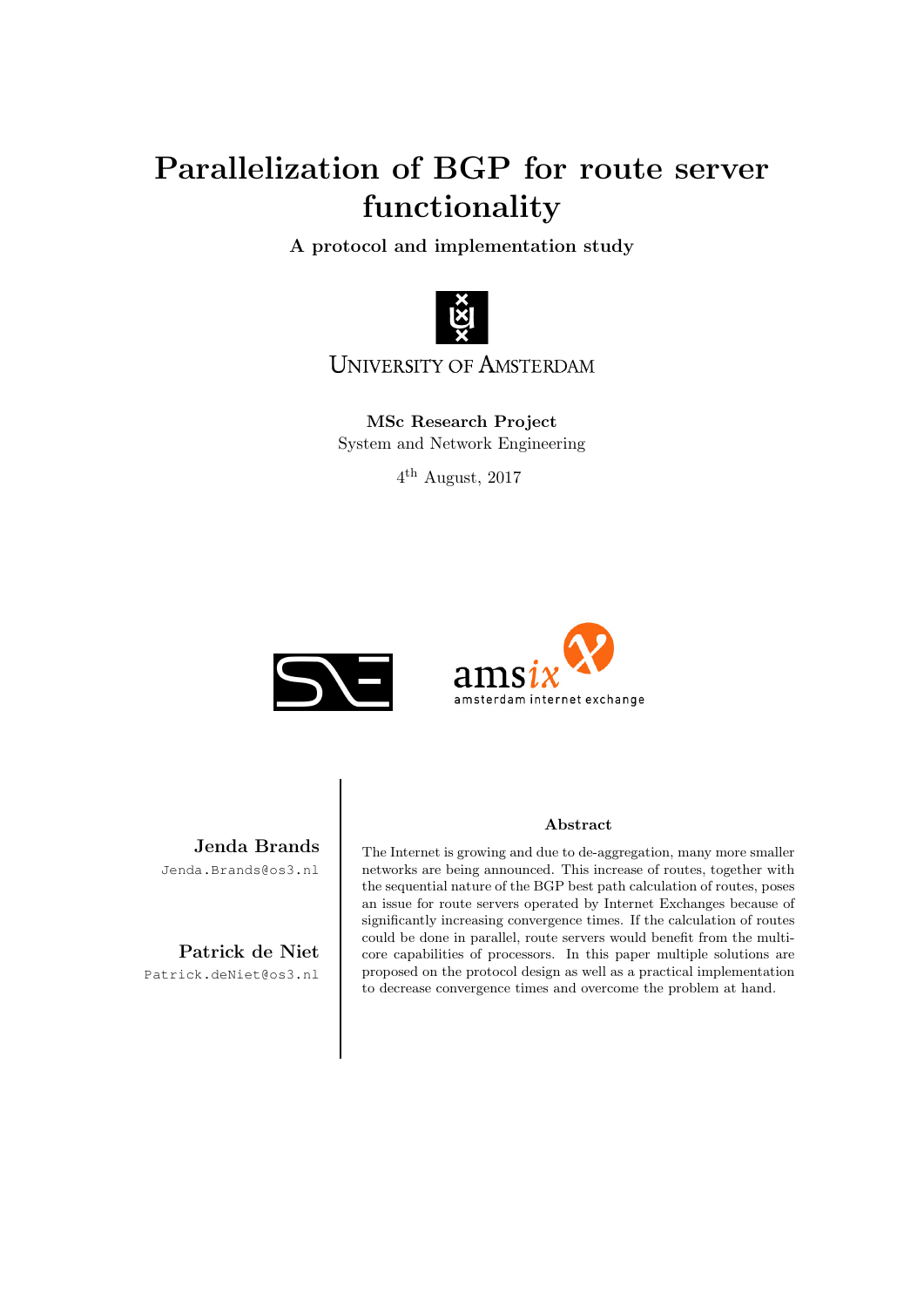## Contents

| $\mathbf{1}$     |         | Introduction |                                                                                      | 3               |
|------------------|---------|--------------|--------------------------------------------------------------------------------------|-----------------|
|                  | 1.1     |              |                                                                                      | $\overline{4}$  |
|                  |         | 1.1.1        |                                                                                      | $\overline{4}$  |
|                  | 1.2     | Outline      |                                                                                      | $\overline{4}$  |
| $\boldsymbol{2}$ |         |              | <b>Background</b> information                                                        | $\overline{5}$  |
|                  | 2.1     |              |                                                                                      | $\overline{5}$  |
|                  | 2.2     |              |                                                                                      | $\overline{5}$  |
|                  |         | 2.2.1        |                                                                                      | $\overline{5}$  |
|                  |         | 2.2.2        |                                                                                      | $6\phantom{.}6$ |
|                  |         | 2.2.3        |                                                                                      | 6               |
|                  | 2.3     |              | BGP implementation architecture                                                      | 9               |
|                  | 2.4     |              |                                                                                      | 10              |
|                  | 2.5     |              |                                                                                      | 12              |
|                  |         | 2.5.1        |                                                                                      | 12              |
|                  |         | 2.5.2        |                                                                                      | 12              |
|                  | 2.6     |              |                                                                                      | 12              |
| $\bf{3}$         |         | Methodology  |                                                                                      | 14              |
|                  | 3.1     |              |                                                                                      | 14              |
|                  |         | 3.1.1        |                                                                                      | 14              |
|                  |         | 3.1.2        |                                                                                      | 15              |
|                  | 3.2     |              |                                                                                      | 15              |
|                  |         | 3.2.1        | Variables                                                                            | 16              |
|                  |         | 3.2.2        |                                                                                      | 16              |
|                  | 3.3     | Scenarios    |                                                                                      | 17              |
|                  |         | 3.3.1        |                                                                                      | 18              |
|                  |         | 3.3.2        |                                                                                      | 20              |
|                  | 3.4     |              |                                                                                      | 20              |
| $\overline{4}$   | Results |              |                                                                                      | 22              |
|                  | 4.1     | Scenarios    |                                                                                      | 22              |
|                  |         | 4.1.1        | Three to one $\ldots \ldots \ldots \ldots \ldots \ldots \ldots \ldots \ldots \ldots$ | 22              |
|                  |         | 4.1.2        |                                                                                      | 22              |
|                  |         | 4.1.3        | Real world                                                                           | 25              |
|                  |         | 4.1.4        |                                                                                      | 25              |
|                  | 4.2     |              |                                                                                      | 28              |
|                  |         |              |                                                                                      |                 |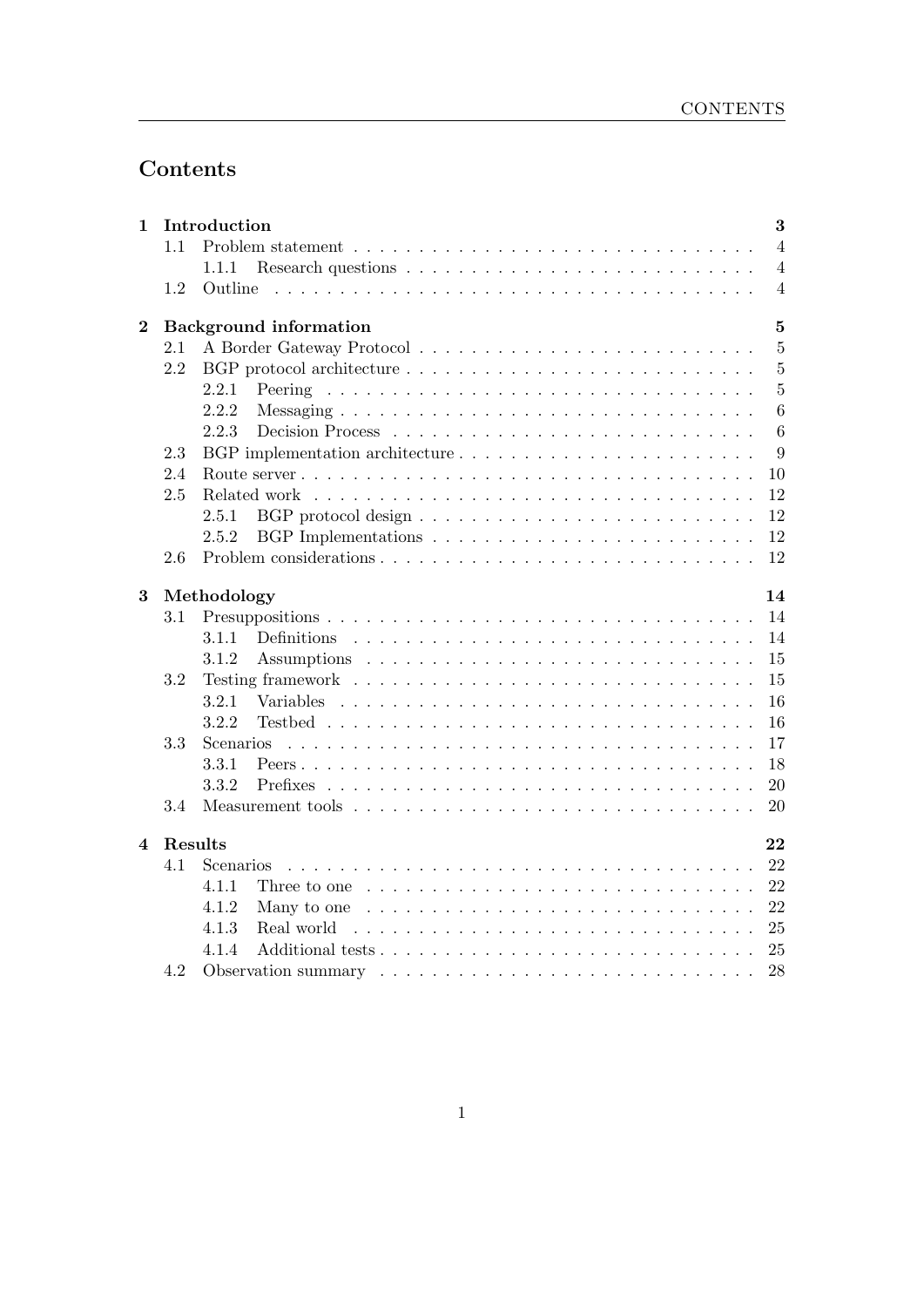| 5              | <b>Proposed Solutions</b>                                                                  | 30  |
|----------------|--------------------------------------------------------------------------------------------|-----|
|                |                                                                                            | 30  |
|                | 5.2                                                                                        | -31 |
|                | Phase 2 solution $\ldots \ldots \ldots \ldots \ldots \ldots \ldots \ldots \ldots$<br>5.2.1 | 31  |
|                | 5.2.2                                                                                      | -33 |
|                | 5.3                                                                                        | 35  |
| 6              | <b>Discussion</b>                                                                          | 39  |
| $\overline{7}$ | Conclusion                                                                                 | 41  |
| 8              | <b>Future work</b>                                                                         | 42  |
|                | Acknowledgements                                                                           | 43  |
|                | References                                                                                 | 44  |
|                | Appendices                                                                                 | 46  |
|                | Appendix A Many-to-one scenario results                                                    | 46  |
|                | Appendix B BIRD Configuration                                                              | 48  |
|                | Appendix C GoBGP Configuration                                                             | 50  |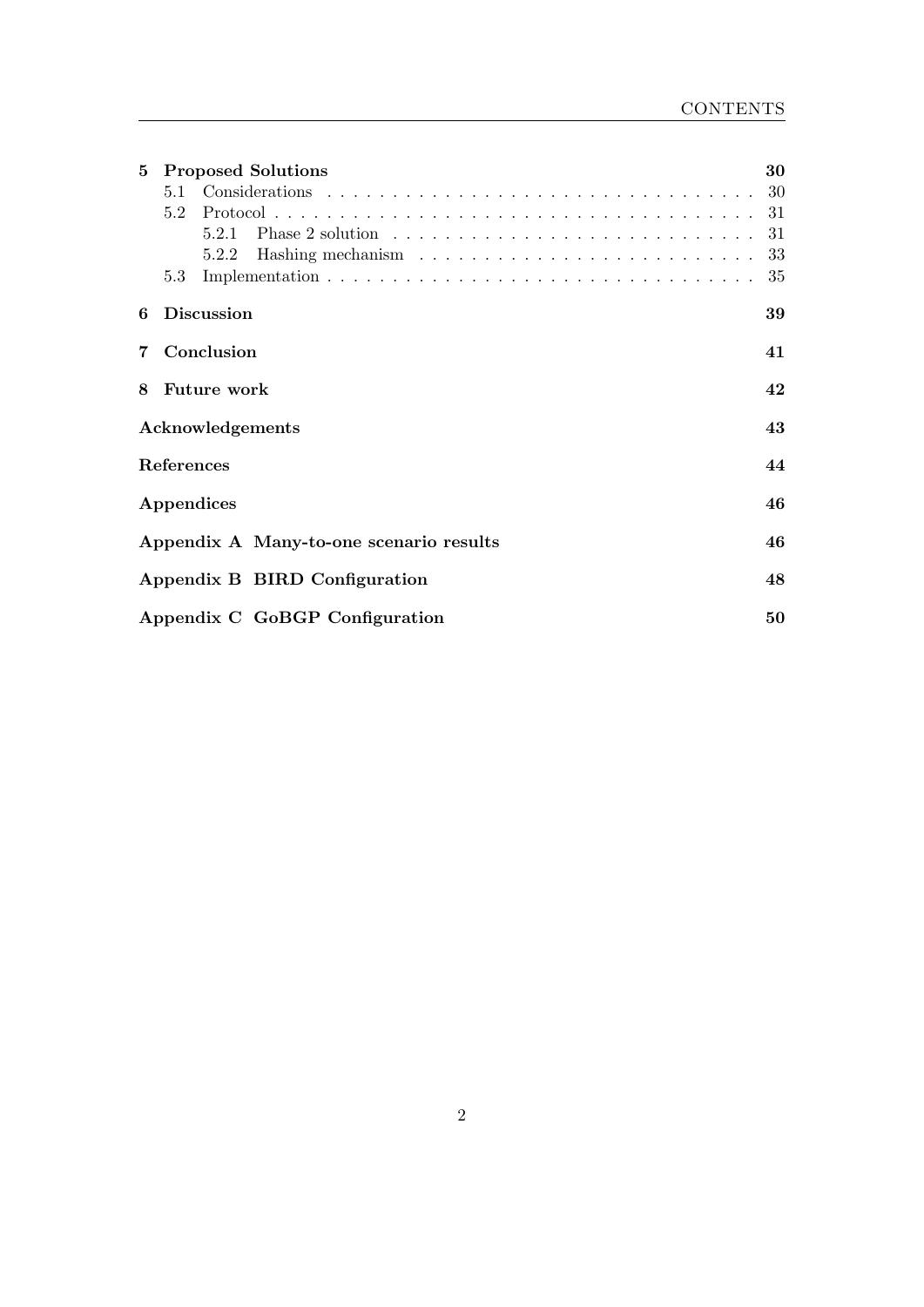## <span id="page-3-0"></span>1 Introduction

The Internet is growing in number of people connected to the Internet<sup>[1](#page-3-1)</sup>, as well as the number of prefixes that are being announced worldwide <sup>[2](#page-3-2)</sup>. This increase is not only due to an increase of IP addresses in use, but also has to do with the de-aggregation of prefixes within the IPv4 address hierarchy. With de-aggregation of prefixes is meant that larger prefixes (for example /22 networks) are announced as multiple smaller networks (for example four /24 networks). This can have a great impact on the global routing table as this table will heavily expand since less summarizing can be done as a consequence.

The main routing protocol in the Internet is the Border Gateway Protocol (BGP). BGP was introduced in 1989 and back then, its architects had not foreseen a number of shortcomings within the protocol. Many of these shortcomings were related to the increasing size of the Internet. Significant scaling additions have been done since, including the introduction of Soft Reconfiguration (SR) and Route Refresh. SR has become obsolete due to the fact that the underlying deficiencies have now been addressed within BGP itself, whereas Route Refresh is still actively used to request re-advertisements from a peer without resetting the entire connection.

Even though many shortcomings have been addressed, at this point in time there is still a mostly unanswered shortcoming with regards to the sequential processing of routes. When a peer announces new routes, BGP needs to calculate the best path to a certain prefix according to a best path selection algorithm. This calculation is nowadays still done in a sequential way, generally resulting in the inability to benefit from multicore processors. This can cause additional instability if it renders the daemon unable to reply to KEEPALIVE messages.

BGP is used exhaustively in *Internet exchanges points*  $(IXPs)$ , where interconnections between peers are accommodated. These IXPs enable BGP speakers to setup BGP peering relations on a peering LAN. Peering at these IXPs is often done by means of a route server. Such a route server functions as a super-peer in an eBGP environment. This means the route server functions almost like a route reflector, with one of the core differences being that the route server works in eBGP and a route reflector in iBGP. Besides that, a route server commonly is not a router but an actual server. Customers of the IX can set up peering to the route server and thereby announce their routes to all other peers on the peering LAN. This eliminates the need to peer with all the other IX customers directly, as the routes are already being exchanged through the route server.

Route servers are a typical example where the shortcoming in sequential processing is observed. When a large amount of BGP speakers are sending UPDATE messages to a route server, it has to calculate the best paths from all these UPDATES, in a sequential

<span id="page-3-1"></span><sup>1</sup>http://www.internetworldstats.com/stats.htm

<span id="page-3-2"></span><sup>2</sup>http://www.cidr-report.org/as2.0/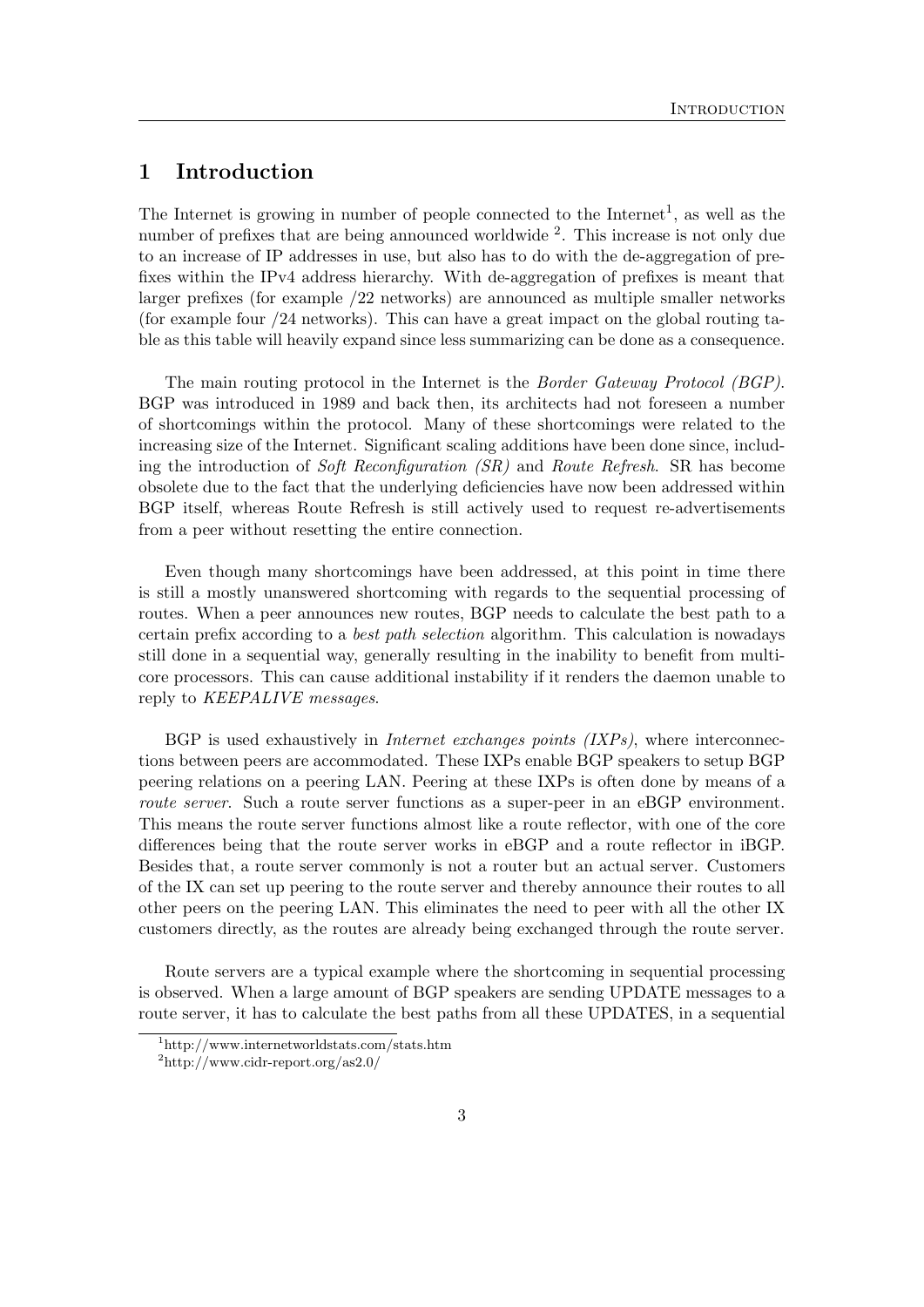way. This leads to one core of the server running at a 100% utilization, whereas other cores remain idle. This lack of multi-core support increases convergence times for the whole environment which is expected to worsen as the number of routes and peers grow larger.

## <span id="page-4-0"></span>1.1 Problem statement

This research focuses on improving this processing of routes and finding ways to improve (shorten) convergence times. As the bottleneck appears to be in the sequential processing of UPDATES, possibilities will be evaluated to multi-thread the BGP daemon. This research aims to improve both the protocol as described in RFC 4271 as well as find solutions on implementations themselves.

#### <span id="page-4-1"></span>1.1.1 Research questions

Considering the problem described above, the main research question for this project is:

What improvements can be made to the Border Gateway Protocol (BGP) or its implementations to resolve current performance bottlenecks when processing updates?

In order to formulate an answer to this question, the following sub-questions have been identified:

- What is the root cause of the perceived increasing convergence time?
- What past work has been done to solve this specific issue?
- What optimizations can be done to resolve this issue?

#### <span id="page-4-2"></span>1.2 Outline

The rest of this document is set up as follows. First, in section [2,](#page-5-0) background information is given on BGP, as a protocol as well as the use of route servers and the decision process in BGP. Section [3](#page-14-0) discusses the methodology used during the research. The testbed that was set up is also explained there. Then section [4](#page-22-0) discusses the results of the tests that were conducted and several solutions are proposed there. In section [6](#page-39-0) the research is discussed, after which section [7](#page-41-0) concludes the paper including future work.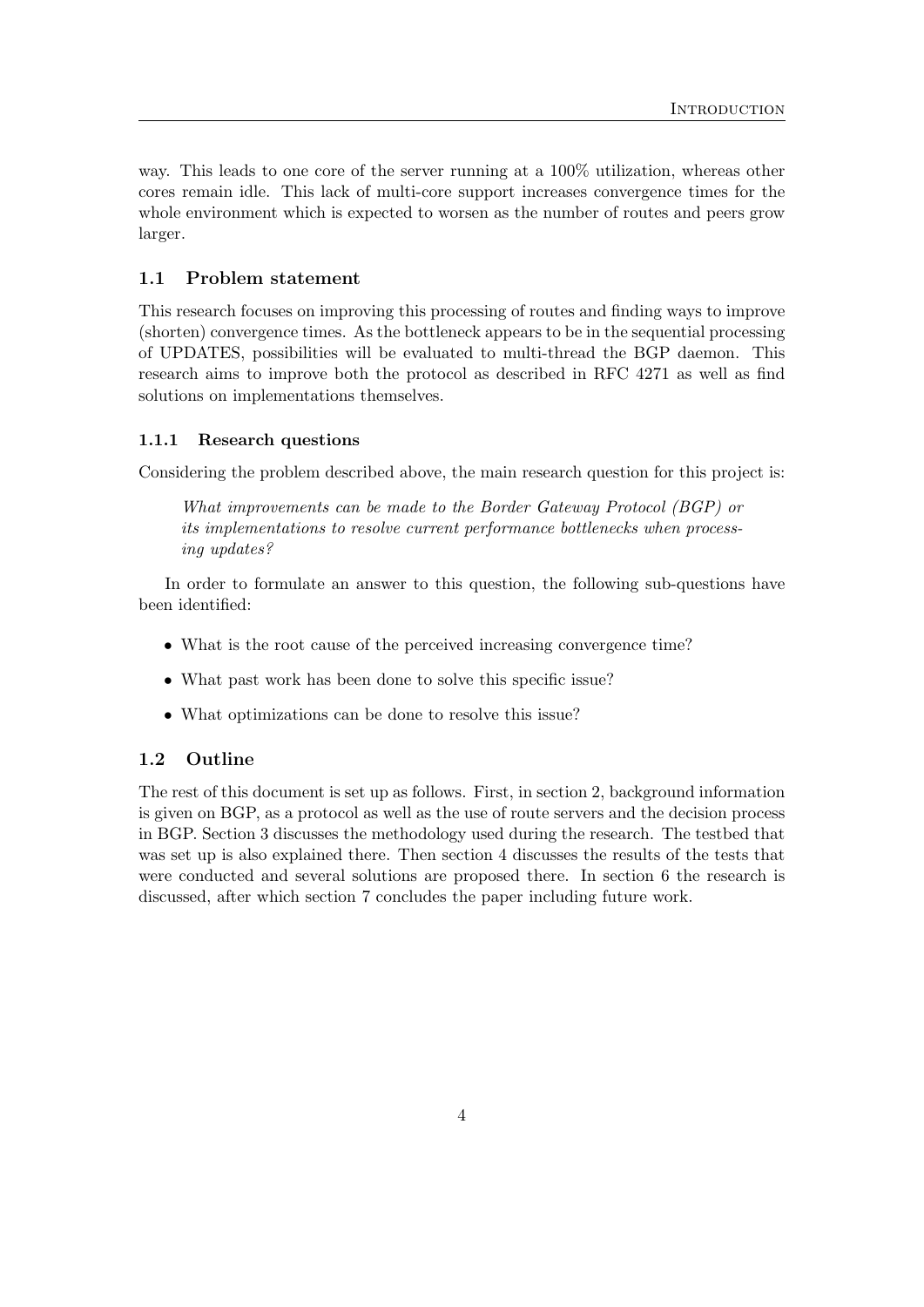## <span id="page-5-0"></span>2 Background information

This chapter dives into BGP in more detail, aiming to provide the necessary background information needed to fully understand the rest of this paper. As BGP could cover a paper of its own, only the aspects relevant for this paper are explained in detail.

## <span id="page-5-1"></span>2.1 A Border Gateway Protocol

When it became apparent that the *Exterior Gateway Protocol (EGP)* first defined in RFC 904<sup>[\[1\]](#page-44-0)</sup> was ill-equipped to scale with the expanding Internet, the *Border Gateway Protocol (BGP)* formalized in RFC 1105<sup>[\[2\]](#page-44-1)</sup> which addresses some of these issues, has since become the de-facto standard for exchanging network reachability information over the Internet. Over the years, even this protocol has undergone further development, often as a result of practical shortcomings. This has resulted in the current standard A Border Gateway Protocol 4 (RFC 4271[\[3\]](#page-44-2)) more commonly known as BGPv4 or BGP-4.

The protocol is used by many organizations of all sizes. BGP allows one to control the flow of outgoing and possibly incoming traffic. In most cases, this is used to achieve multi-homing. This means traffic has two or more ways to enter or exit a given network. Although other use-cases exist, including ones outside the domain of Internet routing, the problem defined pertains to the original use case of BGP.

## <span id="page-5-2"></span>2.2 BGP protocol architecture

BGP is fundamentally built on the notion of Autonomous Systems (ASes) which are administrative areas where reachability information can traverse through. This is also where BGP inherits its loop-free properties from, by not importing routes that contain themselves in an AS-path. In order to exchange this kind of information, other mechanisms are in place which will be discussed in the sections below.

## <span id="page-5-3"></span>2.2.1 Peering

<span id="page-5-4"></span>BGP runs on the Transmission Control Protocol (TCP) which handles complications such as retransmissions and sequencing. Using this technology, it allows BGP to set up peerings between instances such that data containing network information can be exchanged between them. To establish these peerings, BGP uses a *Finite State Model* (FSM). Because this research does not revolve around the FSM theory, there is no need to delve deeper into this concept. It is only relevant to known that BGP has five potential states it can have during the formation of a peering, with the *BGP\_Established* state being the desired state.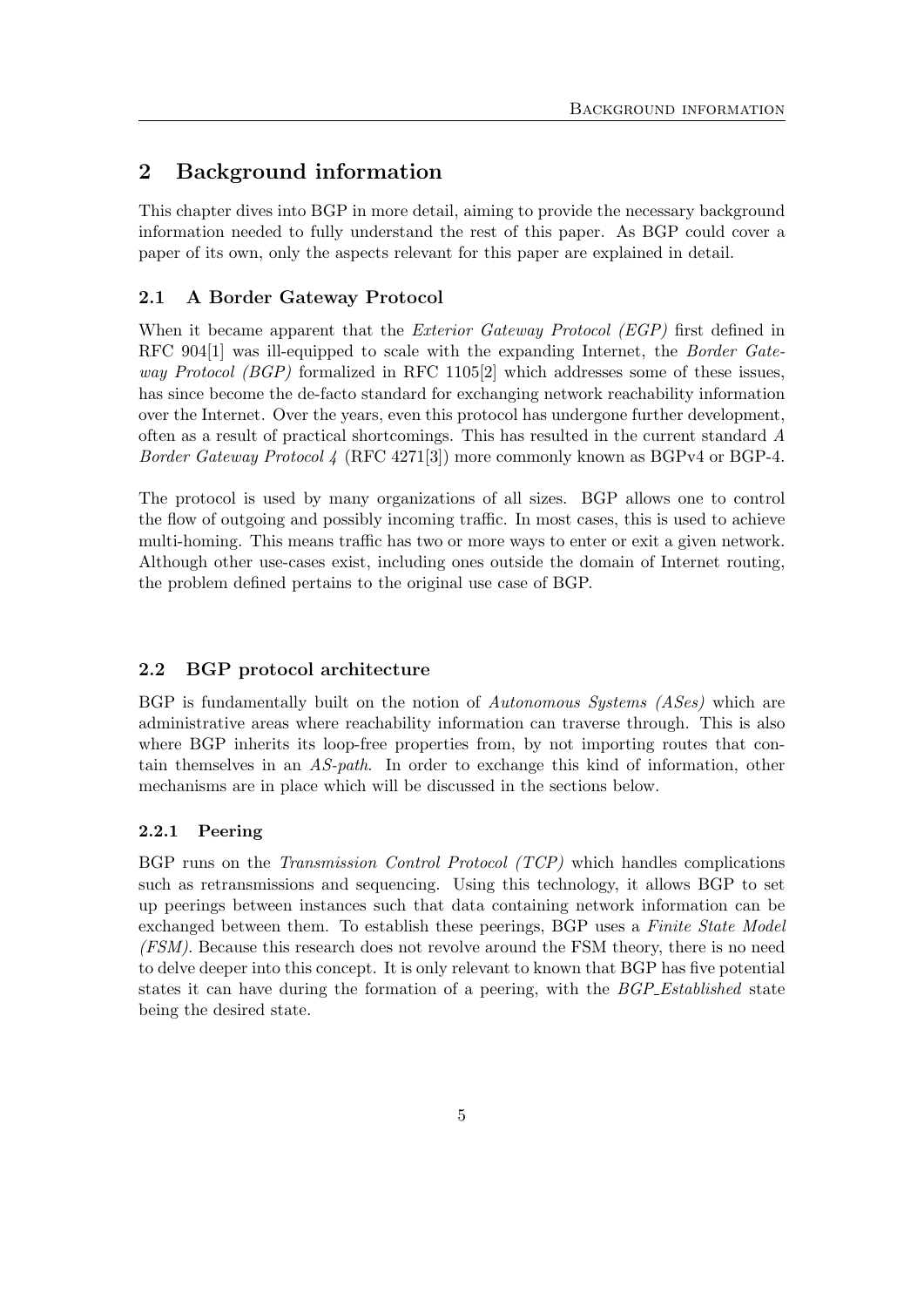## 2.2.2 Messaging

When a peering is established, peers can exchange messages. A total of five message types exist that can be exchanged. Most relevant to this research are the UPDATE and KEEPALIVE messages.

## 2.2.2.1 UPDATE

The UPDATE message contains the actual network information that BGP wants to exchange. It contains prefix information formally named Network Layer Reachability Information (NLRI), which is composed of prefixes (e.g.  $128.66.0.0$ ) and lengths (e.g. /16) in Classless Inter-Domain Routing (CIDR) format[\[4\]](#page-44-3). For each NLRI, attributes are added such as  $AS$ - $PATH$  and  $NEXT$ - $HOP$  for the peer to base decisions on. This type of message is used to both announce and withdraw information.

A notable composition of an UPDATE message, is one that does not contain any NLRI. This is specified as an End-of-RIB marker which indicates that a BGP speaker has communicated its entire routing table, known as a Routing Information Base (RIB), through (multiple) UPDATE messages. This feature was introduced in the Graceful Restart Mechanism for BGP described in RFC 4724[\[5\]](#page-44-4), and is not part of the initial BGPv4 standard.

## 2.2.2.2 KEEPALIVE

To validate the reachability of a peer, the KEEPALIVE messages within BGP are used rather than any TCP-based mechanism. KEEPALIVES are sent every one third of the Hold Time interval which is communicated in the OPEN message when peering is set up. If a peer does not receive a KEEPALIVE, UPDATE or NOTIFICATION message within the hold time, the peering will be closed.

Also, the KEEPALIVE message indicates an implicit End-of-RIB and can be used as such in some implementations [\[6\]](#page-44-5).

## <span id="page-6-0"></span>2.2.3 Decision Process

Once peering is established and maintained, and UPDATES have been sent and received, BGP initiated the Decision Process to utilize the acquired information. This process consists of three phases. The RFC describes the structure of tables used to hold this information and also the rules as to the progression of phases. The structure itself is only conceptual and the actual implementation is left to the programmer. Figure [1](#page-7-0) shows an abstract representation of the tables and processes defined in the RFC.

The Adj-RIB-In tables store the routing information sent by a remote peer where it awaits processing. For each peer, there is a separate table.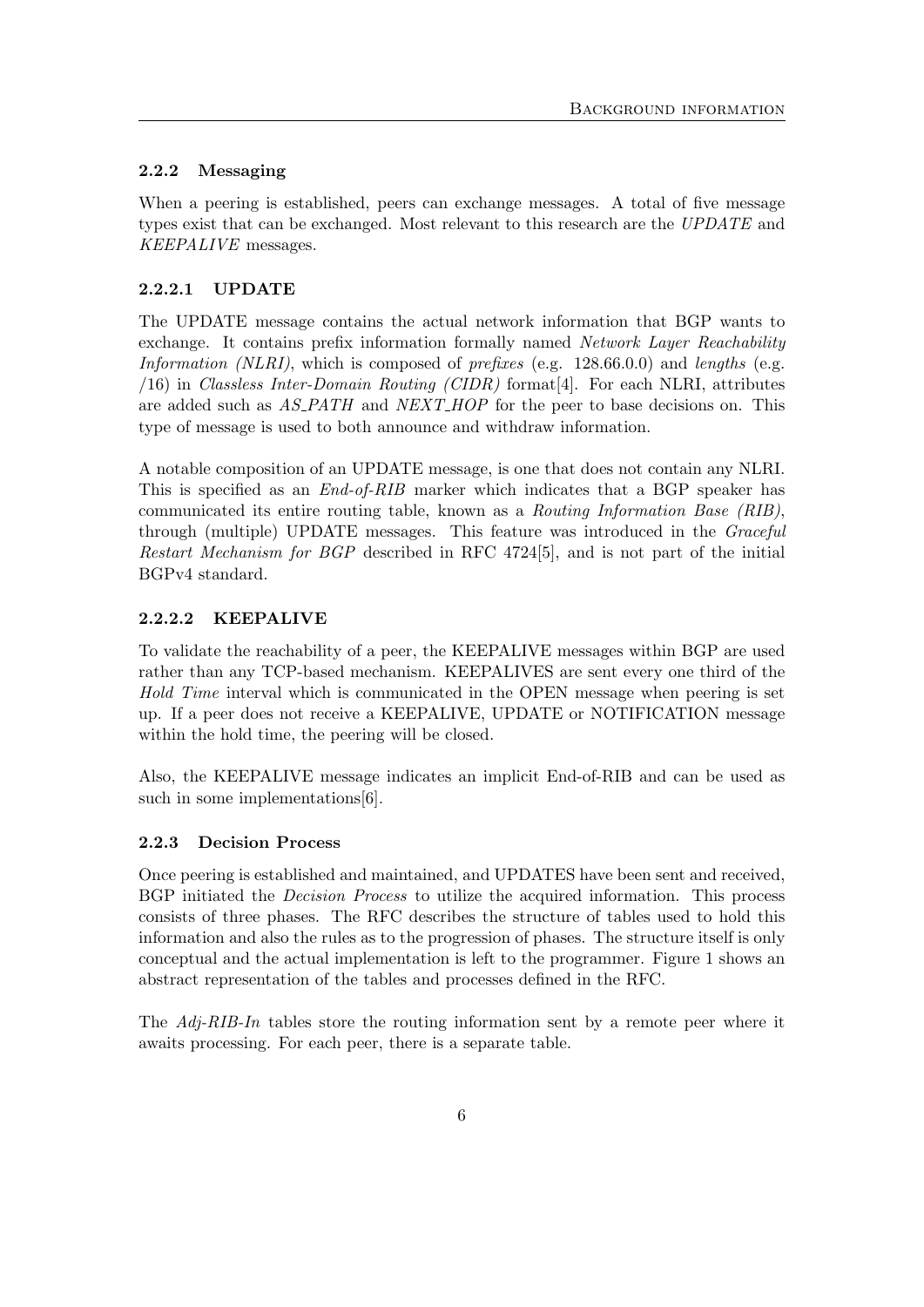The Loc-RIB holds a list of the best path routes. This list is generally a subset of paths learned in all Adj-RIBs-In. From here the data is ordinarily imported into the Forward Information Base (FIB) where a router can use it to make routing decisions. This is not the case when it pertains to a *Route Server* implementation. The reason being that a route server does not have the function to route traffic itself. A more in-depth description regarding route servers will follow later in chapter [2.4.](#page-10-0)

The Adj-RIB-Out tables are similar to the Adj-RIBs-In but serve a reversed function of sorts. Each Adj-RIB-Out will contain information that is to be disseminated to its peer.

To emphasize, this is how the tables are described in the RFC. However, the RFC explicitly allows for tables to be combined within an implementation as to achieve better optimization of hardware.

<span id="page-7-0"></span>

Figure 1: Mechanism described in RFC 4271 section 9.1

These tables are closely related to the three phases of BGP mentioned earlier, as the RFC specifies the rules for locking and distribution of data throughout the system as phase progression occurs.

#### 2.2.3.1 Phase 1: Calculation of Degree of Preference

Once an UPDATE message has been received from a certain peer, phase 1 of the BGP protocol should commence. In practice, the phase is initiated when receiving the End-of-RIB mark as to ensure the remote peer had sent all its routing information[\[7\]](#page-44-6)[\[8\]](#page-44-7). First, any prefixes or attributes received that are marked as undesirable are dropped or altered by means of the  $In\text{-}policy$  [\[9\]](#page-44-8).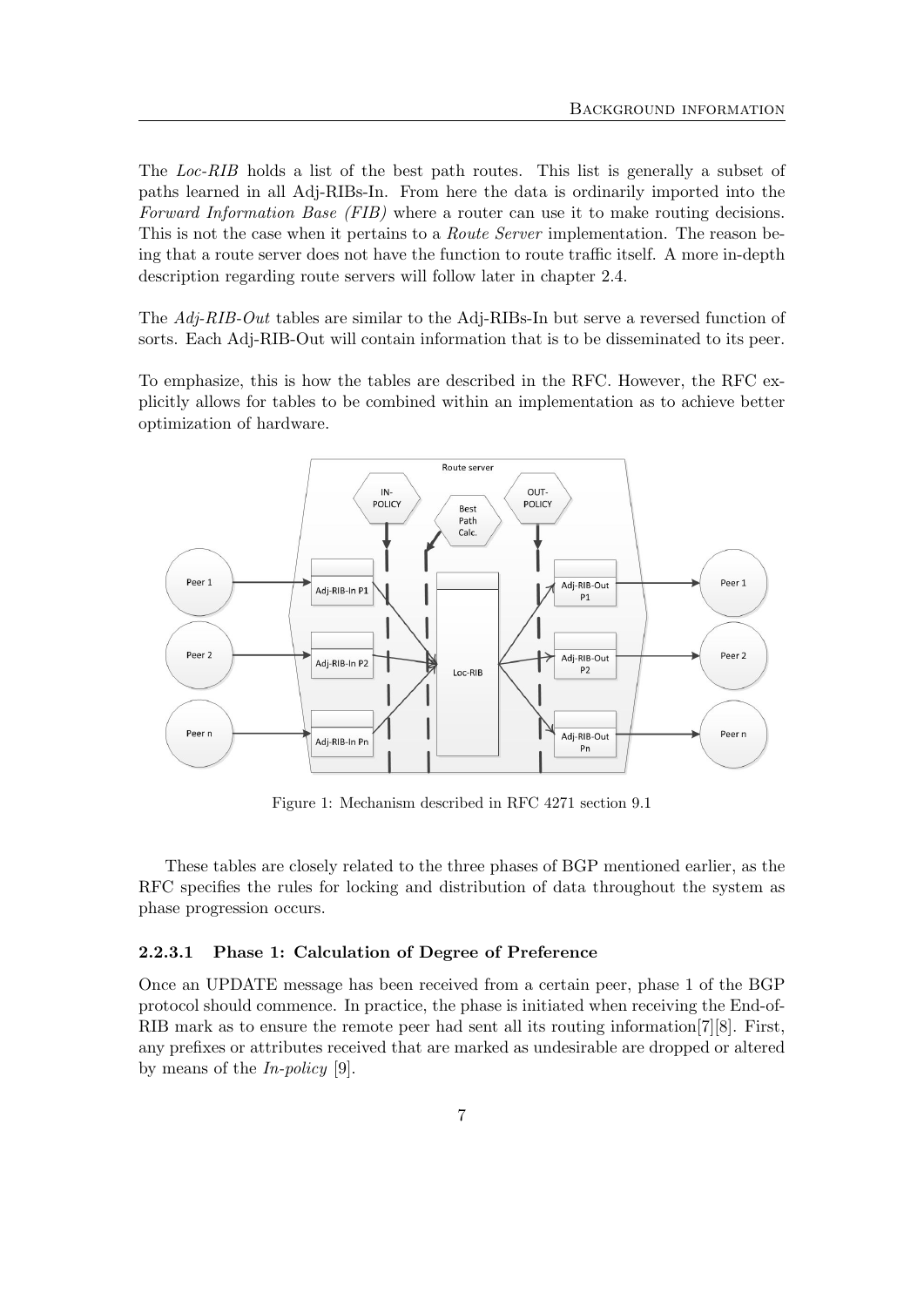Then, the corresponding Adj-RIB-In is locked as to avoid any inconsistencies during this phase. After this, the degree of preference is calculated for all entries within the Adj-RIB-In. When this is done, the lock is released and BGP progresses to phase 2.



Figure 2: Graphical representation of phase 1

#### 2.2.3.2 Phase 2: Route Selection

As phase 2 starts, all Adj-RIBs-In are locked. What follows is a best-path calculation that is run over the combined routing information of all Adj-RIBs-In. If only one peer announced a certain prefix, it is by definition the best (and only) path for that prefix. In many cases however, a path to a certain prefix may be announced by multiple peers. To determine the best path, the following criteria are described by RFC 4271:

- the highest degree of preference of any route to the same set of destinations, or
- is the only route to that destination, or
- is selected as a result of the phase two tie breaking rules specified in RFC 4271 Section 9.1.2.2.

By the end of this phase, each prefix will have a single route entry in the Loc-RIB. All processed routes will be cleared from the Adj-RIBs-In, excluding unresolvable routes and the locks are removed. Unresolvable routes refer to routes where the next-hop address can currently not be reached. It may be so that the route refresh feature is implemented, which also contains the UPDATE data received from peers. This data is not cleared.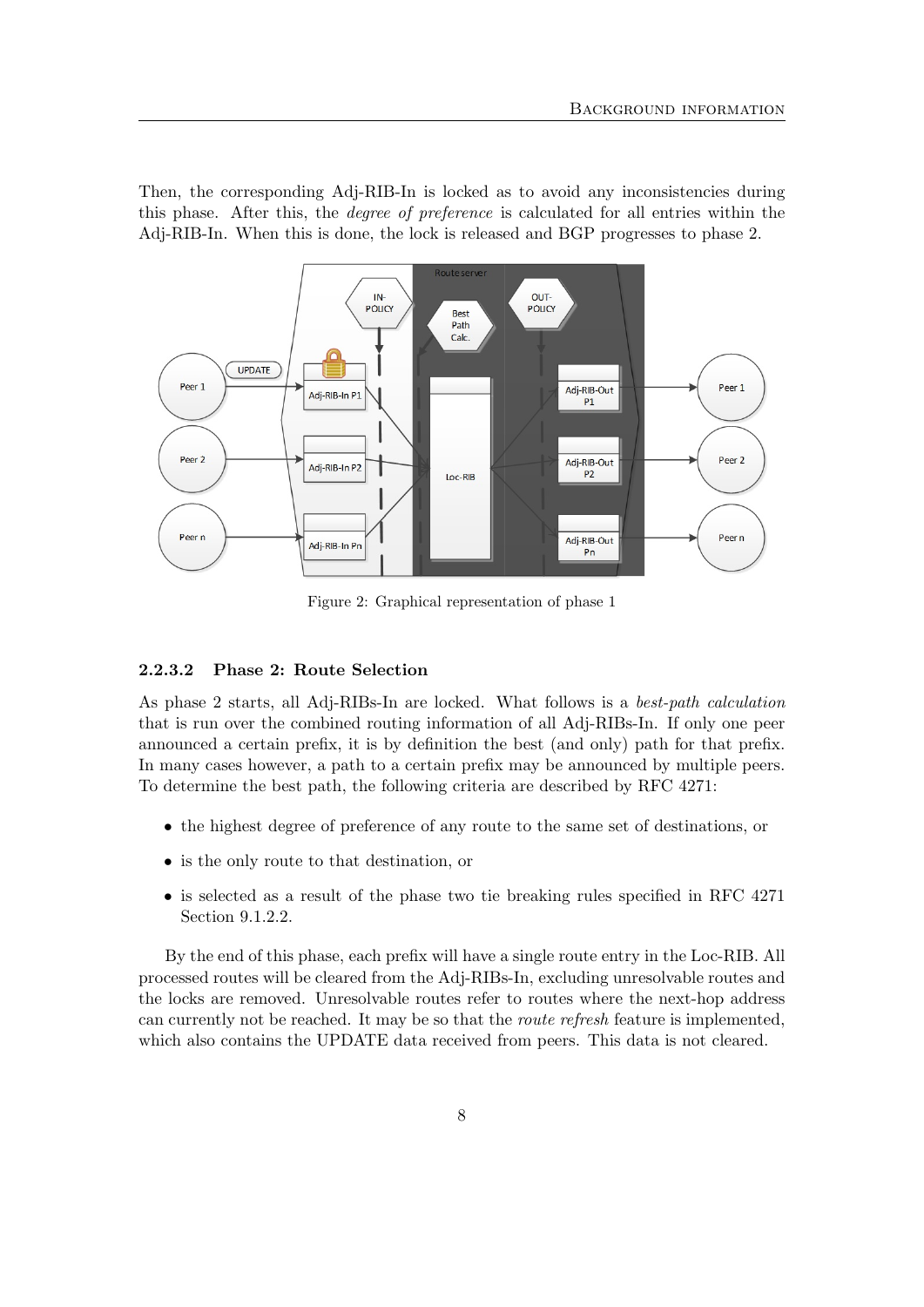

Figure 3: Graphical representation of phase two

#### 2.2.3.3 Phase 3: Route Dissemination

When phase two has no more work to do, phase 3 kicks off. It takes the list of best paths from the Loc-RIB and may alter them in accordance with any Out-Policy applied. Afterwards, the routing information is disseminated to its peers.

#### 2.2.3.4 Phase rules

The RFC specifies when a phase starts and ends. Additionally, there are rules as to what phases can run concurrently. These rules are summarized below:

- Phase 1 is invoked whenever receiving an UPDATE message.
- Phase 2 is invoked on completion of Phase 1.
- Phase 3 is invoked on completion of Phase 2 (more triggers exist).
- Phase 2 is blocked from running while Phase 3 is in process.
- Phase 3 is blocked from running while Phase 2 is in process.

### <span id="page-9-0"></span>2.3 BGP implementation architecture

While the RFCs describe the way BGP should behave, they do not result in a functioning application. The translation of the RFC into actual functioning code is referred to as the implementation of an RFC or standard. Although the RFCs strictly define some BGP mechanisms, others do not and leave it to the developer. One example of this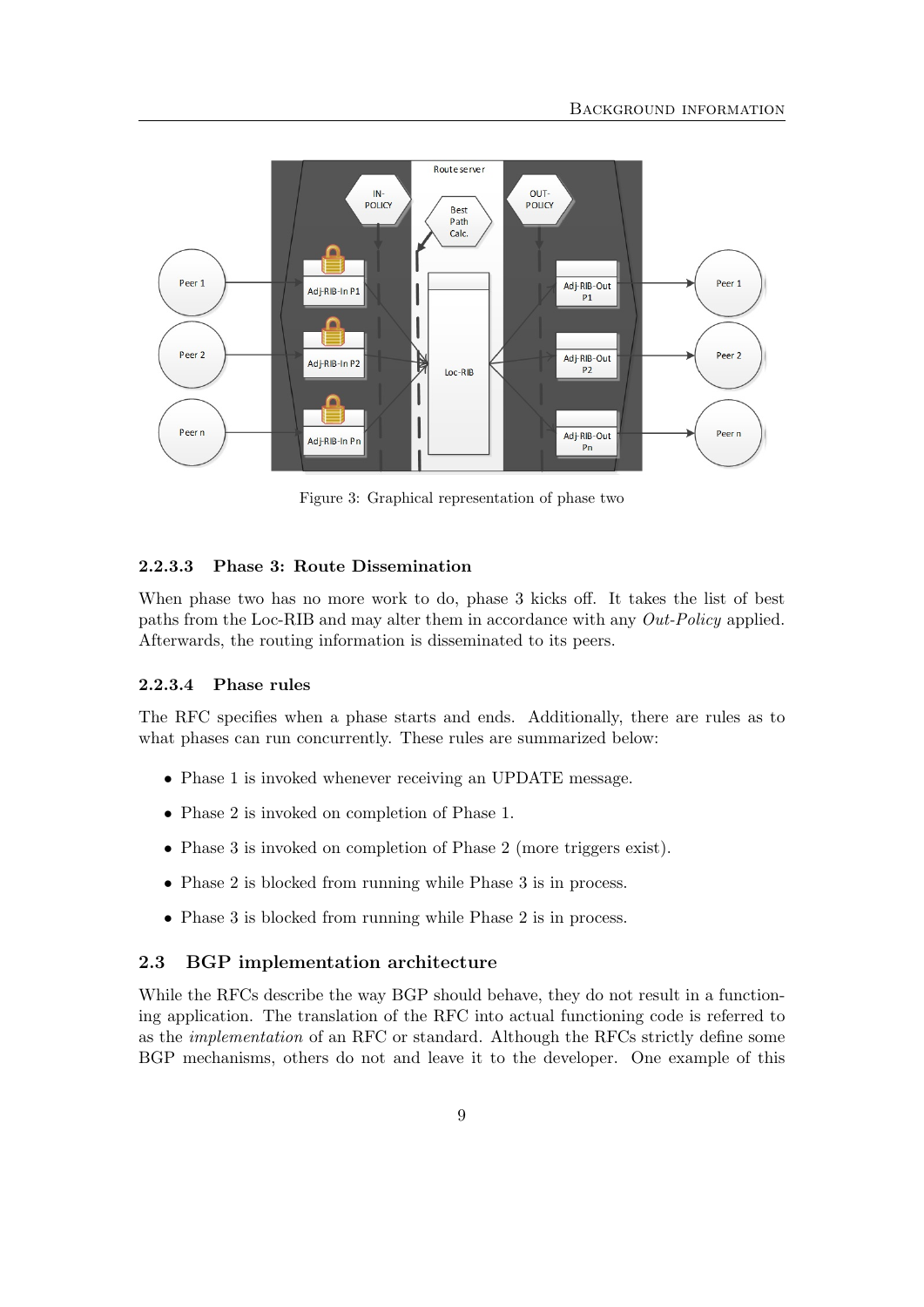phenomenon is the way the conceptual RIBs are implemented, where it is left upon the developer to implement multiple or a single table in the application. This is why there is a large variety in BGP implementations which differ not only in programming language, but also in their internal workings. In practice, this results in many open- and closed source BGP software implementations available, each with different perks and quirks.

A commonality in these implementations is however, that they are all essentially single-threaded [\[10\]](#page-44-9). While applications such as  $OpenBGPd[11]$  $OpenBGPd[11]$  and  $GoBGP$  accomplish some multi-threading to maintain peering and receive updates, work such as the best path calculation is still done within a single thread. For GoBGP this has been confirmed to us by the development team in response to an inquiry.

### <span id="page-10-0"></span>2.4 Route server

<span id="page-10-1"></span>As mentioned, BGP speakers need to set up a peering in order to exchange routing information. If speaker A would want to converse with speaker B and C, it would need to construct a separate peering relationship with both these entities. Consider a network where seven BGP speakers exist and where each speaker wants to receive all available network information. In order to achieve this, a full-mesh topology has to be created as portrayed in figure [4.](#page-10-1)



Figure 4: Full-mesh connection of seven BGP speakers

This results in 21 peering relations and each node maintaining 6 peering sessions. While these numbers are not necessarily a problem yet, it is evident that a higher number of participating nodes will stress the scalability of this architecture. Consider that in an environment such as the AMS-IX, which has about 1350 peers, it would require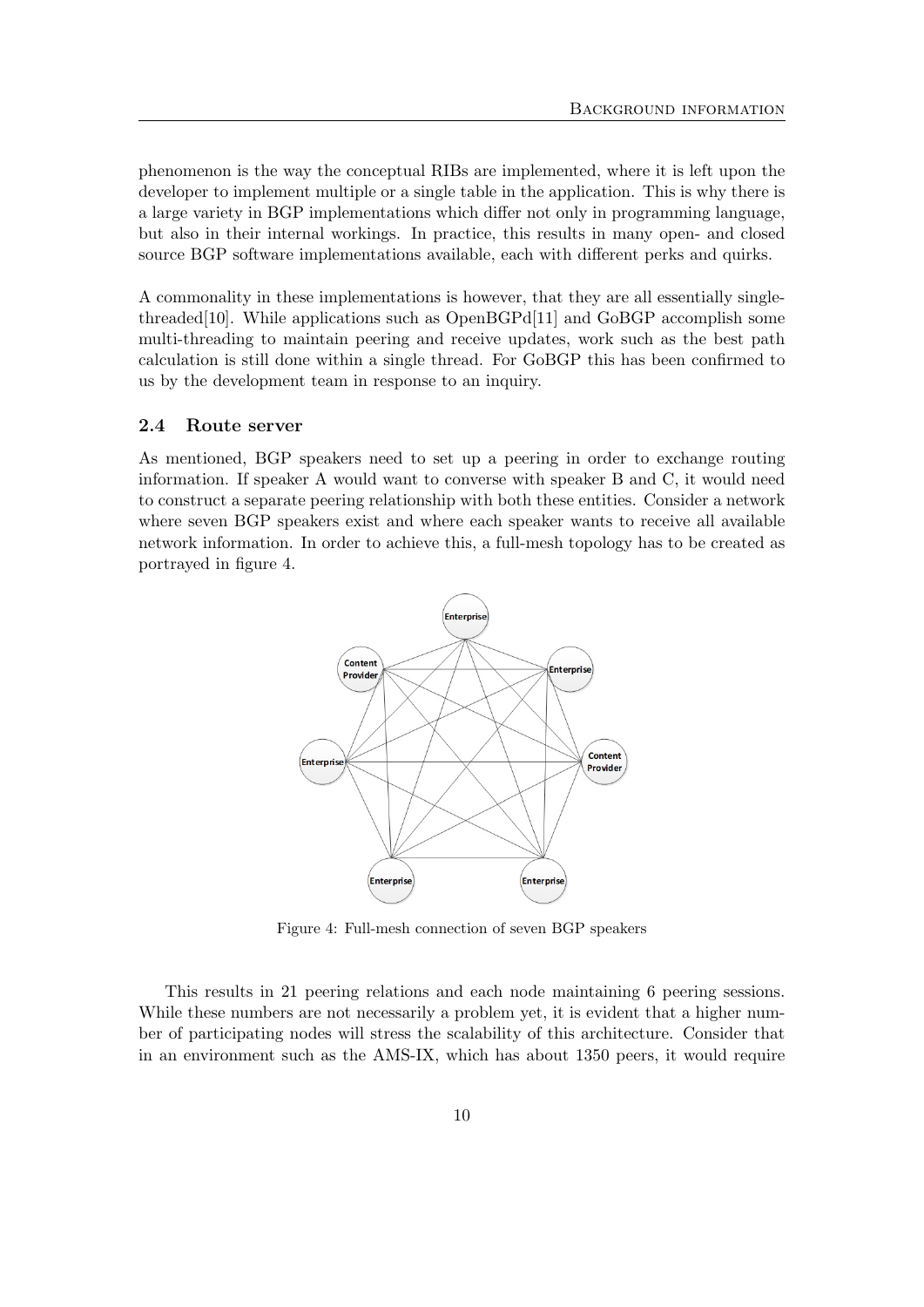every BGP speaker to maintain 1350 − 1 peering sessions. The first challenge would be managing the list of peers from an administrative point of view. Secondly, it would take a considerable amount of resources in maintaining the peerings and processing all the network information.

<span id="page-11-0"></span>In order to avoid this extensive architecture, one of the solutions that can be deployed is a route server. The route server functions as a super-peer, forming a peering relationship with every BGP speaker as depicted in figure [5.](#page-11-0) This is generally done in pairs as to improve availability. However, the use of a route server does not prohibit classical peerings from being formed.



Figure 5: Route server connection of seven BGP speakers

This setup reduces the stress put on BGP speakers. Not only will the number of peering relations be equivalent to the amount of route servers, the amount of network information received is also reduced. This is due to a particularly pleasant side-effect that a peer will no longer receive multiple routes to the same prefix from other speakers. Instead, the route server had already accumulated all routes from all peers, selected the best path and informed its peers only of that particular route for a given prefix.

It is important to observe that while this greatly reduces the stress put on BGP speakers, the route servers themselves are not so fortunate. These servers still maintain a number of peering relationships equivalent to the number of BGP speakers. Additionally, they are confronted with potentially receiving multiple paths to a single prefix resulting in more calculation work when determining the best path. A trend that will only continue as the Internet grows in prefixes due to IPv4 de-aggregation and IPv6 traction increasing. Additionally, more organization join these Internet exchanges increasing the total amount of peers in such a network. As a result, the burdens placed on these single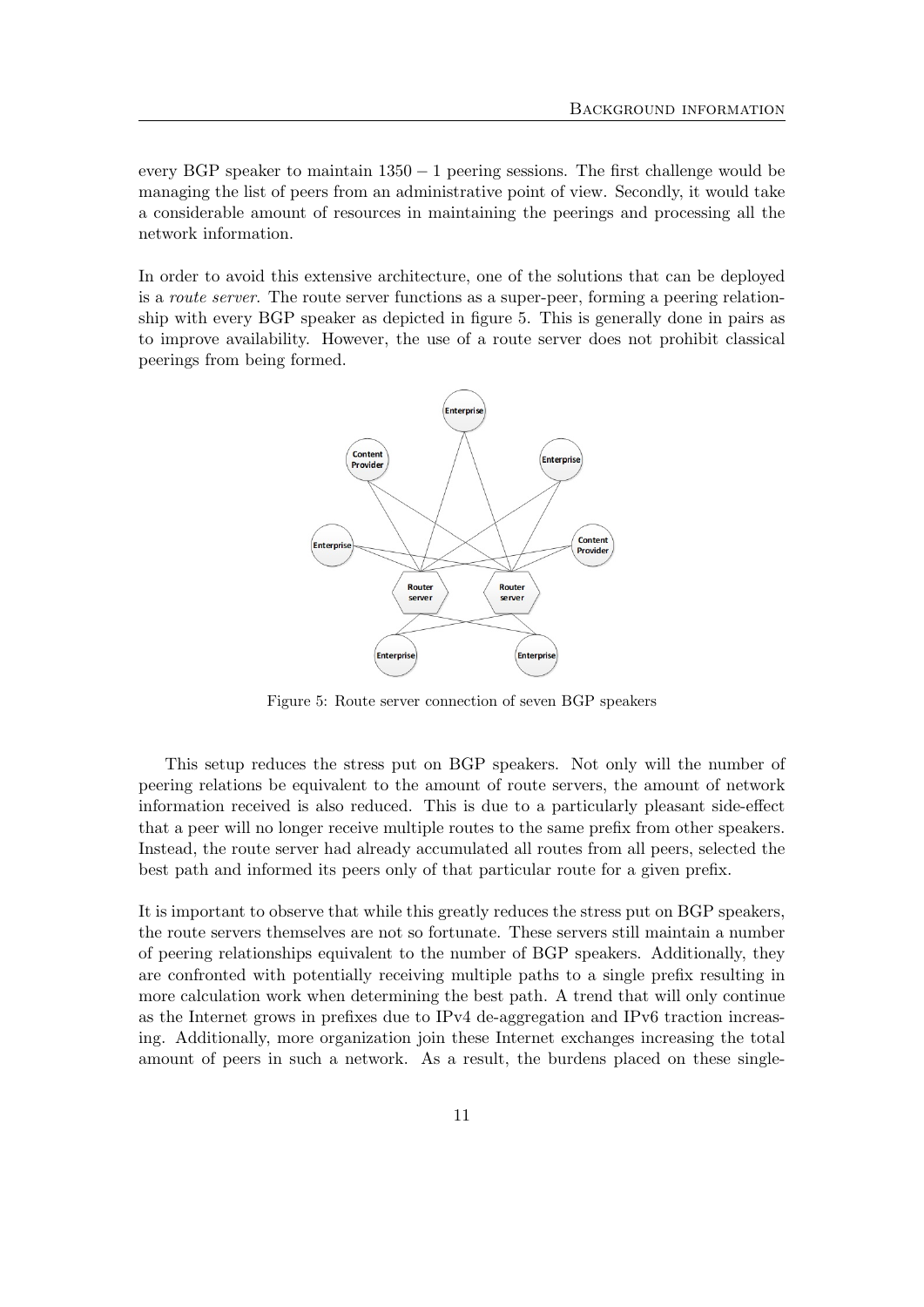threaded route servers used today are already inducing increased convergence times.

#### <span id="page-12-0"></span>2.5 Related work

Experiments have been conducted to modularize  $[12]$ , distribute  $[13][14]$  $[13][14]$  or parallelize [\[15\]](#page-44-14)[\[16\]](#page-44-15)[\[17\]](#page-44-16) BGP. Nevertheless, these innovations have not solved the problem at hand. The main reason being either test results showed unfavorable results or it would not address the focus of this project.

#### <span id="page-12-1"></span>2.5.1 BGP protocol design

In the paper of Lina Ding and others[\[17\]](#page-44-16) a method is proposed to split the BGP process in five self-specified phases. These phases are then running in a pipeline. This means that at any given time, all phases could be doing work simultaneously for independent tasks. The aim here was to have all five phases doing work continuously, rather than waiting for other phases to finish first. Some performance was gained, however, the core issue, namely that processing times of certain phases was long, has not been resolved. For example, while multiple phases could be active simultaneously, no two of the same phases would run at any given time.

Looking at the paper of Xuezhi Jiang and others[\[18\]](#page-44-17), they propose a way to improve route processing by parallelization. However, in their paper they focus only on distributed control planes with multiple control elements. In this paper the aim is to have a broader focus, and actually focus on the protocol design itself rather than having dependencies on specific techniques.

#### <span id="page-12-2"></span>2.5.2 BGP Implementations

During this project, actual BGP implementations were also looked into. This will generally be open source daemons as then, there will be access to the code. There have been other initiatives before such as the 2009 Euro-IX project [\[19\]](#page-44-18) to fork Quagga [\[20\]](#page-45-0) and aim to improve, amongst other things, the BGP CPU limitations in the implementation. Likewise, some closed source software vendors have claimed to have worked on and implemented multi-threading [\[21\]](#page-45-1)[\[22\]](#page-45-2). This is almost certainly referring to only a part of the BGP process which is also seen in some open implementations.

#### <span id="page-12-3"></span>2.6 Problem considerations

As mentioned, administrators of large scale BGP implementations are experiencing relatively long convergence times in their environments. The first step to proceed with this project is to confirm that the problem can indeed be reproduced by creating a testbed with a BGP route server and multiple BGP peers. There is a variety of reasons why this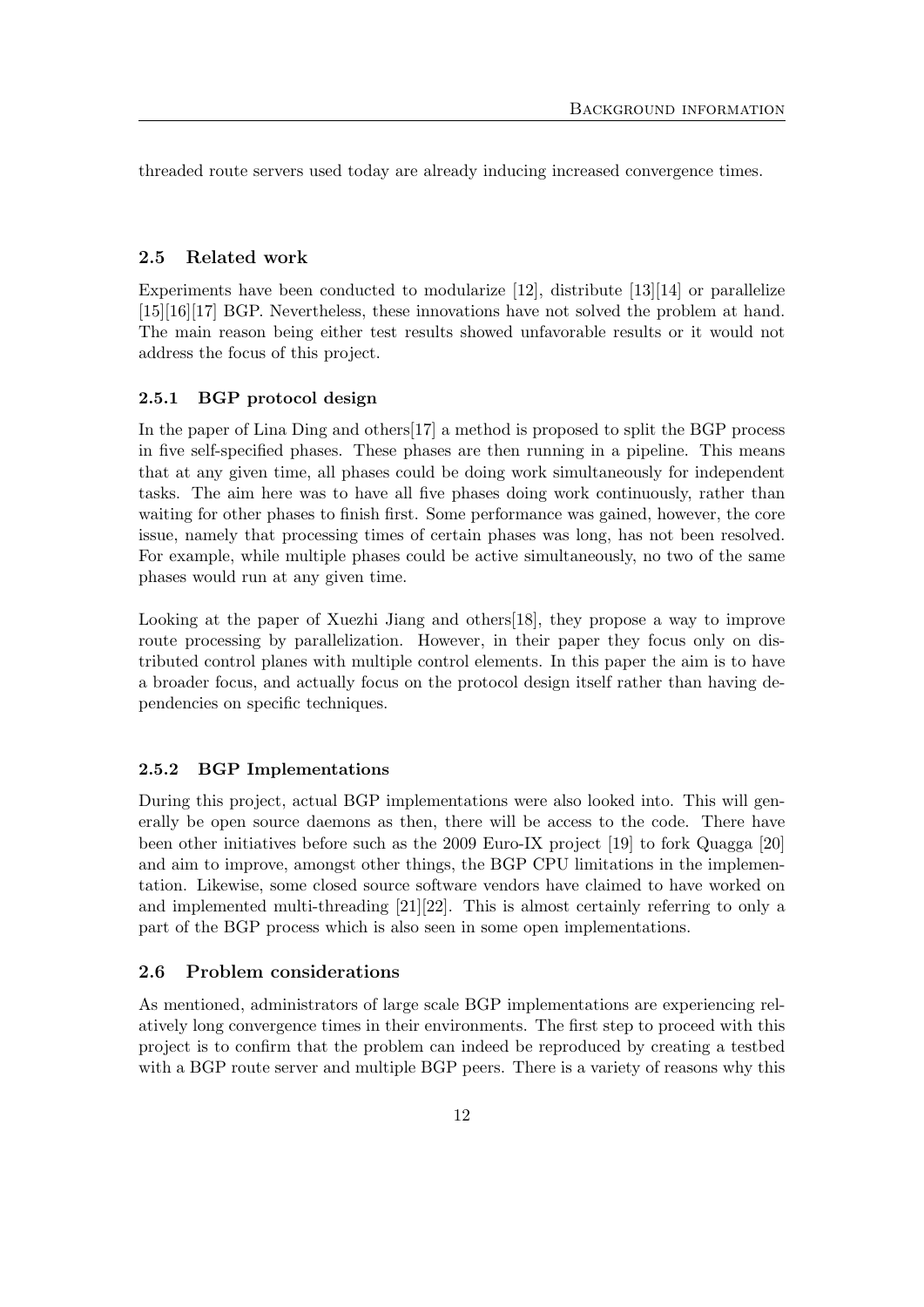may not be feasible. For instance, it could be that the hardware available is not capable of generating enough UPDATE messages to reach a point where this behavior can be observed. Alternatively, it may prove troublesome to identify what metrics (prefix size, communities or other attributes) are involved in this process.

Once the issue has been reproduced, an analysis can be done by repeating the tests and tweaking the metrics. In order to be able to conclude a specific section of the protocol is particularly at fault, it is necessary to make a distinction between functions within the protocol. It is practical to make this distinction based on the phases described in the background section. This does not only result in a comprehensible categorization, but is also based on well described BGP steps by means of the RFC. An additional factor to the three BGP phases is the time it takes for messages to travel over the network.

Consider the total time required to disseminate new routing information from another peer is 4.

$$
T_{net}(1) + T_{phase1}(1) + T_{phase2}(1) + T_{phase3}(1) = T_{total}(4)
$$

While in this example it is assumed that the cost of each step is equal, this is in fact very unlikely and is merely to illustrate the thought process. Ideally, the testbed will provide the ability to add, remove or adjust these metrics and to capture the effect on the total time. It is important to note that, while time is being measured, this in itself is not the cause of the problem. Instead, the time is a result of a fully utilized core unable to keep up with the work that has to be done. In essence, either the work has to be reduced or the capacity increased.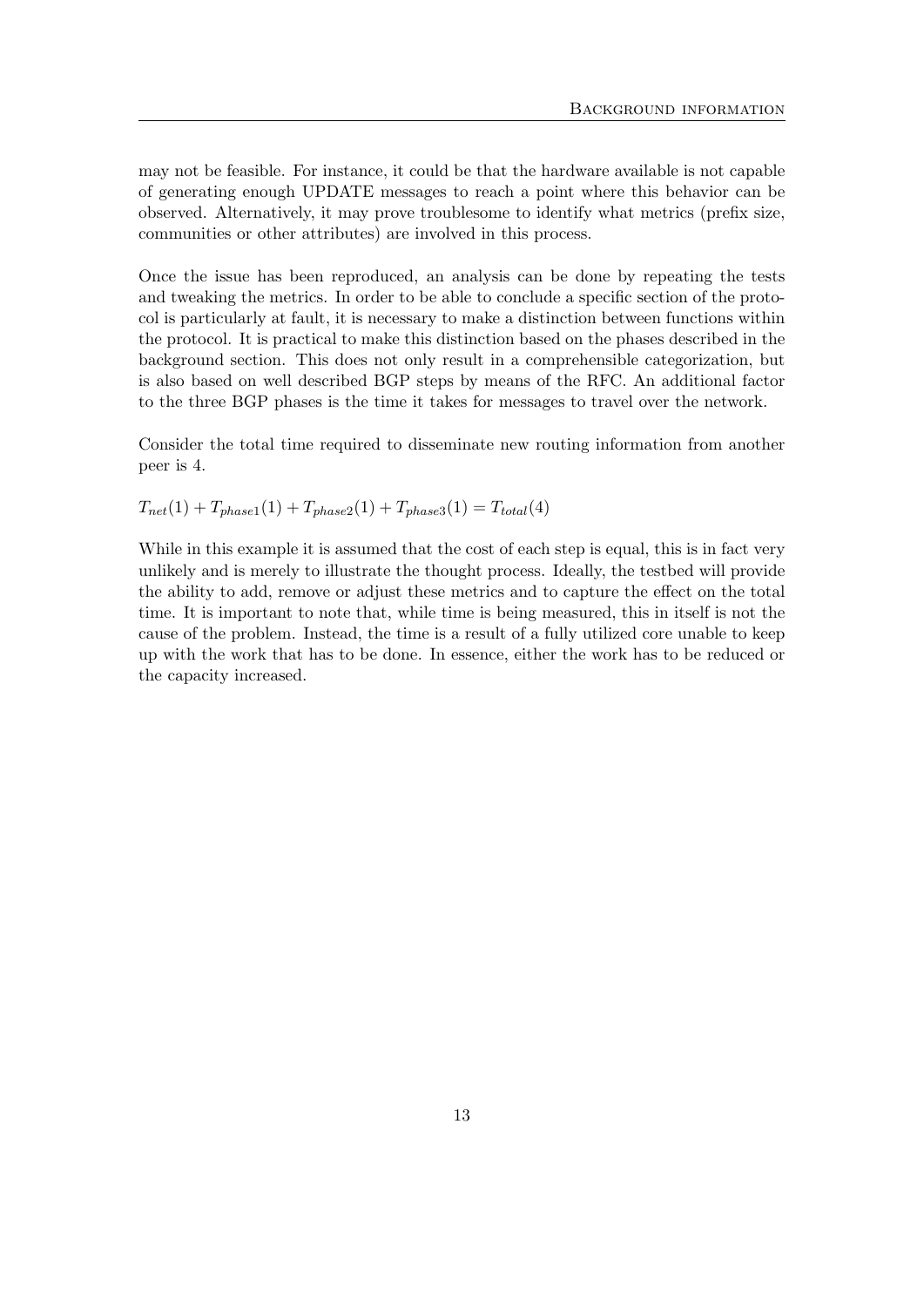## <span id="page-14-0"></span>3 Methodology

During this research multiple tests have been conducted. This chapter explains in detail how the tests were conducted including definitions and assumptions made beforehand. Also the tools used to gather measurements are explained here.

## <span id="page-14-1"></span>3.1 Presuppositions

Before describing how the tests were conducted, it is important to state the definitions used during these tests. These definitions define the starting point and clarify what has effectively been measured. Besides these definitions, some assumptions had to be made in order to be able to conduct the experiments and get the needed results.

## <span id="page-14-2"></span>3.1.1 Definitions

One of the definitions that need clarification is the convergence time. This is the time it takes for the whole setup to converge. This means, the route server as well as all peers have the same information (shared amongst them) and the route server is done sending and receiving updates. To clarify, figure [6](#page-15-3) shows the CPU usage on the route server during one of the conducted tests. The graph starts at the time the first UPDATE message is received, this is marked as the "START". Before that point the CPU was idle. In the graph one can see that the CPU usage spikes to 100% and stays around that number for a longer time. During the spike, the route server is busy processing UPDATE messages from its peers. When the whole environment is converged, the CPU usage drops to idle again, this is marked as the "END" in the graph.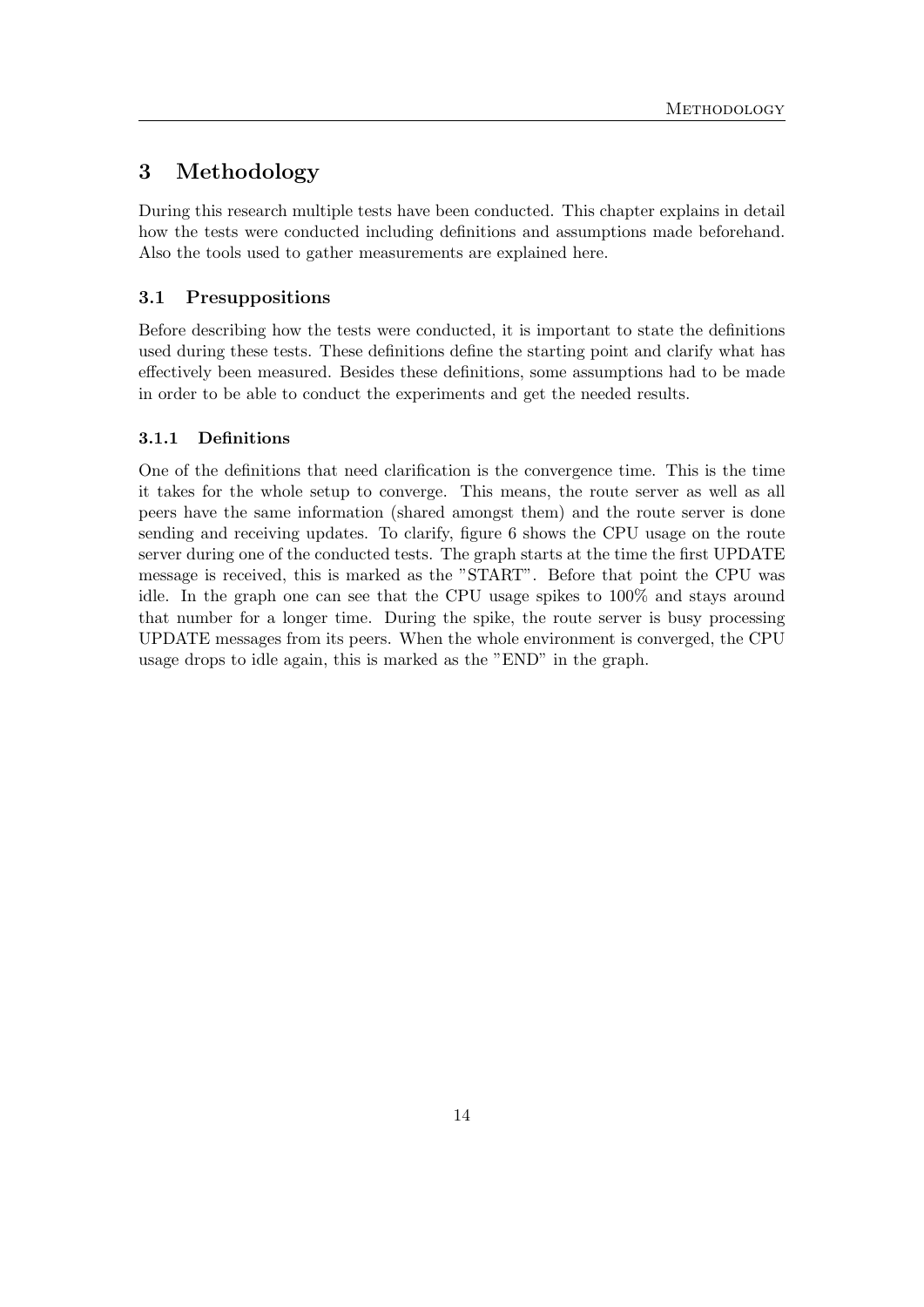<span id="page-15-3"></span>

Figure 6: CPU utilization during testing

In some cases a dip occurs in CPU usage of the route server. This usually happens when a number of peers sent UPDATE messages, but some peers have not sent the UPDATE yet. As soon as the remaining peers start sending their UPDATE messages, the route server spikes to 100% CPU usage again. In the graph this happens at the "NEW UPDATE" marker.

#### <span id="page-15-0"></span>3.1.2 Assumptions

BGP has quite some optional configuration choices, for example, the possibility to add policies. In the tests conducted, there were deliberately no policies configured, except for the forwarding of all routes. This was done because the exact problem should be pinpointed, which should occur even in the most basic BGP environments. Adding any extra complexity might have an impact on the route server performance so the decision has been made to keep the environment as clean as possible. This is also why no additional BGP attributes have been used in the experiments.

#### <span id="page-15-1"></span>3.2 Testing framework

<span id="page-15-2"></span>This section describes the testing framework used for describing and designing the tests that were conducted. First the different variables that were measured are explained, after which the testbed that has been set up is explained in detail.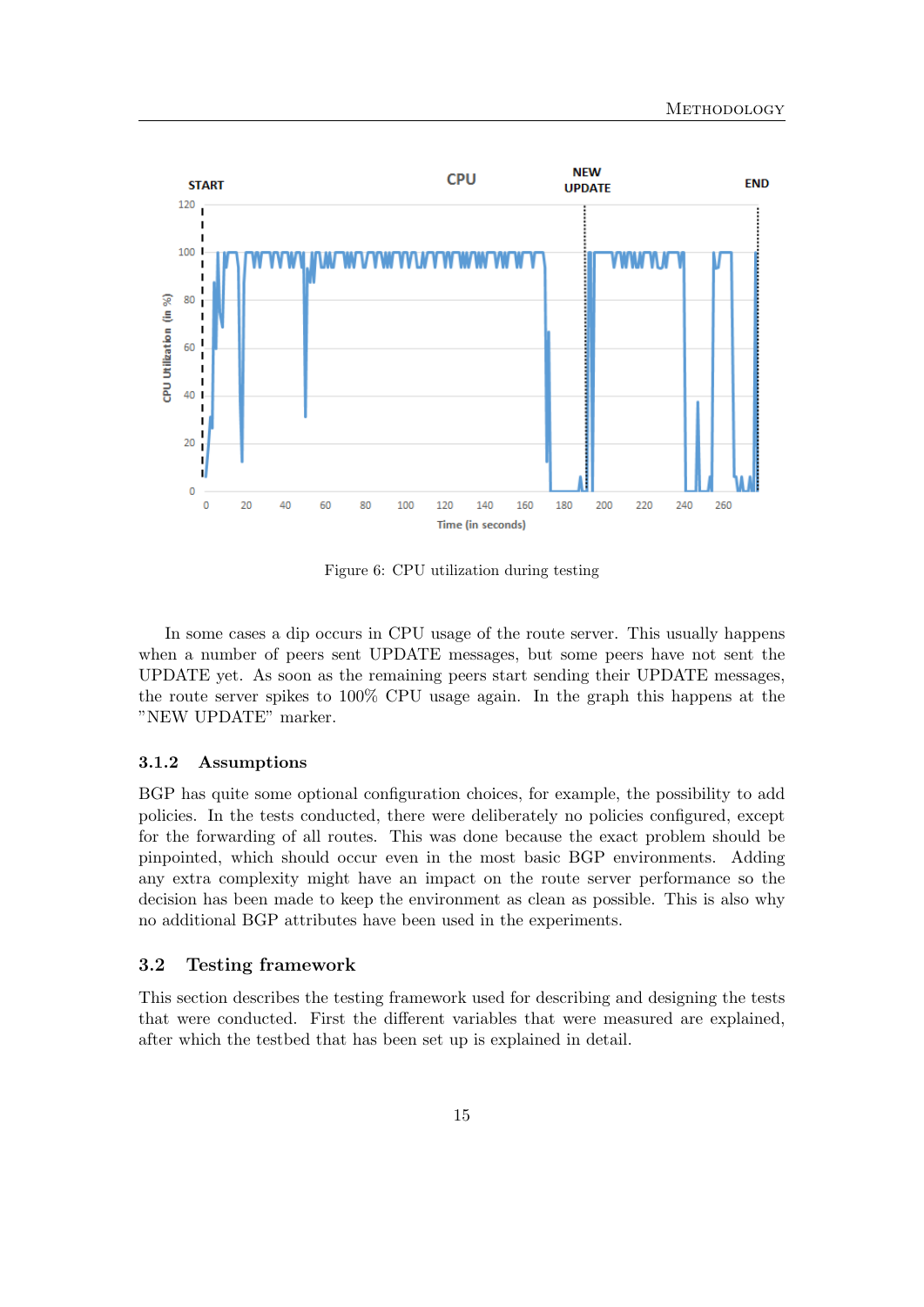#### 3.2.1 Variables

As mentioned before, several variables were measured. Besides CPU utilization, also memory and bandwidth usage were measured. The reason being that bandwidth clearly shows a spike when (larger) UPDATE messages are being sent and received. When the environment is converging, bandwidth also shows a clear spike after which it drops down to a more idle state in which only KEEPALIVES are being sent. Lastly, also the logging of BIRD was looked at, which shows exactly what happens in the BGP daemon at a given time. From this logging it was possible to precisely pinpoint when the first until the last UPDATE was received.

During the tests the overall variable that is being measured, is the convergence time. In other relatively small tests, as compared to real world setups, convergence times of fifteen minutes have been demonstrated  $[23]$ . As convergence time also depends on how quick peers re-establish connections to the route server, the measurements are not supposed to be precise to the second. This means it is very likely that differences in convergence time, using the exact same configuration, can be off by multiple seconds.

### <span id="page-16-0"></span>3.2.2 Testbed

The testbed on which the experiments were conducted, consisted of one route server and eight servers where BGP peers were spawned in docker containers. Both are explained below in more detail.

#### 3.2.2.1 Route server

On the route server BIRD was installed as primary BGP daemon, since this is the most commonly used route server implementation nowadays[\[24\]](#page-45-4). BIRD was configured as minimalistic as possible based on a template configuration file provided by BIRD  $3$ . Most of the configuration was kept intact, apart from the peer specific configuration and the route limit. Also, some additional logging parameters were added, which allowed for a more verbose debug logging. Several levels of debugging had been tested and from this it was concluded that the level used did not have any significant impact on the performance. More verbose levels were tested as well, which had tremendous impact on performance as every single route that was received was also being sent to syslog, leading to 50% CPU utilization being dedicated to syslog alone. The debug levels used in the tests were the following:

debug protocols { states, interfaces, events, packets }

Debugging on states was enabled in order to get a log entry for protocol state changes. Interfaces was enabled to observe any changes occurring on interfaces, that may affect BGP, like going up or down. Events was used to gather log entries from the internal

<span id="page-16-1"></span> $3$ https://gitlab.labs.nic.cz/labs/bird/wikis/Simple\_route\_server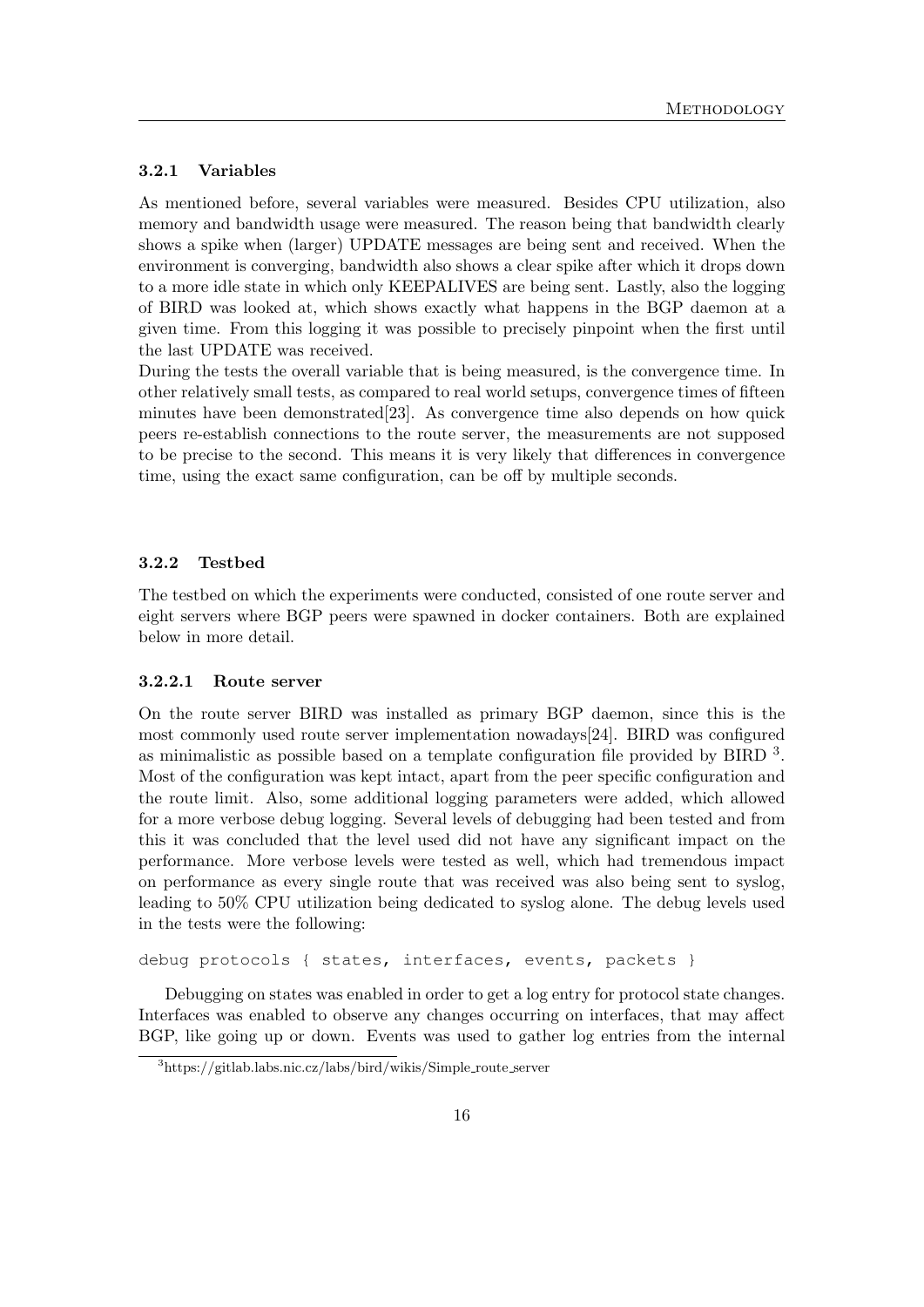protocol and packets was used to ensure a log line gets printed for each packet sent and received.

#### 3.2.2.2 Peers

Eight servers were available to this project for use in the testbed. Docker was installed and configured on these machines, in order to run multiple BGP daemons efficiently. The BGP implementation used on the peer side is the open source ExaBGP implementation <sup>[4](#page-17-1)</sup> which is primarily used for testing purposes. ExaBGP was used in the containers because it is flexible and allowed for a simple python script to run, in order to configure all routes that needed to be announced. As the goal is to measure the convergence time identifying a bottleneck on the route server, the BGP peer implementation is of little consequence as long as it does not pose a bottleneck itself. Preliminary testing indicated that increasing the amount of simultaneously active ExaBGP containers above one hundred, within a single server, would cause instability in creating and maintaining a peering relation with the route server.

## <span id="page-17-0"></span>3.3 Scenarios

To conduct the tests, a number of different scenarios were created. These scenarios differ in either the composition of peers or the composition of prefixes. For prefixes, only IPv4 addresses have been used since it is still the predominant network protocol. This is due to the work that would be required to set up the IPv6 environment, while it is not expected to react differently than IPv4.

All tests were conducted in the same manner, taking the same steps every time. These steps were the following:

- 1. Start BIRD daemon on route server
- 2. Start ExaBGP containers
- 3. Verify all peers are established
- 4. Simulate link flap (set link on route server down)
- 5. Re-enable link on route server
- 6. Start all measurement tools
- 7. Monitor first UPDATE message, this is the START marker
- 8. Verify all peers are established
- 9. Monitor last UPDATE message, this is the END marker

<span id="page-17-1"></span><sup>4</sup>https://github.com/Exa-Networks/exabgp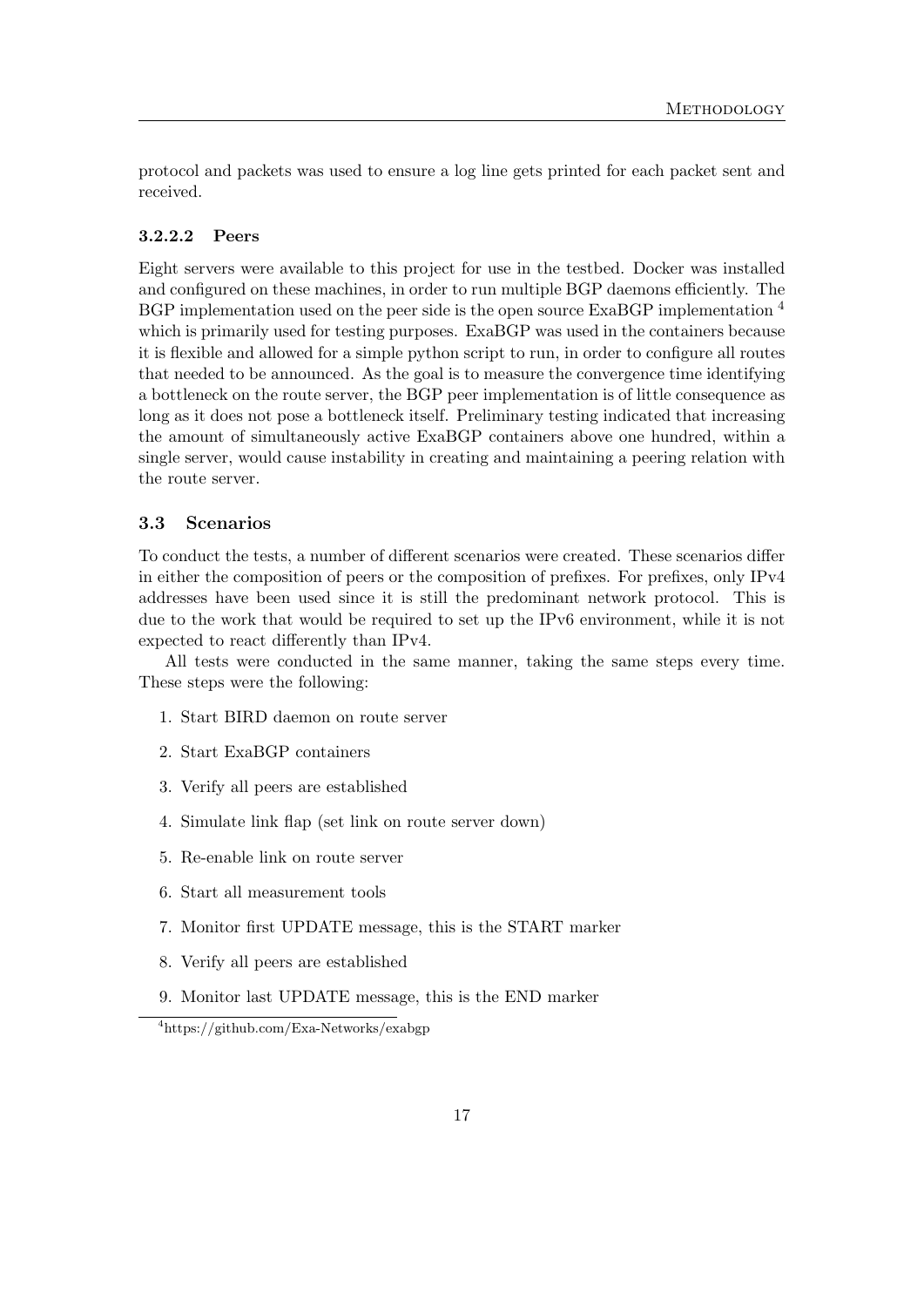Each test was conducted three times to ensure the results are representative. After the three test runs, the BIRD BGP daemon was restarted to ensure previous tests could not influence other tests. This was done as a safeguard that BIRD was not left processing in the background, or using any additional memory from the previous test.

#### <span id="page-18-0"></span>3.3.1 Peers

Three different scenarios were created with the differentiator being the number of peers, in order to measure when the problem would occur and become a bottleneck. The first tests were done with the least number of peers possible. Thereafter tests were done with as many peers as possible within the testbed. At last, a real world scenario was created to get a more realistic scenario instead of a 'clean' lab environment.

#### 3.3.1.1 Three to one

The first scenario created included three peers and one route server. The decision was made to test with three peers instead of one. This was done because with only one peer, no best path calculation is done since there is only one path, which is then automatically the best path. If two peers had been used, the same issue would occur when bringing one BGP peer down, since if one peer would fail the other automatically becomes the best path. Ultimately with three peers, one peer could fail, leading to the route server still needing to calculate the best path between the two remaining peers, unless of course, the failing peer would not have been the best path for any prefixes.

#### 3.3.1.2 Many to one

The second scenario involved as many peers as possible. In the testbed used for this research, it has been determined a number of 800 peers at maximum. This maximum number is a hardware limitation, so by adding more hardware it would have been possible to spawn even more peers.

#### <span id="page-18-1"></span>3.3.1.3 Real world

The scenarios before are not typical examples one would find in a real world environment. All peers are initially announcing the same prefixes, which will not happen in real life. In order to find differences between the 'clean' lab environment and overlapping prefixes of different sizes, this real world example was created. While it is infeasible to approach the scale of the real world situation, it may be interesting to test the effects of overlapping prefixes with a realistic path to AS ratio. To emphasize, this setup is neither in scale nor attribute-use representative of existing BGP networks. We have merely used available data of real world implementations to help define the amount of prefixes for these tests. In order to differentiate different AS sizes in a coarse way, the categories defined in another BGP paper[\[25\]](#page-45-5), have been adopted. In this paper, the following AS-size categories have been defined: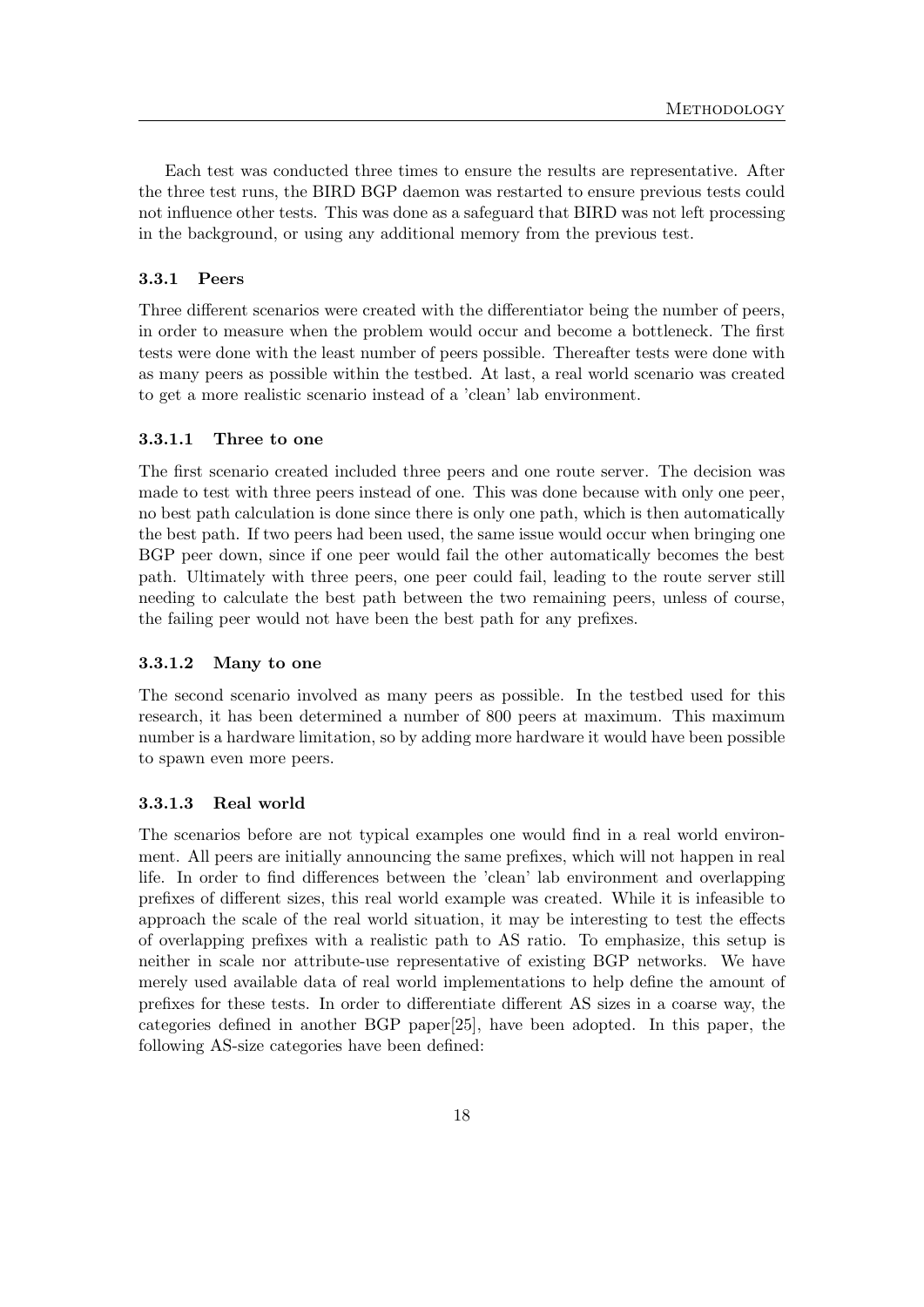- Tier 1: AS customer cone size of  $5000+$
- Tier 2 Large: AS customer cone of 1000-4999
- Tier 2 Medium: AS customer cone of 100-999
- Tier 2 Small: AS customer cone of 10-99
- Tier 3: AS customer cone of 0-9

The customer cone seen in these categorizations refers to data that is publicly available from the Center for Applied Internet Data Analysis (CAIDA) website. Table [1](#page-19-0) below shows an up-to-date count of all public ASes at time of writing, categorized by tier as mentioned above.

<span id="page-19-0"></span>

| Category             | Amount of prefixes | AS customer cone |
|----------------------|--------------------|------------------|
| T3                   | $0 - 9$            | 52945 (96.7%)    |
| Small T <sub>2</sub> | 10-99              | 1554 (2.8%)      |
| Mid T <sub>2</sub>   | 100-999            | 233 $(0.4\%)$    |
| Large T <sub>2</sub> | 1000-4999          | 30 $(0.1\%)$     |
| T1                   | $5000+$            | $10(0.0\%)$      |
|                      |                    | 54772 (100%)     |

Table 1: Basis for the real world scenario

Knowing that the testbed, consisting of eight servers, can run 601 BGP instances in a stable manner, the work has been divided as displayed in table [2.](#page-19-1) Note that the available resources have been divided roughly by the same ratios as seen in table [1.](#page-19-0)

<span id="page-19-1"></span>

| Server name     | T3                | T2s         | T2m            | T2l        | T1      |
|-----------------|-------------------|-------------|----------------|------------|---------|
| Athens          | 62                | 3           |                |            |         |
| Bern            | 82                | 4           |                |            |         |
| Bordeaux        | 82                | 4           |                |            |         |
| <b>Brussels</b> | 82                | 4           |                |            |         |
| Copenhagen      | 82                | 4           |                |            |         |
| Dublin          | 87                | 4           |                |            |         |
| Helsinki        | 92                | 4           |                |            |         |
| Sheffield       | 0                 |             |                |            |         |
| 8               | $(94.7\%)$<br>569 | $27(4.5\%)$ | $(0.5\%)$<br>3 | $(0.2\%),$ | $0.2\%$ |

Table 2: Number (and types) of peers per server for the real world scenario

In selecting the exact numbers, some liberty has been taken to tip the scale by increasing the amount of nodes announcing larger spaces. For example, introducing a single tier 1 instance causes 0.2% of all instances to be tier 1, in reality there are only ten of these providers in the real world which is why there they account for less than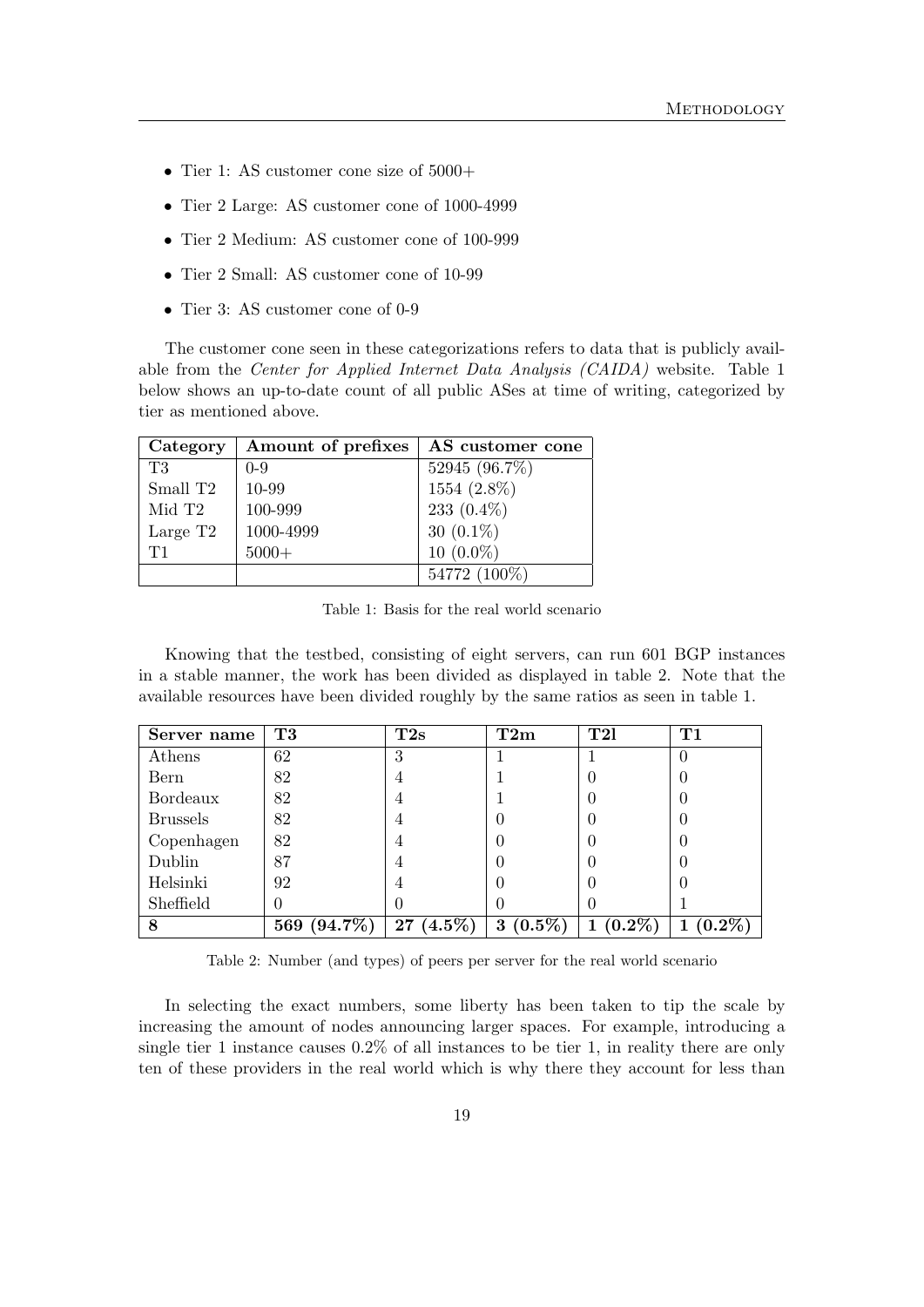0.0%. Nevertheless a tier 1 node was included mainly due to the reason that it would otherwise be almost certain no significant convergence times would be seen, based on past measurements. In the end the main goal was to get a setup with somewhat realistic, but not necessarily exact, dimensions.

#### <span id="page-20-0"></span>3.3.2 Prefixes

In order to get more insight in the impact of the number of prefixes, multiple numbers of prefixes have been tested, namely 100, 1.000 and 10.000. Between these numbers of prefixes a distinction was made between non-unique, unique and partially overlapping prefixes.

#### 3.3.2.1 Non-unique

With non-unique prefixes is meant that all peers were announcing exactly the same prefixes. This was done because when all peers start announcing all the same prefixes, the route server would need to calculate the best path a lot of times, since all peers provide a path to the same prefix. The paths are thus equal to the number of peers.

#### 3.3.2.2 Unique

To determine if any difference in convergence time exists when using all unique prefixes, the 'unique' scenario was composed. This consists of peers only announcing a set of unique prefixes. This means all announced routes will be best-path and the work put on the route server for best-path calculation is minimized. For this reason, it is expected that convergence time will be shorter than non-unique tests with an equivalent amount of peers and prefixes. By bypassing part of the phase 3 process, this scenario may help in determining where the CPU utilization is spent during convergence.

#### 3.3.2.3 Partially overlapping

Also overlapping prefixes have been tested in the real world scenario. In that case a large tier 1 provider would announce a large network (for example /20), and a smaller tier 2 or tier 3 provider would announce multiple small networks (for example /24) of which a part were a subset of the large tier 1 /20 network. More specific routes are always preferred over less specific routes (set aside policies). When the tier 1 provider connects to the route server first and other providers connect later, the best path will be replaced by the most specific prefix announced. Only when multiple providers are announcing the same prefix and subnet mask (exact same NLRI) the best path calculation takes place.

#### <span id="page-20-1"></span>3.4 Measurement tools

To measure CPU usage of a specific process, the top command was used with specific parameters to get the output for the BIRD process. The parameters used for top were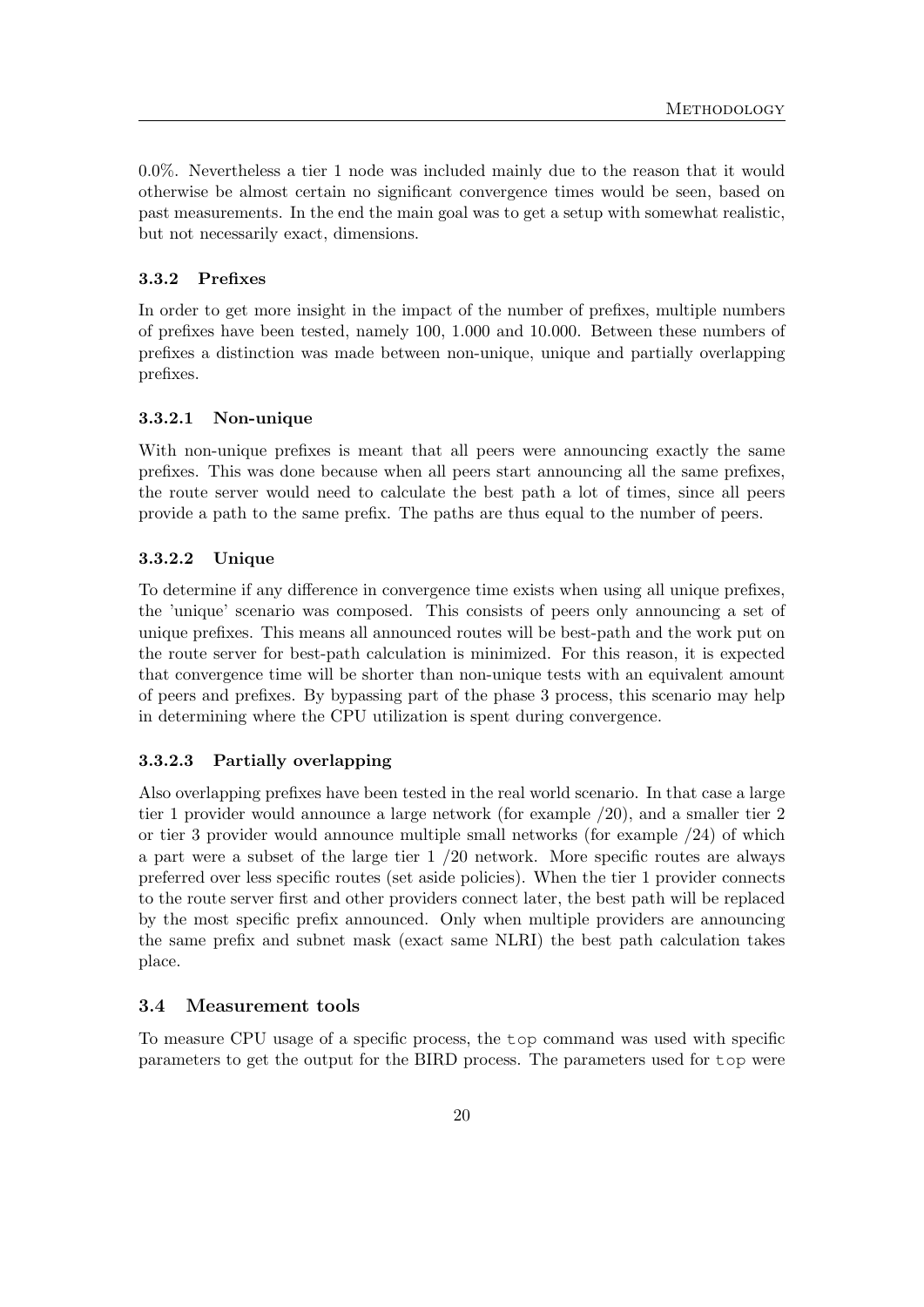-b, to run in batch mode, -n 1, so only one iteration would be done. This output was piped through grep for the bird process (grep bird\$). ps could also have been used with specific parameters, but the usage percentage that ps shows is the percentage of time spent running during the entire lifetime of a process<sup>[5](#page-21-0)</sup>. Due to this difference top was the better choice. Memory usage was also measured with top so with one process execution both variables were measured at once. top ran every second during the tests.

In order to measure all traffic going to and from the route server, the bandwidth was measured with if stat. By specifying the exact interface with  $-i$ , it was ensured only network traffic from that specific interface was measured. Since a dedicated network interface was used to connect to the peering LAN, no additional network traffic from the outside could influence the measurements.

<span id="page-21-0"></span> $5$ http://www.unix.com/man-page/all/1/ps/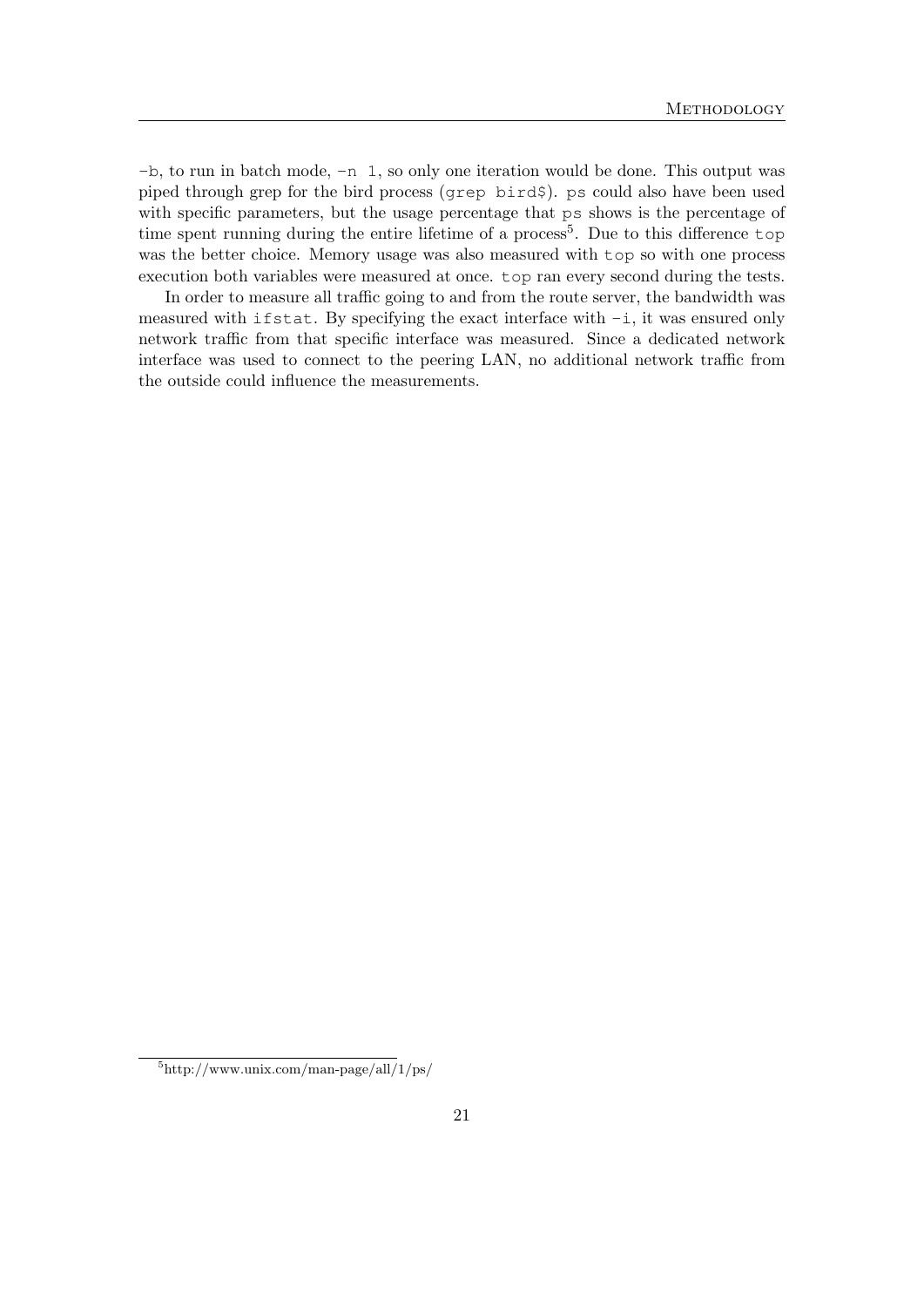## <span id="page-22-0"></span>4 Results

The results of the tests explained in chapter [3](#page-14-0) are shown in this chapter. The results are ordered per scenario, after which observations are expressed.

#### <span id="page-22-1"></span>4.1 Scenarios

The results of the three scenarios, three to one, many to one and the real world scenario, are shown in this section. Besides these scenarios some additional tests have been conducted that are explained in section [4.1.4](#page-25-0) combined with its results.

#### <span id="page-22-2"></span>4.1.1 Three to one

<span id="page-22-4"></span>The first scenario involved the three to one tests. Table [3](#page-22-4) shows the convergence time in seconds.

| Number of prefixes   100 |      | 1.000 | 10.000 |
|--------------------------|------|-------|--------|
| Run <sub>1</sub>         |      |       |        |
| Run <sub>2</sub>         |      |       |        |
| Run 3                    |      |       |        |
| Average                  | 6.67 |       |        |

| Table 3: Convergence time in seconds with three peers |  |  |  |
|-------------------------------------------------------|--|--|--|
|                                                       |  |  |  |

These results show that there is no significant difference in convergence time between the different number of prefixes. All nine tries took between five and eight seconds to converge. This shows that at least at this scale the problem does not occur. There is no notable difference between 100 prefixes and 10.000 prefixes.

#### <span id="page-22-3"></span>4.1.2 Many to one

The many to one scenario was conducted with 10 peers and 100 until 800 peers, each time with a 100 peer interval. Tables of all these convergence times can be found in appendix [A.](#page-46-0) Figure [7](#page-23-0) shows the average convergence time plotted against the number of peers. Each peer was announcing 100 prefixes in this case. It clearly shows that the higher the number of peers, the longer it takes to fully converge with a maximum of 70 seconds.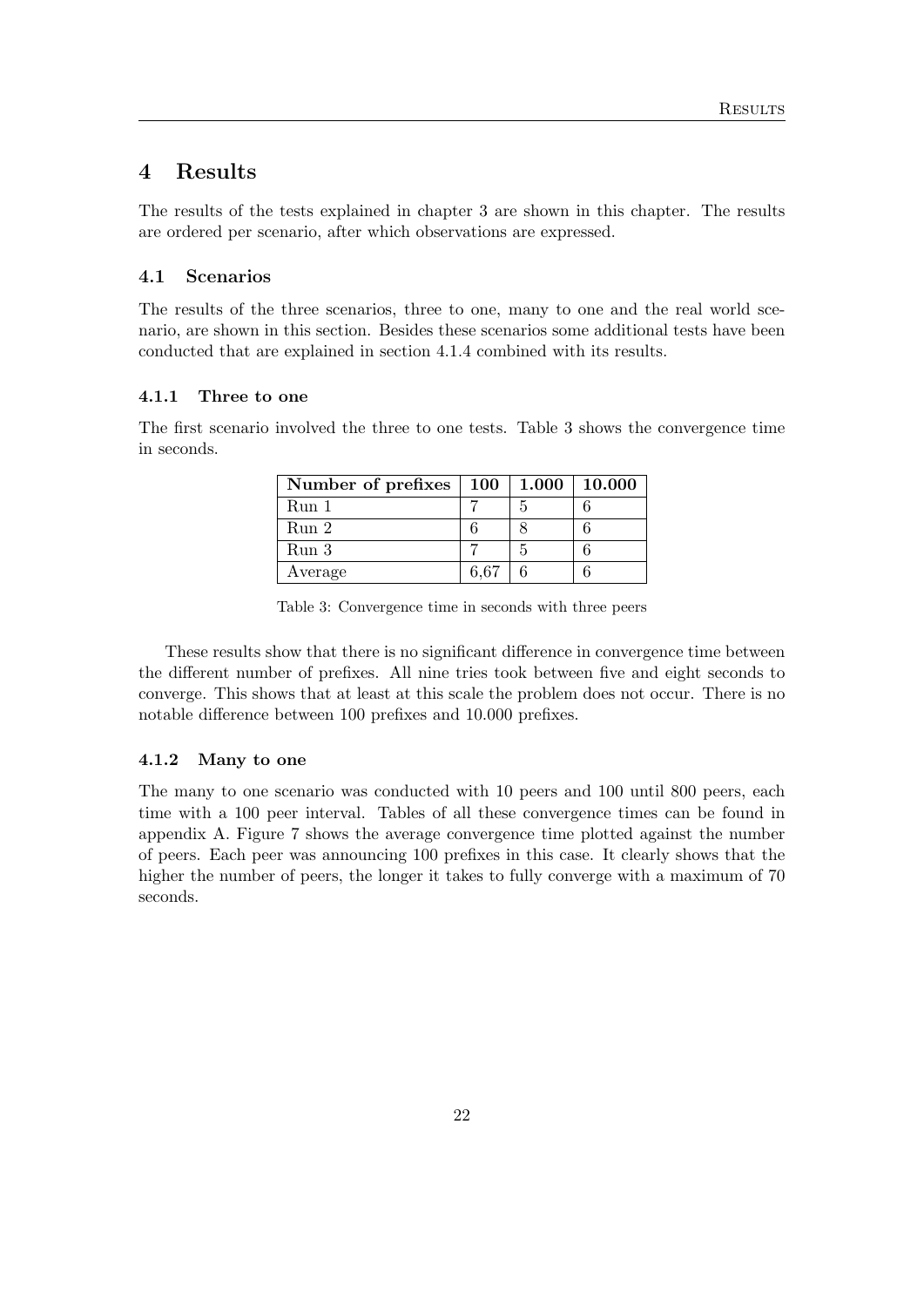<span id="page-23-0"></span>

Figure 7: Convergence times with 100 prefixes per peer

Figure [8](#page-23-1) is also showing the average convergence time plotted against the number of peers, now with each peer announcing 1.000 prefixes. The spike at 500 peers was caused by a hiccup in the system. Apart from the spike this behavior looks a lot like the previous, and maximum convergence time is around 70 seconds here as well. This shows there is no significant difference between 100 and 1.000 prefixes per peer.

<span id="page-23-1"></span>

Figure 8: Convergence times with 1.000 prefixes per peer

Figure [9](#page-24-1) shows the same graph as figures [7](#page-23-0) and [8](#page-23-1) but with each peer announcing 10.000 prefixes. The graph shows that from 500 to 600 peers there is a more steep increase in convergence time. The overall convergence time observed with this number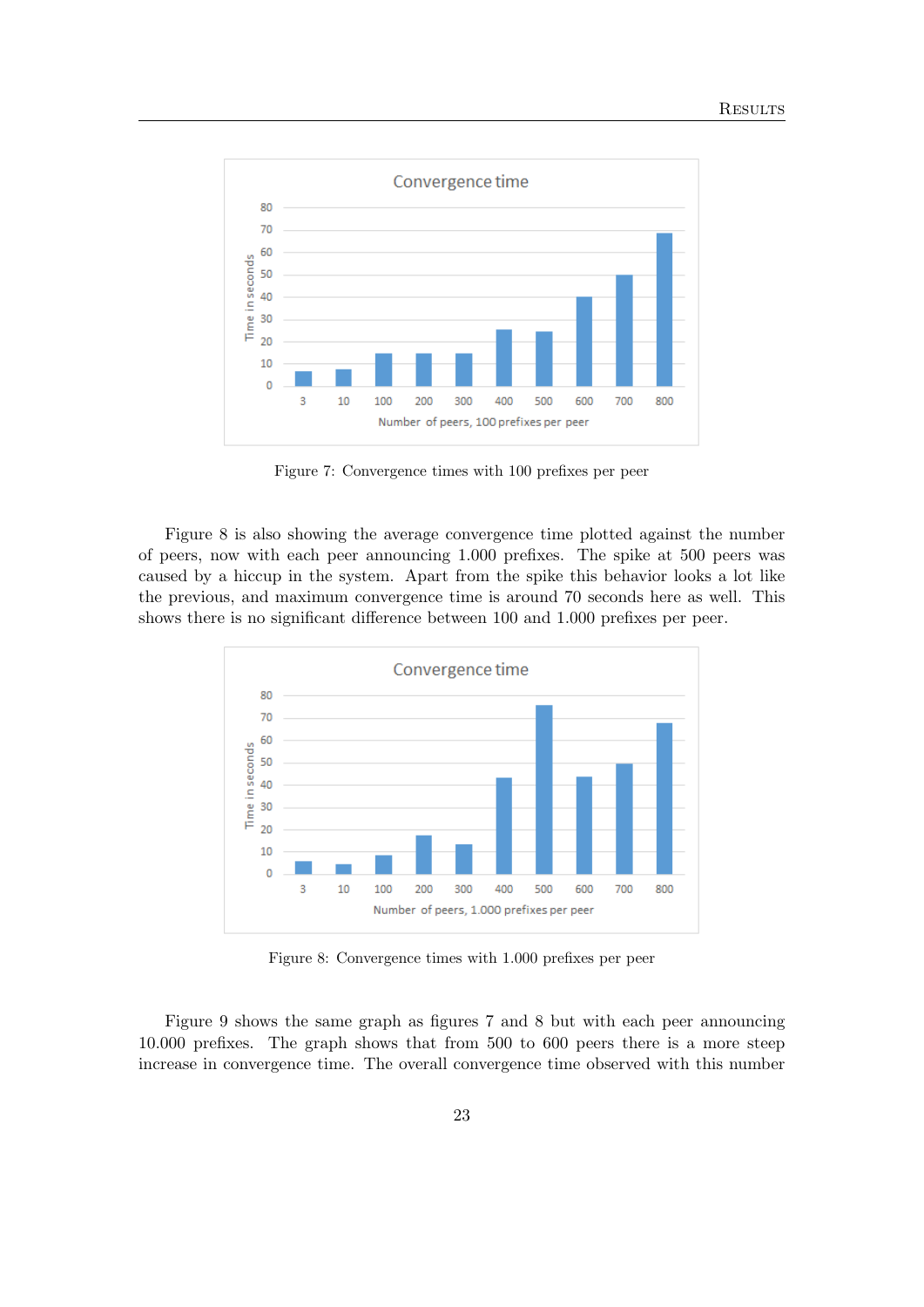

<span id="page-24-1"></span>of prefixes resulting in 400 seconds is significantly higher than the 70 seconds observed before.

Figure 9: Convergence times with 10.000 prefixes per peer

When these graphs are plotted in the same figure, it shows in figure [10](#page-24-2) that scaling up to 10.000 prefixes per peer has a major impact on convergence time compared to the lower amounts.

<span id="page-24-2"></span>

<span id="page-24-0"></span>Figure 10: Convergence times combined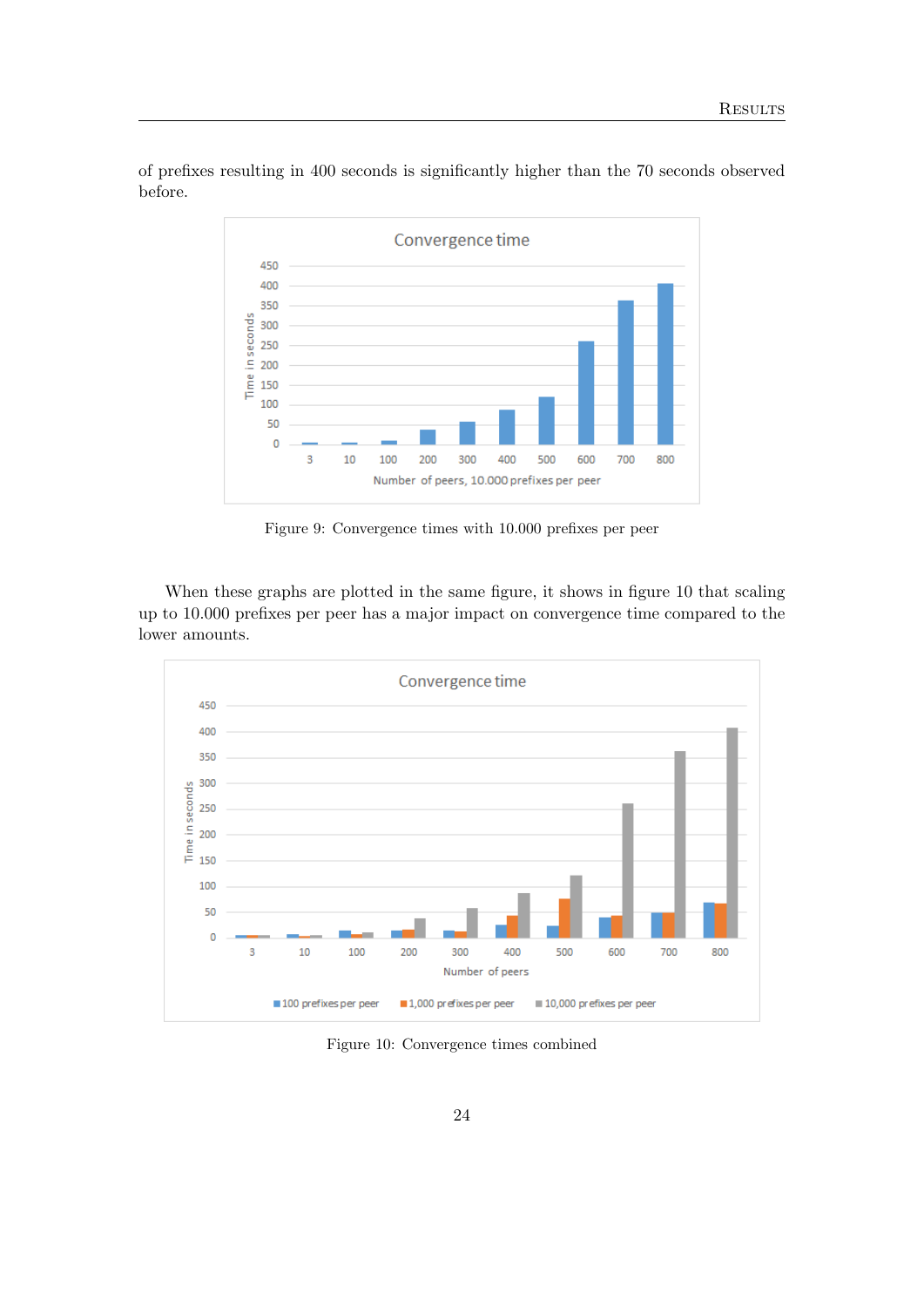#### 4.1.3 Real world

Testing the real world scenario led to behavior not seen before during previous tests. With all previous tests the End-of-RIB indicated the end of the convergence time. After receiving the last End-of-RIB the route server went idle and was just sending and receiving KEEPALIVE messages. However, when running the real world scenario, long after receiving the last End-of-RIB message the route server was sending UPDATE messages to its peers. Table [4](#page-25-1) shows the times until the last End-of-RIB as well as the time until the last UPDATE message was sent. The latter indicates a converged state. As described in [3.3.1.3,](#page-18-1) the real world scenario involved 601 peers with a variety in the number of prefixes announced.

<span id="page-25-1"></span>

|                  |        | Real world   Time to End-of-RIB   Time to last UPDATE |
|------------------|--------|-------------------------------------------------------|
| Run 1            | 130    | 535                                                   |
| Run 2            | 139    | 512                                                   |
| Run <sub>3</sub> | 128    | 530                                                   |
| Average          | 132,33 | 525,67                                                |

Table 4: Convergence time in seconds during real world scenario

Comparing the real world scenario with the many-to-one scenario using 600 peers, it shows that the real world scenario overall took more time to converge.

| Number<br>of prefixes | 100   | 1000  | 10000  | Real world<br>End-of-RIB | Real world<br>time to last<br><b>UPDATE</b> |
|-----------------------|-------|-------|--------|--------------------------|---------------------------------------------|
| Run 1                 | 43    | 39    | 241    | 130                      | 535                                         |
| Run 2                 | 38    | 38    | 265    | 139                      | 512                                         |
| Run 3                 | 40    | 54    | 281    | 128                      | 530                                         |
| Average               | 40,33 | 43,67 | 262,33 | 132,33                   | 525,67                                      |

Table 5: Convergence times of 600 peers vs real world

#### <span id="page-25-0"></span>4.1.4 Additional tests

As described in [3.3.2,](#page-20-0) the aim was to test multiple types of prefixes. Besides the real world tests, which were a mixture of unique and non-unique prefixes, all tests above were conducted using non-unique prefixes. When the tests with only unique prefixes were attempted, previously unseen problems would occur. The route server was running out of memory very quickly, starting to swap and becoming very slow and unresponsive. After some time either the BIRD daemon crashed, or KEEPALIVE messages were not replied anymore, leading to sessions timing out.

The additional use of memory is not a surprise as the Loc-RIB will grow way larger than when all prefixes are the exact same. With 800 peers announcing 10.000 of the same prefixes, the Loc-RIB on the route server only contains 10.000 routes, as it decided on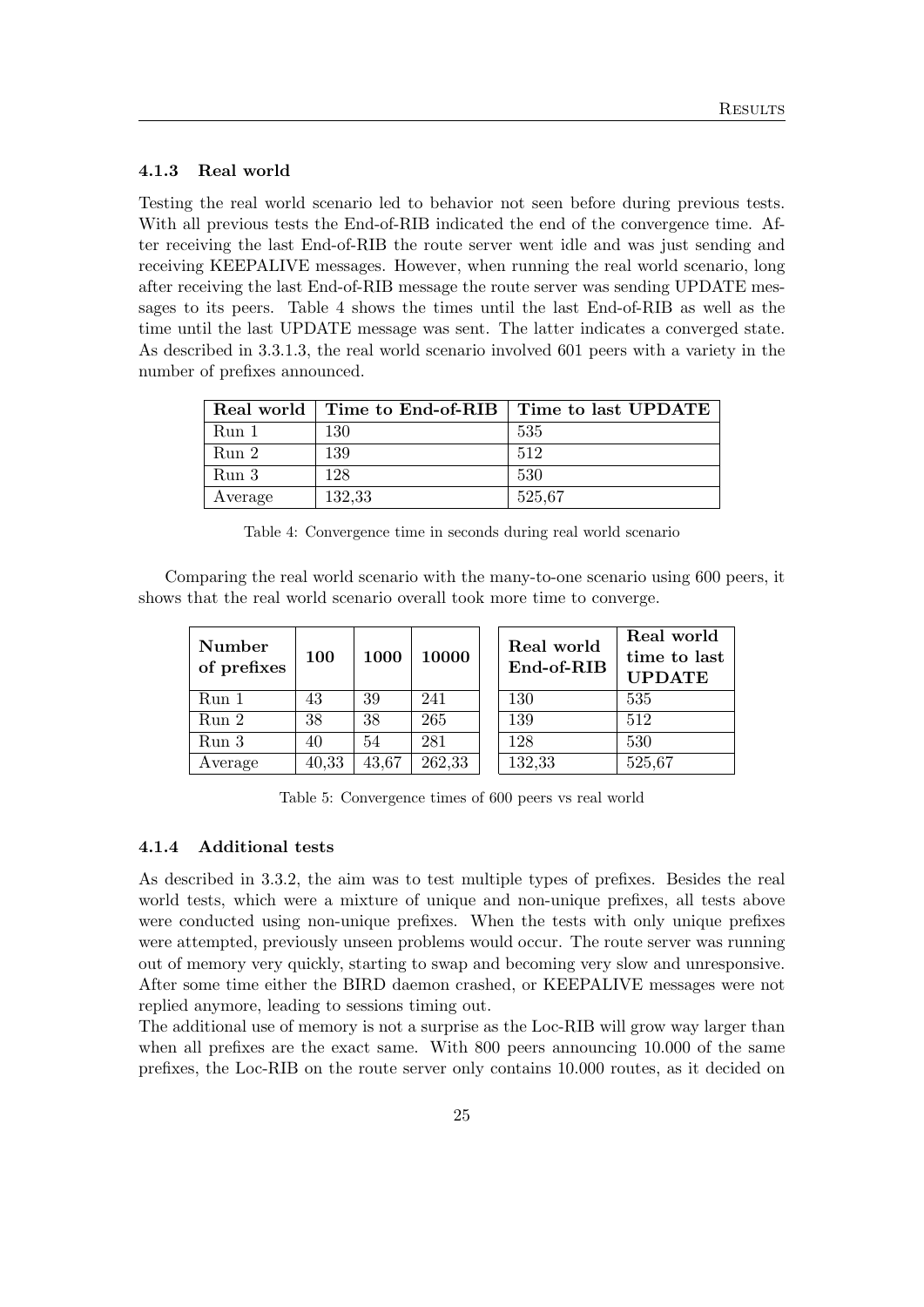the best path for these prefixes. However, when 800 peers start sending 10.000 unique prefixes the Loc-RIB would need to store 8.000.000 routes, obviously using more memory than with 10.000 routes. Depending on the implementation, it could be that when routes are received in the Adj-RIB-In and they are being copied to the Loc-RIB, the entries are also copied in memory, thereby occupying double the memory for a short time. When a machine is low on memory (like the route server used here) it starts swapping and the process can get slow because it needs to read/write to/from the slower disk instead of the faster memory. This could explain why BIRD was not answering KEEPALIVE messages anymore, if the process would be waiting for blocking I/O.

#### 4.1.4.1 Export

Another test that was conducted, was based on the hypothesis that the bottleneck could be in the transmission of UPDATE messages from the route server to peers. The main argument for this was that a route server with 700 peers, that receives one route, needs to send UPDATE messages to 699 peers with that new route.

A good way to test if this indeed poses a problem, is to configure BIRD not to export any routes. This was done by adding **export** none in the BIRD configuration. This tells BIRD to not export any routes to its peers. The tests done involved 800 peers and 10.000 prefixes per peer.

Figure [11](#page-27-0) shows the difference in average convergence time. This figure shows the convergence time with export disabled being even higher than with export enabled.

Table [6](#page-26-0) shows why that is the case. Out of three tests with export enabled, the third test had an exceptional convergence time of 322 seconds, which compared to the other two tests differs a lot. When discarding this third test, convergence time comes at an average of 451,5 seconds. This compared to the convergence time with export disabled (438,3 seconds) shows a slight increase in convergence time, however this difference in convergence time is too small to indicate the bottleneck would be in the exporting of routes.

<span id="page-26-0"></span>Also during the real world example, where the route server was for a longer time sending UPDATE messages to its peers, CPU utilization dropped way before the route server stopped sending UPDATE messages, indicating the sending of messages is not a CPU intensive action.

| Export  | Enabled | <b>Disabled</b> |
|---------|---------|-----------------|
| Run 1   | 446     | 425             |
| Run 2   | 457     | 436             |
| Run 3   | 322     | 454             |
| Average | 408,33  | 438,33          |

Table 6: Convergence times with and without export enabled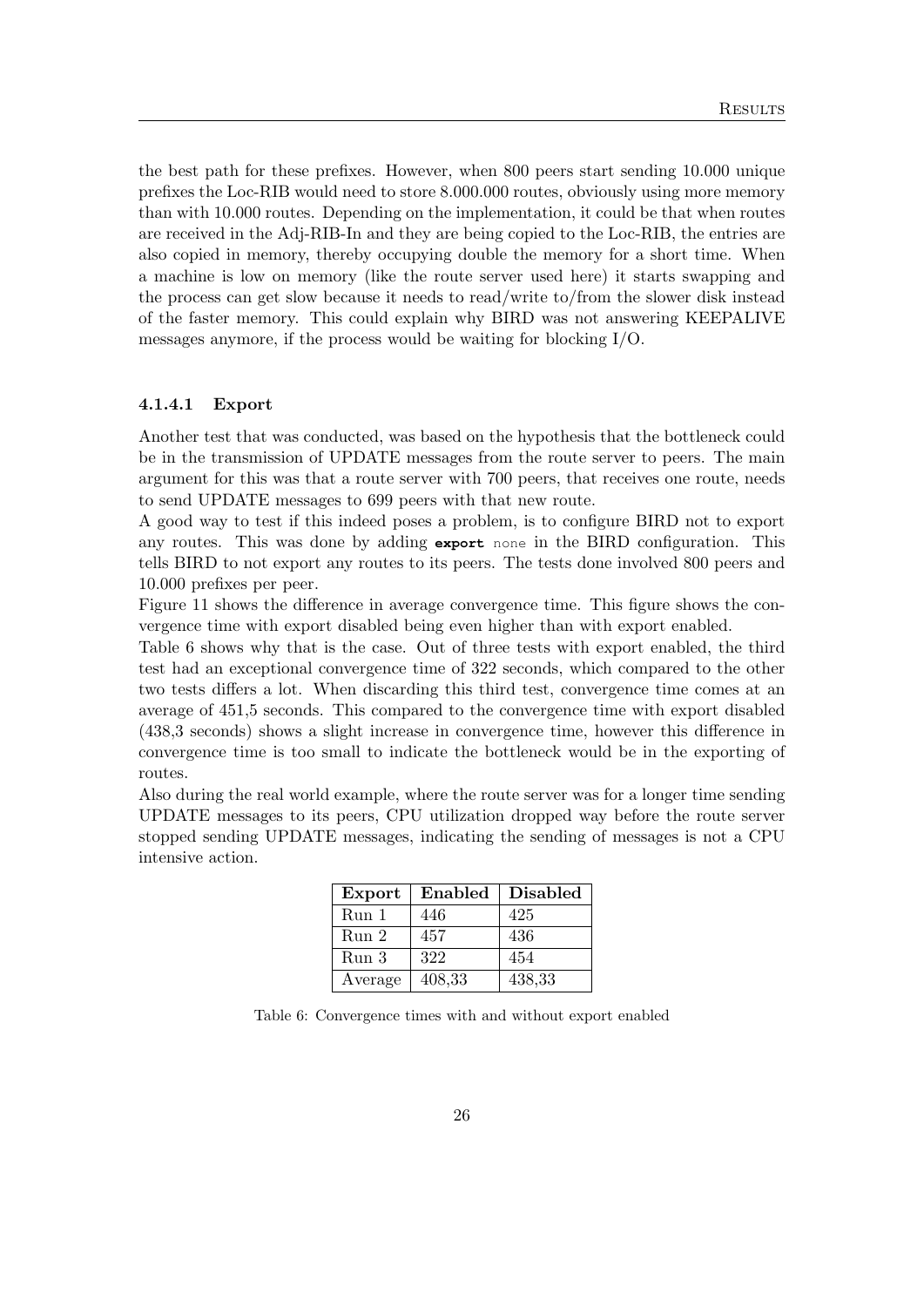<span id="page-27-0"></span>

Figure 11: Convergence times with and without export

#### 4.1.4.2 GoBGP

In order to verify that the increasing convergence times are also observed in other multithreaded implementations, a last additional test was conducted. This last test covers a small part of the extensive BIRD tests with using the same scenarios. This test involved the GoBGP implementation. Due to time constraints it was not possible to conduct all tests done with BIRD however, the results do show an increase in convergence time just as the BIRD test results show.

During the GoBGP tests, only one set of prefixes was used, all peers were announcing the same 100 prefixes. The number of peers was increased from 50 to 100 and 150. To configure GoBGP as route server, a configuration sample from the official documentation  $6$  was modified to suit these tests. The GoBGP configuration can be found in appendix [C.](#page-50-0)

Table [7](#page-28-1) shows the results for the tests conducted. The convergence time was measured with 50, 100 and 150 peers all announcing 100 prefixes. Figure [12](#page-28-2) shows that, just as during the other tests, the convergence times do increase significantly when adding more peers.

<span id="page-27-1"></span> $6$ https://github.com/osrg/gobgp/blob/master/docs/sources/route-server.md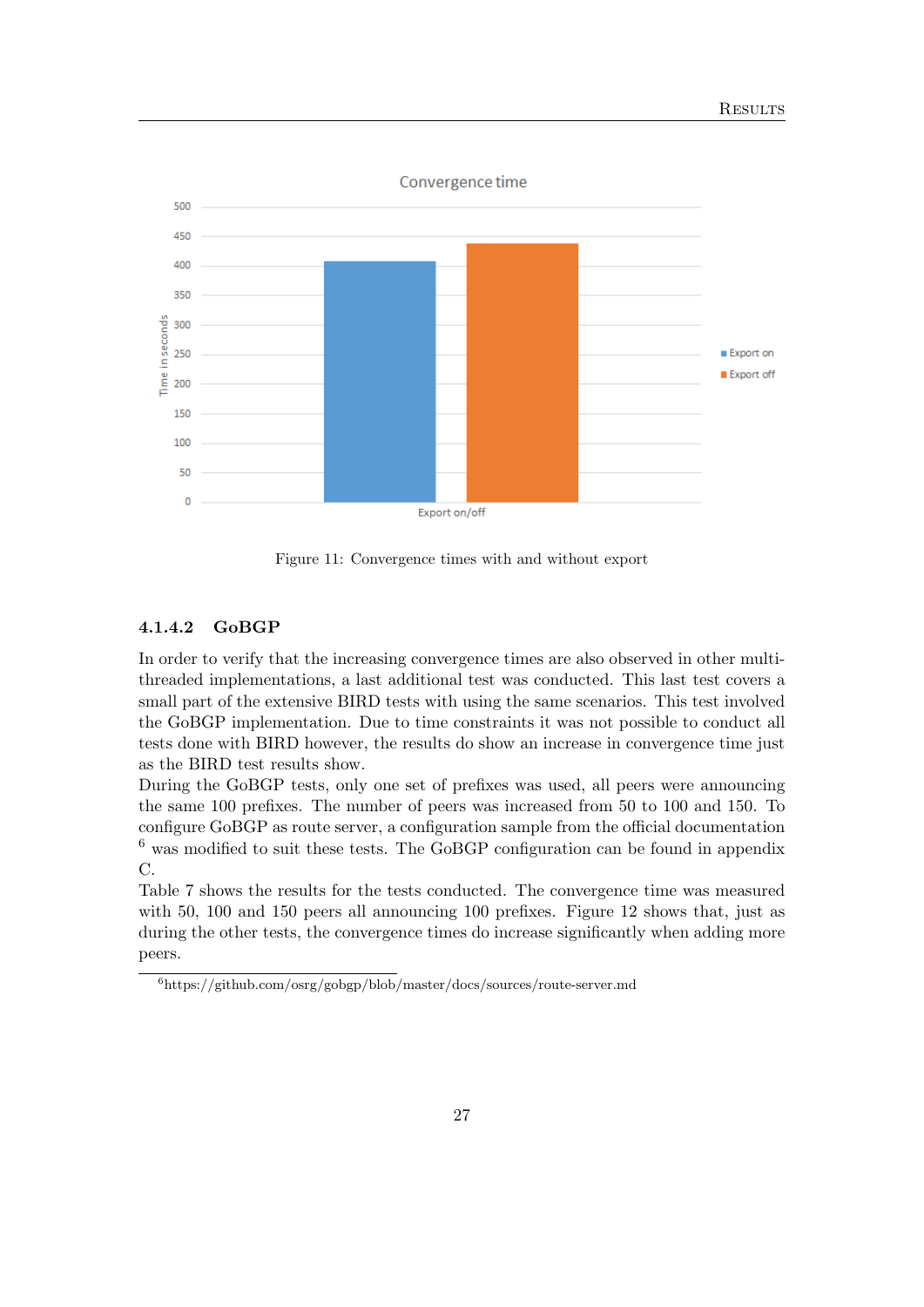<span id="page-28-1"></span>

| Number of prefixes | 50    | <b>100</b> | <b>150</b> |
|--------------------|-------|------------|------------|
| Run 1              | 33    | 57         | 116        |
| Run 2              | 69    | 59         | 132        |
| Run <sub>3</sub>   | 57    | 61         | 120        |
| Run 4              | 64    | 103        | 122        |
| Average            | 55,75 | 70         | 122,5      |

Table 7: GoBGP convergence time in seconds

<span id="page-28-2"></span>

Figure 12: GoBGP Convergence times

It should be noted that because of the low number of test runs for the GoBGP tests, no hard conclusions could be drawn. However, the results do show the same trend that was observed in the results of the tests with BIRD. Furthermore, the number of peers and prefixes were decreased in these tests compared to the BIRD tests. Still the convergence times turned out relatively high compared to BIRD. There are two reasons why this may be the case. BIRD uses a single-table which has shown to drastically improve performance [\[23\]](#page-45-3). While this is not yet the case for GoBGP, this is currently the main focus of the development team and these numbers may be a result of the singletable development implementation of GoBGP. Additionally, the GoBGP route server ran on a different server due to hardware failure which may also have an effect on the results.

#### <span id="page-28-0"></span>4.2 Observation summary

In the *three to one* setup, no significant convergence times have been observed. This is not at all surprising considering this does not in any way begin to approach the scale of IXPs which are afflicted by this issue. Nevertheless it is valuable to observe that a setup with 800 peers itself does not cause any issues, which could have been possible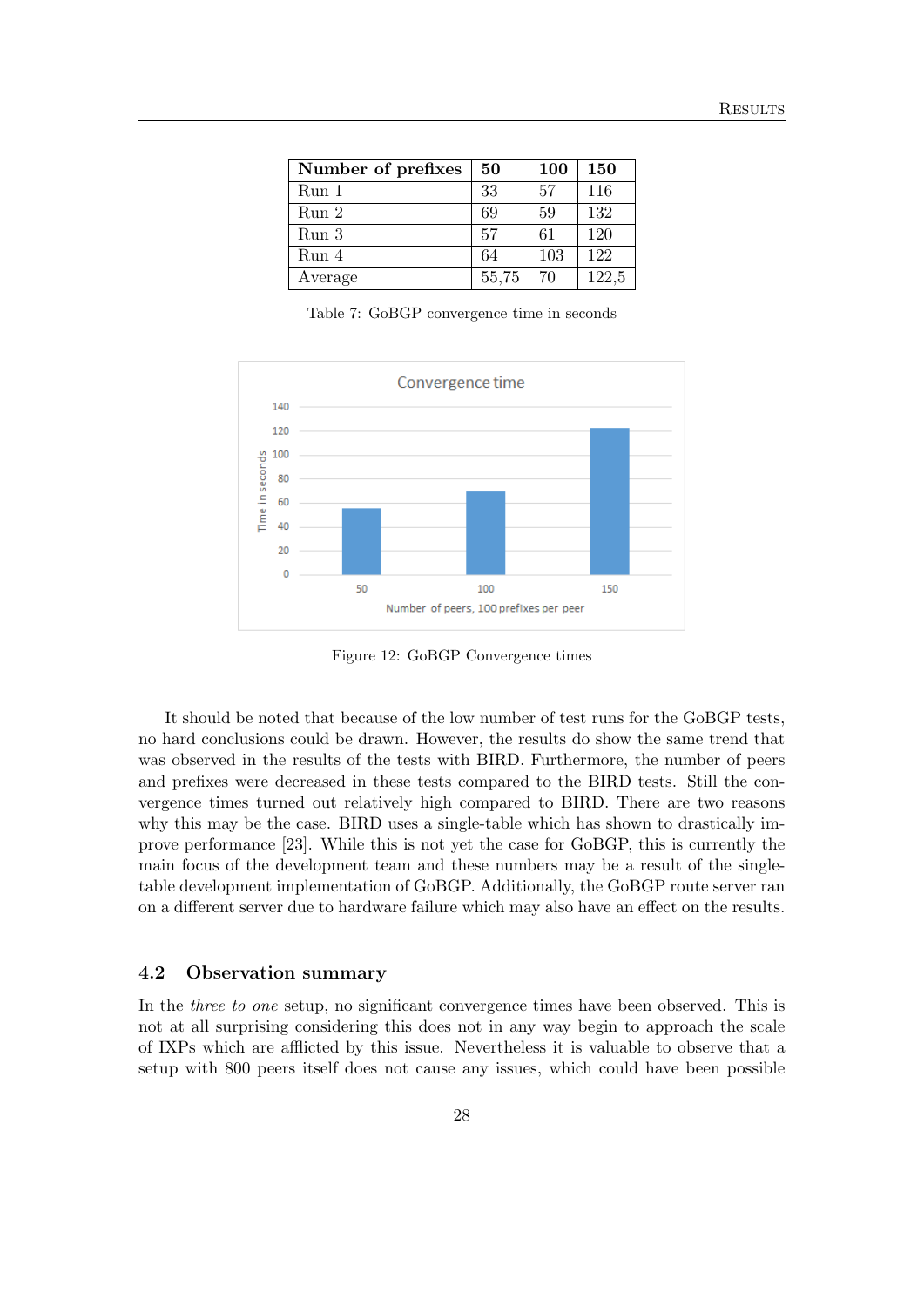considering the amount of UPDATE messages that need to be crafted to inform all peers.

After scaling up the amount of prefixes announced by each peer, the convergence problem does appear in the many to one tests. The convergence times of 100 and 1.000 peers show an increasing trend which is to be expected when increasing the amount of NLRIs that need to be processed. It is in the 10.000 prefixes test, which has a more realistic scale compared to IXPs, that increasingly problematic convergence times are observed. Within these tests, we can also see that the increase is not linear. That is to say, the convergence time of 10.000 prefixes with 400 peers is not half of 800 peers. Unfortunately, we do not have a solid theory as to why this is the case.

Additionally, it is not possible to deduce to what degree either the prefixes or peers are causing the issue. This is relevant because if route dissemination (phase 3) is causing most of the delay, adding another peer (containing 10.000 prefixes) should cause a greater increase in convergence time than when adding an additional 10.000 prefixes over existing peers. Unfortunately no results for this hypothesis can be generated in this testbed due to constraints in the available hardware.

However, the effects of phase 3 have been tested in an alternative way. This is done in the tests where the dissemination of routes was disabled by means of the export feature. The results show that no serious difference in convergence times occur.

In the *real world* tests, the only notable observation was that after receiving the last End-of-RIB, the route server was still sending out UPDATE messages. This can be explained due to the existence of more unique prefixes in this setup than compared to the 10.000 unique prefixes found in the many to one tests.

Lastly, when running similar tests in GoBGP, comparable increases are found. A striking difference though is that, in these tests, GoBGP was significantly slower than BIRD. This does not reflect the findings presented at the Euro-IX forum[\[26\]](#page-45-6). Two possible reasons may be related to a change in hardware and the use of a different GoBGP (developer) build. It is evident that no comparisons are to be made between the GoBGP and BIRD convergence times based on these measurements. We can only state that within GoBGP, a similar trend can be observed with regards to the increase in convergence time.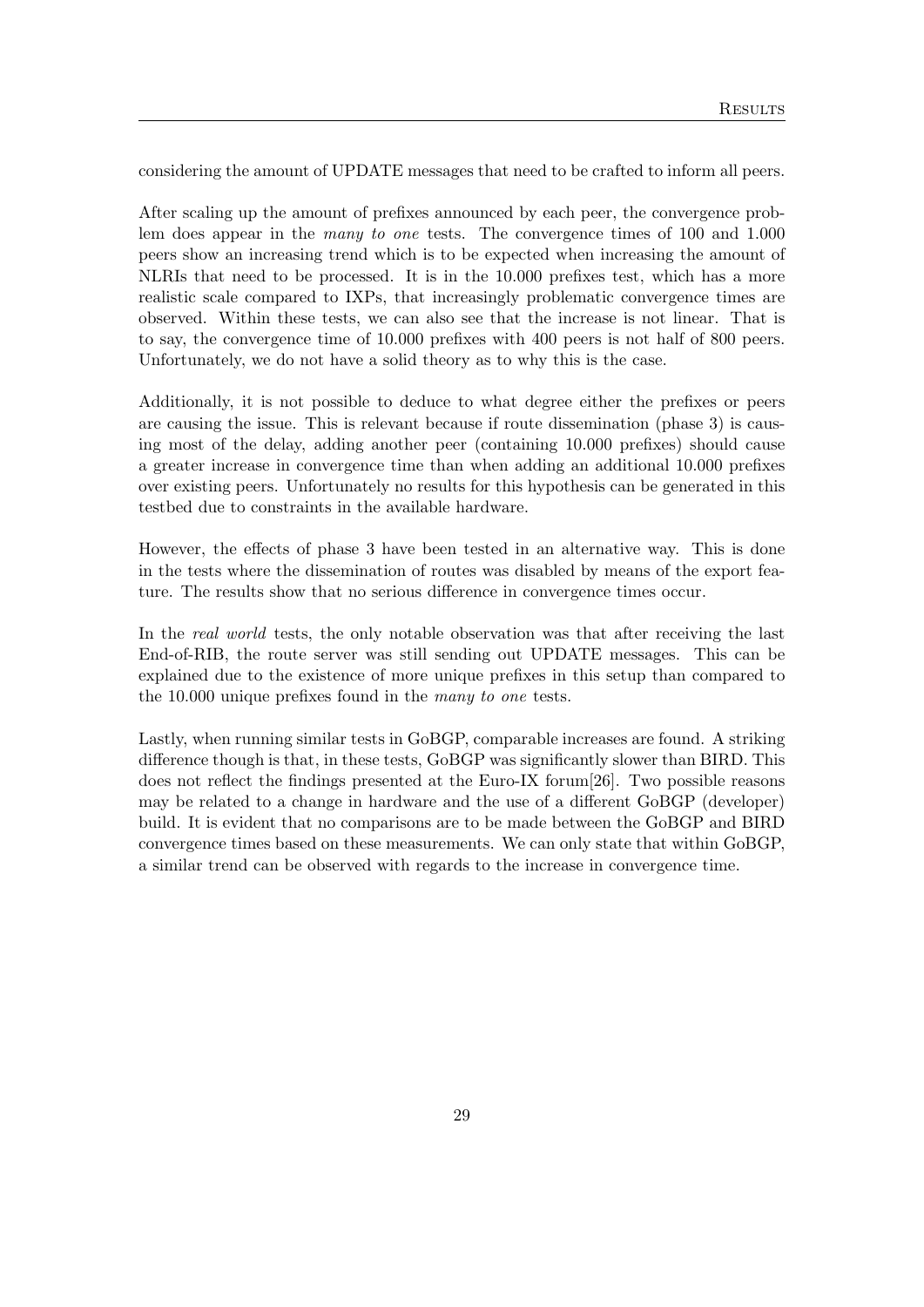## <span id="page-30-0"></span>5 Proposed Solutions

In this section multiple solutions will be proposed to improve the convergence time observed before. On the protocol side, two solutions are proposed and also a solution on implementation side is proposed.

## <span id="page-30-1"></span>5.1 Considerations

The results show similar behavior to what has been described by administrators of large BGP implementations. It is fair to say that, when reaching the 600 peers in any of the BIRD tests, the route server clearly shows a delayed converged state. Servers with more powerful hardware may be able to prolong this from occurring, therefore the numbers at which a delayed converged state occurs is only significant within this testbed. More importantly, the tests have been able to induce this effect with tweaking solely the amount of peers connected and the amount of prefixes they announce. This result somewhat simplifies the problem as more complex setups (such as using large communities) do not appear to be necessary and can be avoided.

It may seem plausible to suggest that phase 1 of BGP is causing these growing convergence times based on the knowledge that the amount of prefixes being received is constantly increasing due to IPv4 de-aggregation and IPv6 gaining traction. However, the background research has uncovered there are implementations, such as GoBGP, which have multi-threaded this phase. However, the results of GoBGP tests show that even then the same convergence problems occur. Because of this, it is unlikely much can be gained here to reduce the issue.

As mentioned before, there is a theory that route dissemination (phase 3) is the main culprit in increasing the convergence time. The main hypothesis for this, is that the crafting of update packets is the most resource demanding step in the BGP process. If this were to be true, then increasing the amount of peers would contribute more to the problem than increasing the prefixes. Unfortunately, the available testbed was unable to scale to a point to do valid comparisons for this, such as  $600 \text{years} \times 1.000 \text{pfx} = 600.000 \text{total} \text{pfx}$ versus  $1.000 \text{pers} \times 600 \text{p} \text{f}x = 600.000 \text{total} \text{p} \text{f}x$ . While comparing this was not viable, it is possible to avoid the dissemination of routes altogether. In BIRD this was controlled by toggling the "export" feature. The results then show that even with route dissemination disabled, no significant changes in convergence times could be observed. For this reason, it is also less likely for phase 3 to be the main contributor to the problem.

What remains is phase 2 where the best path selection occurs. During the background research, the documentation of multiple implementations have been examined and indicate that no multi-threading for phase 2 is implemented in any of these. Because of this, the increase in prefixes that have to be processed cannot be shared across multiple cores as is the case for phase 1.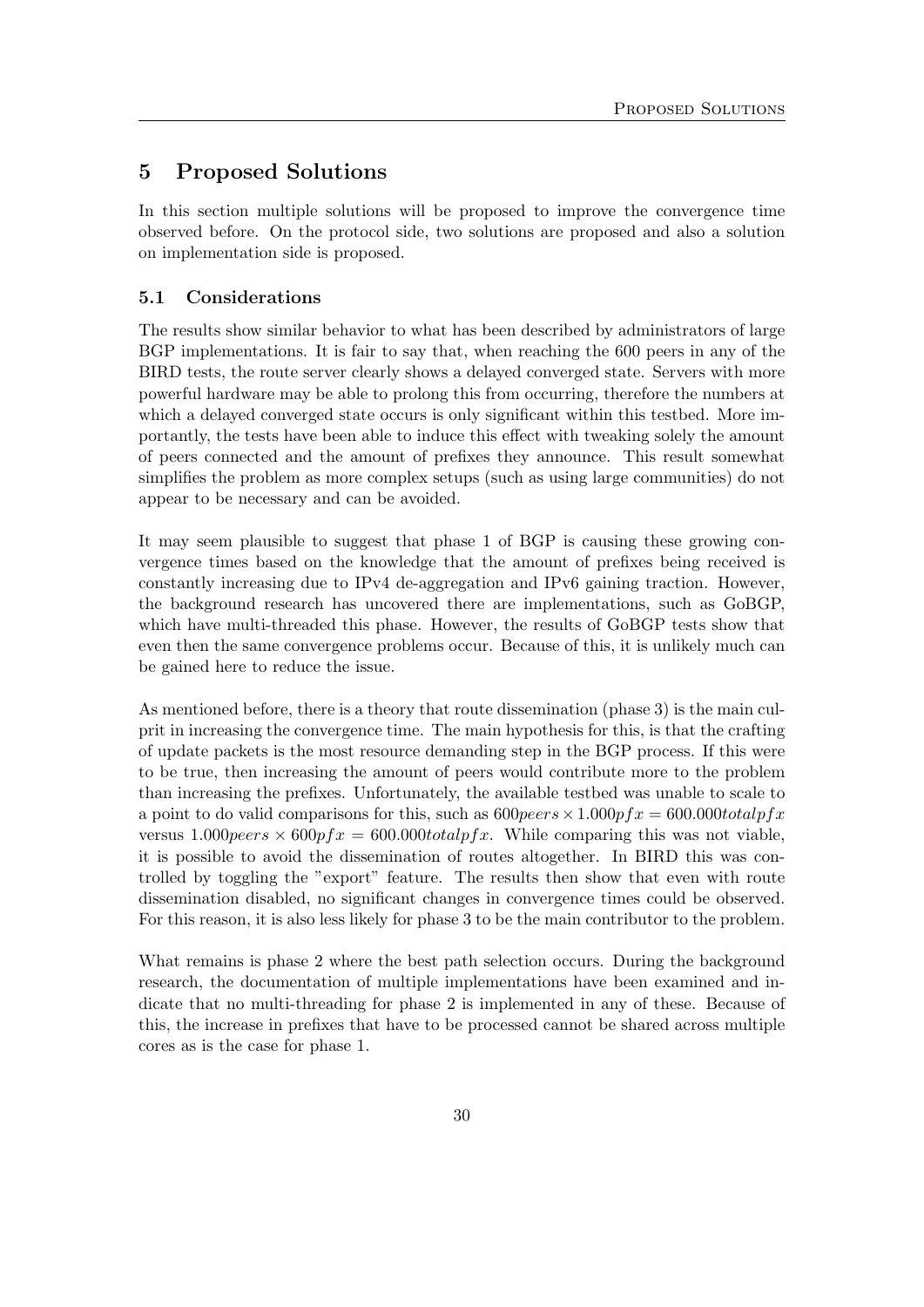Based on this, it seems plausible that in current implementations, the sheer amount of prefixes to be processed in a serial manner in phase 2, is likely to be a major contributor to the problem. Because of this, the most effective solution would be to devise a means to be able to share the work, as is the case in phase 1. Therefore, in section [5.2.1](#page-31-1) an addition to the BGP defined structures is proposed to allow multiple threads to simultaneously operate without violating the existing BGP rules. The decision not to meddle with the core mechanics, such as locking and phase progression, has been made because insufficient time is available in this project to fully grasp the consideration and consequences that fundamentally changing them may have on the operation of BGP.

This project recognizes, however, that even a mere addition to the BGP structure is not done overnight. If the solution proves to be effective in a proof of concept, it would still take more time before this would be implemented in a production viable BGP implementation. For this reason, another solution has been proposed in section [5.3](#page-35-0) that can be used to share the work of phase 2 without requiring an alteration in BGP or its implementations. Because these solutions propose the use of existing technologies, such as load balancing and iBGP, this can be tested and implemented relatively quickly. Although this solution does not allow for multi-threading in a classical sense, it does allow for the work to be distributed over multiple BGP instances.

A more general observation done during this research, is that reducing the amount of UPDATE messages sent in the first place, may somewhat relieve the entirety of BGP from some load. A suggestion as to how this can be achieved is proposed in section [5.2.2,](#page-33-0) where we suggest working with hashes to reduce the amount of data that has to be exchanged.

## <span id="page-31-0"></span>5.2 Protocol

On the protocol, two changes are proposed which should improve the convergence time of the BGP system. Below the two solutions are explained in detail.

#### <span id="page-31-1"></span>5.2.1 Phase 2 solution

When we presume the best-path selection (phase 2) is indeed the main issue with regards to the increased convergence time, it is only logical that the problem should be addressed here. Because the observation in the testbed has been that indeed an extended period of time exists where a single core is fully utilized, it makes sense to attempt to multi-thread this, as to increase the amount of processing that can take place. When following the RFC rules, it is mandatory to lock all Adj-RIBs-In before proceeding with the best-path calculation. In doing so, any attempt to run these calculations in parallel would not be possible as the data required to do so would be inaccessible. While the reason for this is not mentioned in the RFC, one can see it is an effective measure to maintain consistency throughout the phases and their progression. In other words, while phase 2 is running, no other processes can access the data mid-calculation. In order to allow for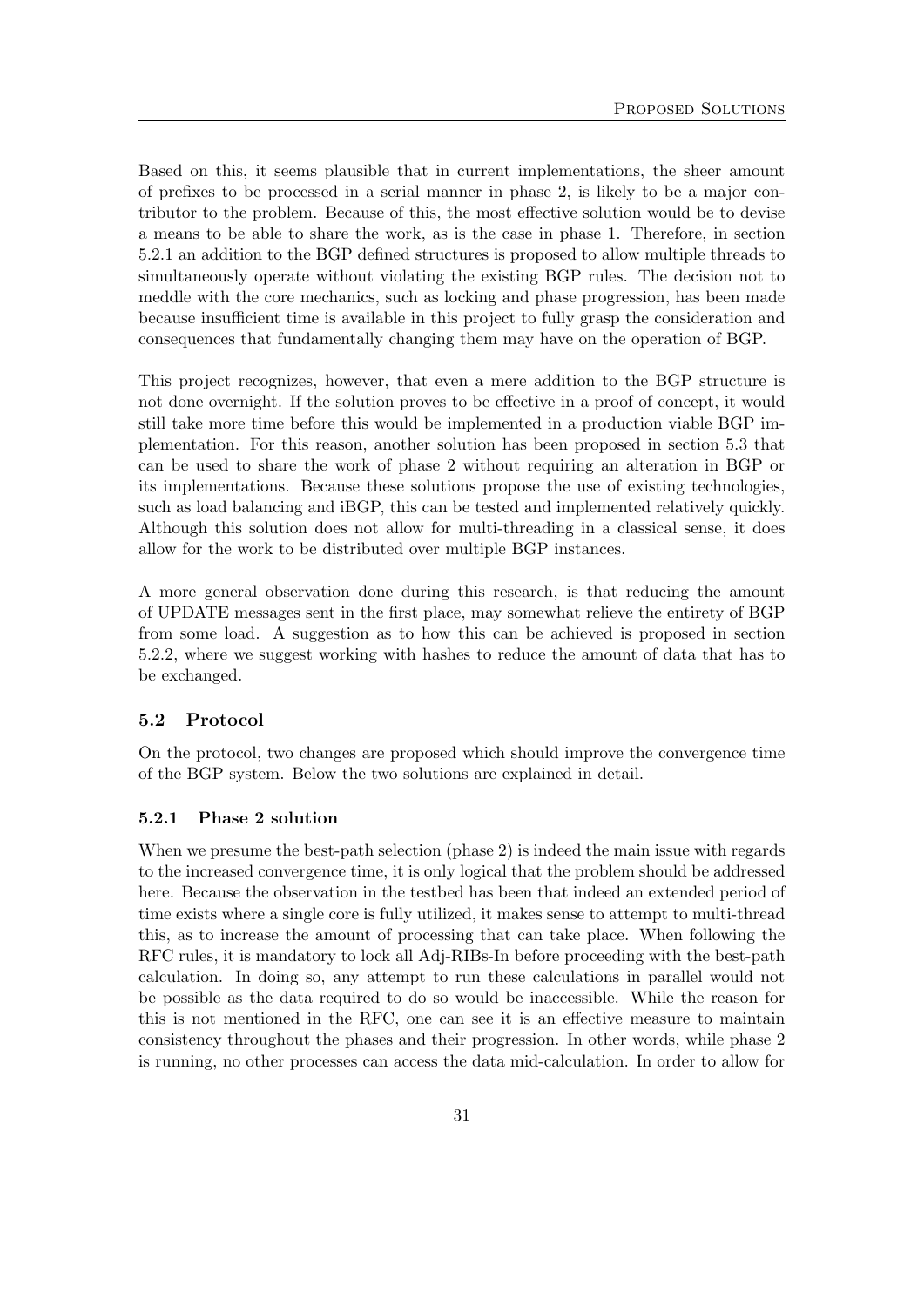this, one solution would be to alter the rules of locking and access. However, because such a change can fundamentally impact the operation of BGP and we do not possess enough insight in the software engineering field to assure no other additional problems would be created, we have opted for a solution that abides by the existing RFC rules.

Therefore, the first change proposed here is the addition of another Adj-RIB-In between the Adj-RIB-In and the Loc-RIB. This extra Adj-RIB-In is sorted on prefix rather than sorted on peer, as is the case with the original Adj-RIB-In. The main advantage this offers, is that the locking issue in phase 2 as explained in section [2.2.3](#page-6-0) does not pose an issue anymore.

<span id="page-32-0"></span>

Figure 13: Graphical representation of the proposed solution in phase two

In this new proposed flow, shown in figure [13,](#page-32-0) whenever a peer sends an UPDATE message, first all prefixes are put into the Adj-RIB-In for that specific peer, just as in the current situation. Phase one, as described before in section [2.2.3,](#page-6-0) is executed as normal. The differences start from this point on, as between phase one and phase two, all prefixes in the Adj-RIB-In are put in another Adj-RIB-In. However, this Adj-RIB-In is sorted per prefix. This means each prefix gets its own Adj-RIB-In. All peers can write new paths for that prefix in the prefix's Adj-RIB-In.

When phase two wants to start, it only requires to lock the Adj-RIB-In for the prefix it wants to calculate the best path for. This means no locking issues occur with this process. When a peer sends an UPDATE message containing a prefix for which the BGP process is calculating the best path for, thus the Adj-RIB-In for that prefix is locked, this path will be held in the peers Adj-RIB-In until the BGP daemon is done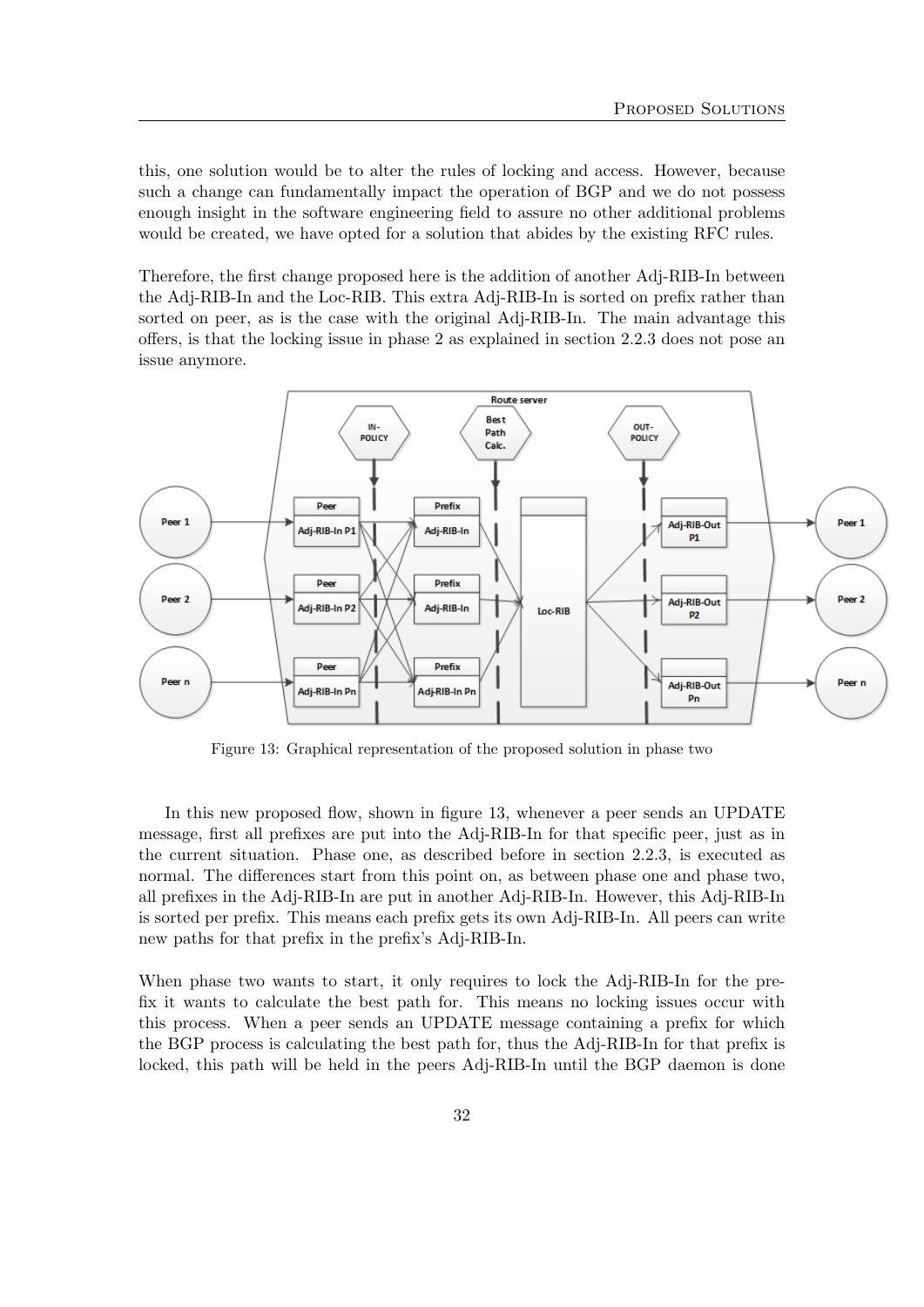with calculations for that prefix and unlocks the prefix' Adj-RIB-In.

The main benefit of this solution is that now phase two could be multi-threaded, one thread per prefix. This could potentially drastically improve convergence time, as the BGP daemon can finally utilize all available processing power during phase two.

It is good to note that, just as in the original RFC 4271, the solution provided above is a conceptual solution, meaning it does not have to be implemented precisely as described as long as the implementations support the described functionality and they exhibit the same externally visible behavior. This is specifically mentioned here because in some implementations the second Adj-RIB-In, based on prefix, could be optimized in terms of memory usage, as a table per prefix could require lots of memory.

#### <span id="page-33-0"></span>5.2.2 Hashing mechanism

While performing the link-flaps in the testbed, we considered that it might not even be necessary for all peers to disseminate their entire RIBs again. If the amount of UP-DATE messages can be reduced, this may contribute to reducing the load on a BGP implementation for all phases. Admittedly, this suggestion would not help as much in reducing the work that has to be done particularly in phase 2 as compared to the prefixbased Adj-RIBs-In. The reason being that if the peer providing the current best route to a prefix disconnects, its entry in the Loc-RIB should be invalidated, recalculate and reconsider all remaining available routes. However, avoiding any unnecessary workload on the route server may help to spend these resources elsewhere, where they are needed to process UPDATE messages.

The second solution on protocol level is therefore based on a hashing mechanism that should take place on both the peer (that sends an UPDATE) and the route server (that receives an UPDATE). These large UPDATE messages full of NLRIs can be avoided by means of exchanging just hashes to validate the data in the route server still matches the data in the peers Adj-RIB-Out.

The peer would send an OPEN message to the route server. This OPEN message should include a hash of the routes it will be sending to the route server. The route server should then keep track of all routes and hashes it got from its peers in memory. As soon as the route server receives an OPEN message from a peer, after a link flap, the route server compares this hash with the previous hash it had calculated for that peer. When the hashes match, the route server still has the latest information from that peer thus that peer does not have to send its full table to the route server.

An important caveat here is that while the information sent by the peer may not have changed, the policy on the route server potentially could have changed, essentially necessitating the reprocessing of routing information. If this situation occurs, the peer could be asked to send the RIB nonetheless or *soft-reconfiguration* can be used when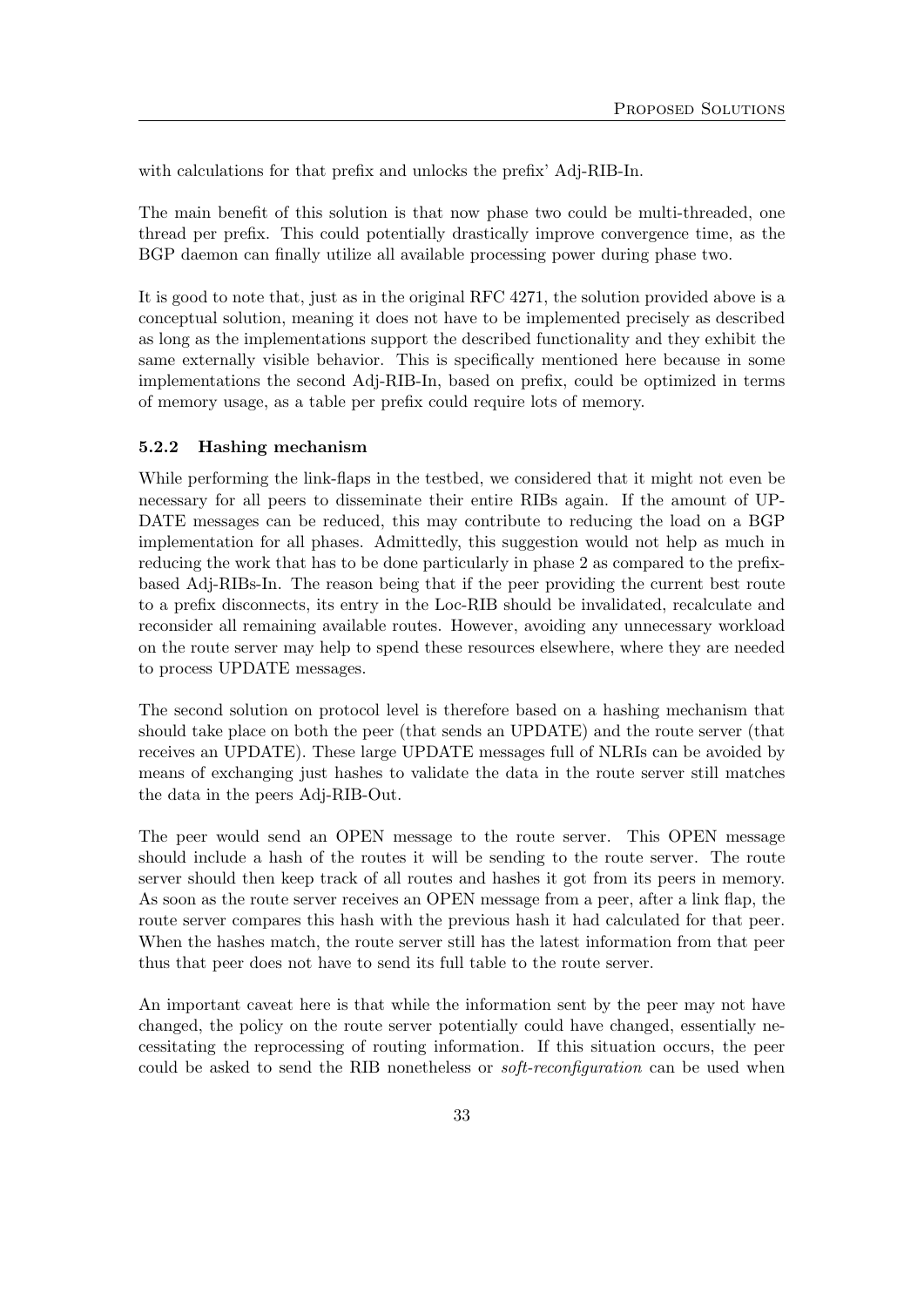

<span id="page-34-0"></span>enabled. In that case, the soft-reconfiguration table for that peer will already have all data available and validates this is still up-to-date by means of the hash.

Figure 14: Graphical representation of the hashing solution

Figure [14](#page-34-0) shows the flow diagram of how the hashing should work in practice. When peer X ends phase three, the peer should calculate a hash from the contents of its RIB-Out. The contents of its RIB-Out should be similar to the contents of the Adj-RIB-In on the route server before processing. The peer sends UPDATE messages with its routing information to the route server. As soon as the route server gets an End-of-RIB, the Adj-RIB-In should be filled with all information peer X wanted to send to the route server. At this point the route server should calculate a hash of the contents of the Adj-RIB-In for that peer. Important to notice here is that the Adj-RIBs-In need to be persistent, as opposed to normal operation. The route server now has a persistent Adj-RIB-In for that peer, including a hash calculated from the contents.

In case of a link flap, the peer notices the route server was unavailable for some time due to the KEEPALIVE and Hold-Down timers timing out. The peer tries to send OPEN messages to the route server to establish the BGP session again. This OPEN message should now also include the hash it had calculated before, on the RIB-Out. The route server kept all Adj-RIB-In information, including the hashes. As soon as the route server is reachable again, it receives the OPEN message from the peer. The route server will extract the hash from the OPEN message and compare that hash with the hash it had stored for that peer. When the hashes match, thus the routing information from the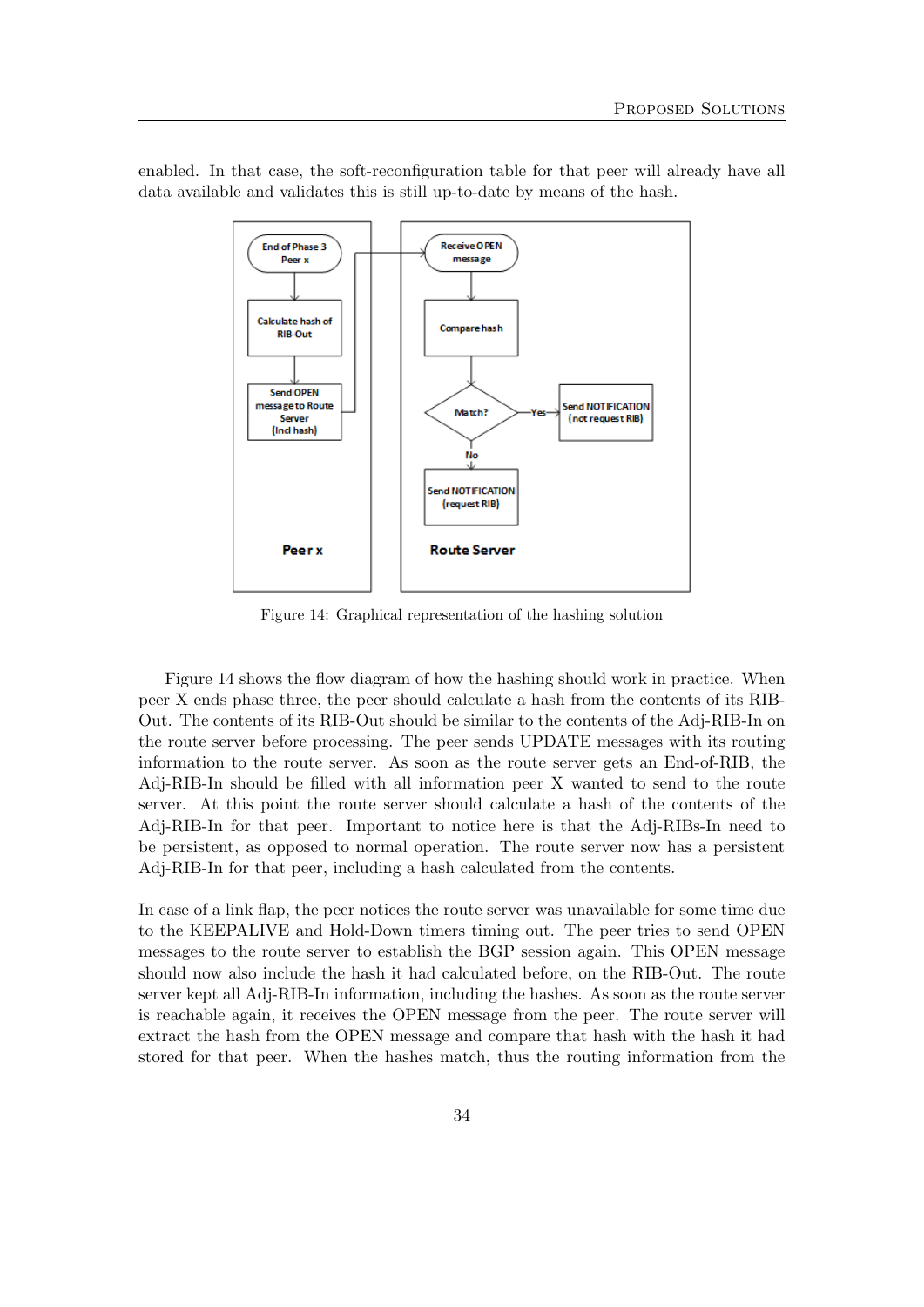peer did not change, the route server sends a NOTIFICATION message to the peer, to signal it should not send its full table. When the hashes do not match, the route server sends a NOTIFICATION message to the peer to signal it should send its routing information.

A benefit of this hashing mechanism is that in case of a link flap on the route server, or on multiple peers, not every peer will need to send its full routing information again if nothing changed. It is a quick and easy way to verify if any changes occurred and if not, it lowers the load on the route server to process all routes for all peers.

#### <span id="page-35-0"></span>5.3 Implementation

On the implementation side a load balancing solution is proposed. While this does not directly multi-thread the BGP daemon itself, it does allow the work, normally done by a single BGP phase 2 process, to be performed in parallel. This solution may be particularly interesting as a short-term solution because it can be set up without altering any existing RFC standards or code. In essence, best-path selection can then be calculated in parallel as would be the case in a multi-threaded daemon. On one side clients can set up peering to the load balancer. On the other side multiple route servers are connected in a full iBGP mesh with each other, besides having an eBGP connection to the load balancer.

Figure [15](#page-36-0) shows the external side in front of the load balancer. On this side the load balancer exposes a single IP address where all customers can connect to by means of eBGP. The load balancer will then forward the BGP packets to a route server, while balancing the number of peers per route server. Effectively the BGP sessions are set up to one of the route servers through the load balancer.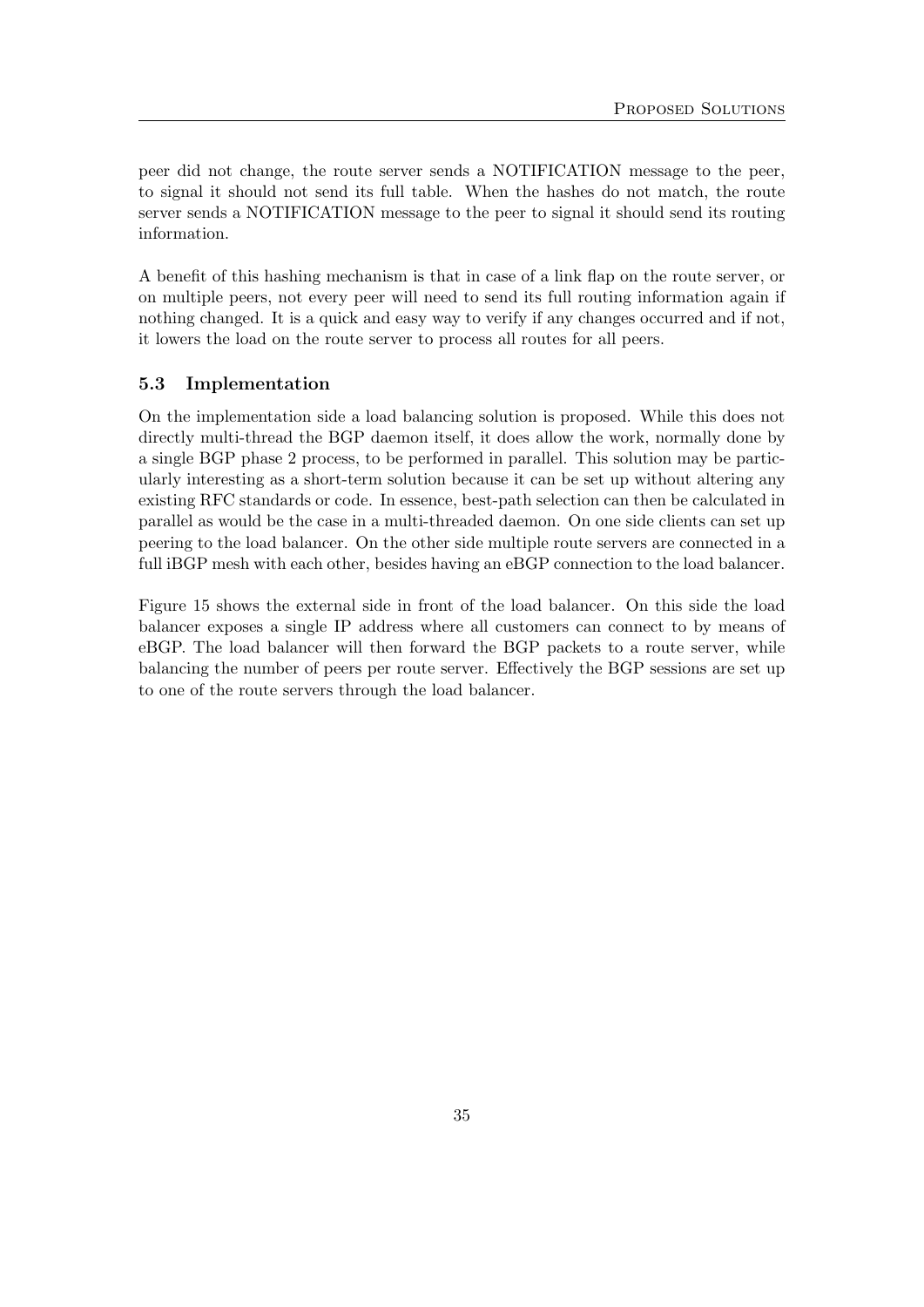<span id="page-36-0"></span>

Figure 15: Graphical representation of the load balancing solution

Figure [16](#page-37-0) shows the internal side behind the load balancer. On this side a cluster of route servers is connected in a full iBGP mesh, including an eBGP connection towards the load balancer. The example in figure [15](#page-36-0) shows a total of five route servers. Say that 500 peers set up peering to the load balancer. The load balancer does its job and balances the load so that each route server has 100 established external peers. Besides these peers, the route servers also peer with each other resulting in a total of 104 peers per route server. In general one can say that the number of peerings per route server is equal to  $\frac{i}{j} + j - 1$  where  $i =$  number of customers,  $j =$  number of route servers and  $z =$ number of peerings per route server. The number of peerings per route server is equal to the number of customers divided by the number of route servers plus the number of route servers minus 1 (itself).

In this example it comes down to  $\frac{500}{5} + 5 - 1 = 100 + 4 = 104$ .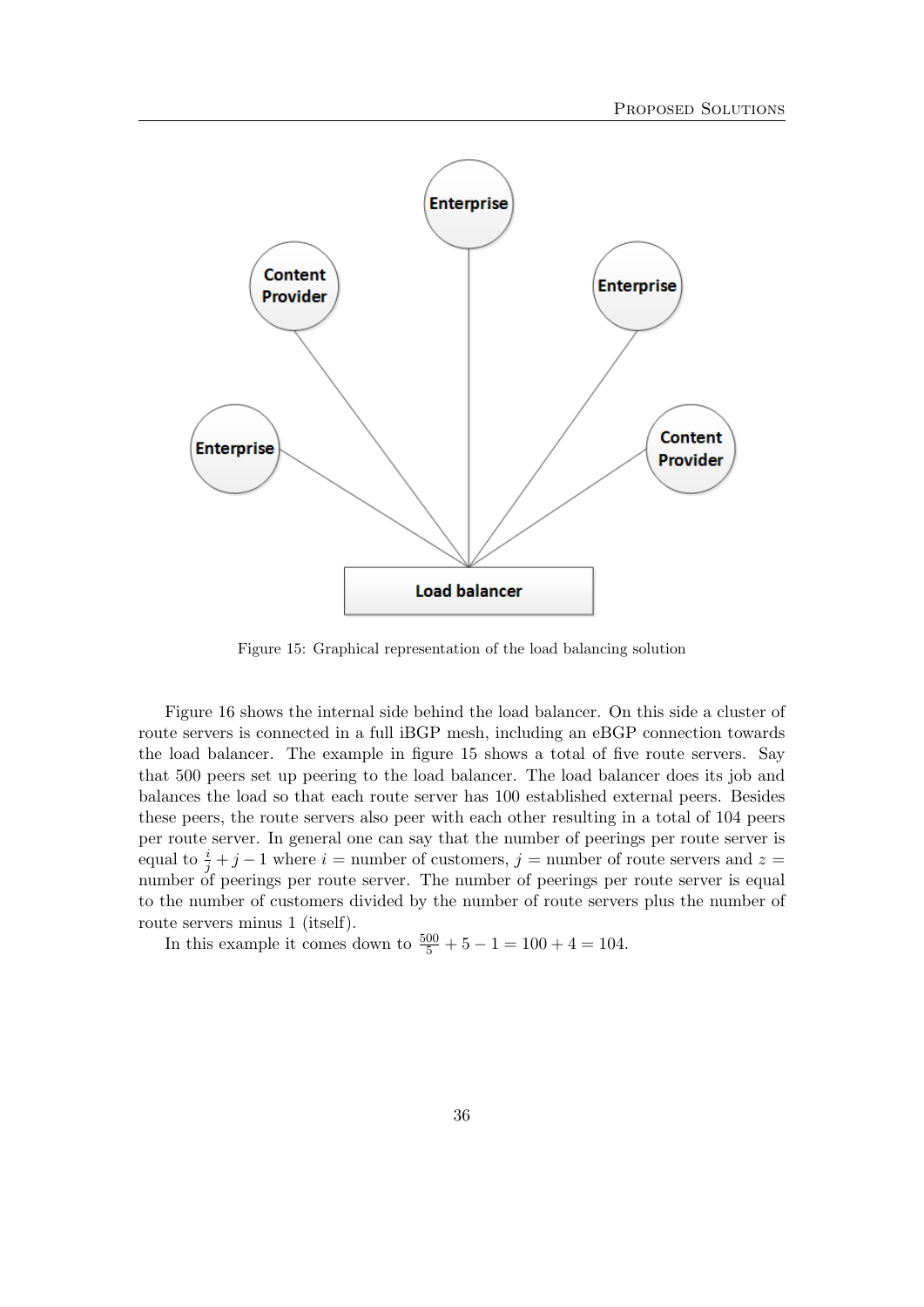<span id="page-37-0"></span>

Figure 16: Graphical representation of the load balancing solution

The load is now spread over multiple servers, so instead of one route server having to calculate paths for 500 peers, it now has to calculate paths for 104 peers. The best path calculation is now divided over the other route servers which will only announce a best path. Although the graphical representation shows multiple route servers, this could also be implemented on one physical server with multiple BGP daemons running. Another benefit is that all customers can configure their routers to connect to a single IP address, namely the address of the load balancer. The load balancer will then forward connections to the appropriate route server. Implementing this without a load balancer, but with multiple route servers, would require additional administration of which customer is configured on which route server. As [\[23\]](#page-45-3) shows, it could be beneficial to, when load balancing is implemented, also tweak the maximum MTU size. In the presentation it shows that changing the MTU from 1500 to 9000 bytes, improves convergence time by 33%.

Ideally, the load balancer and multiple iBGP processes would run on the same server. By doing this, the resources of commodity hardware are utilized more effectively. This also reduces some reliability on the network infrastructure for iBGP communication.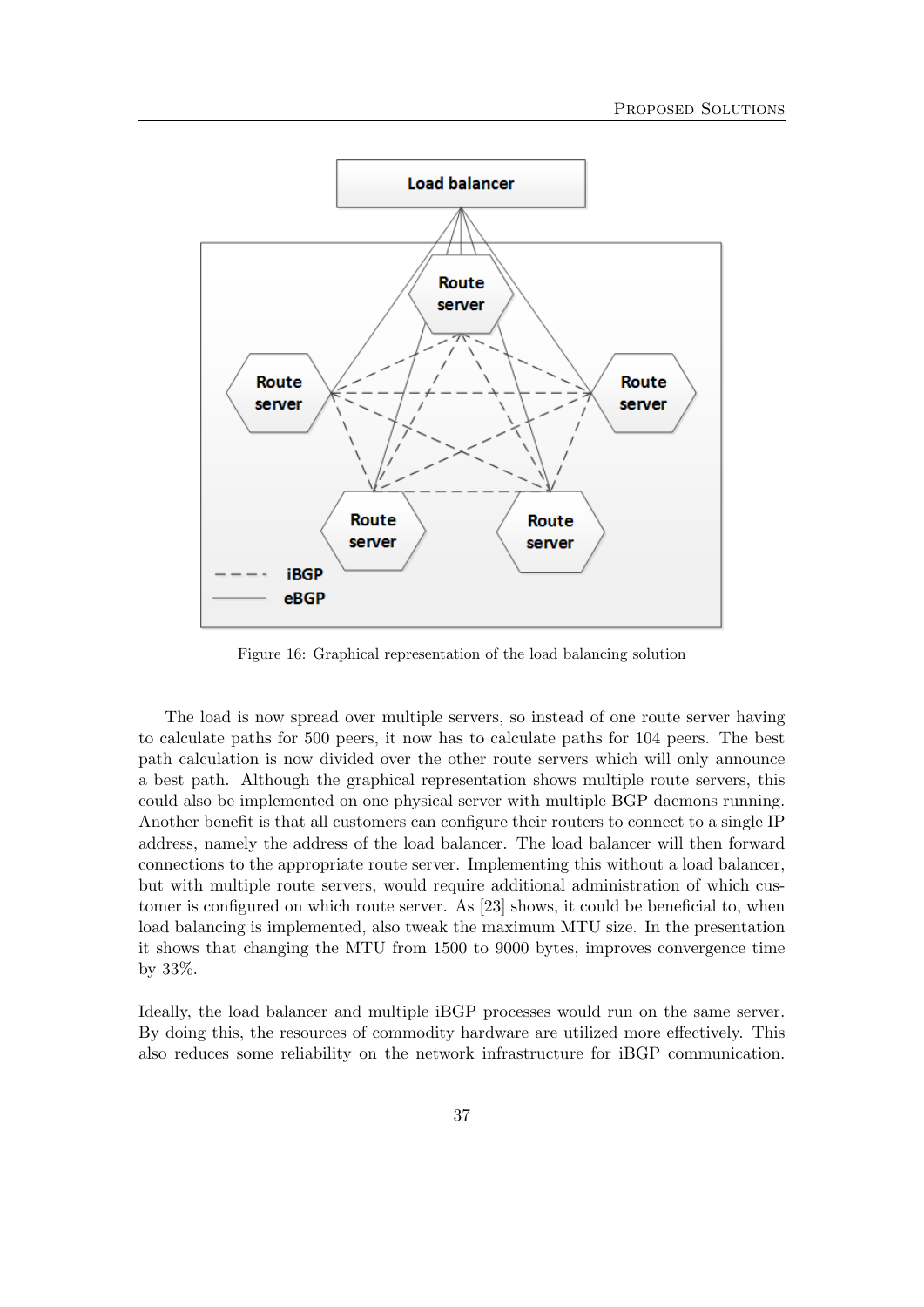While configuration management tools may allow for effective configuration of such an environment with multiple daemons, it may be more beneficial to let a single implementation set up multiple iBGP processes in a smarter way to attain improved (dynamic) distribution of work and manageability.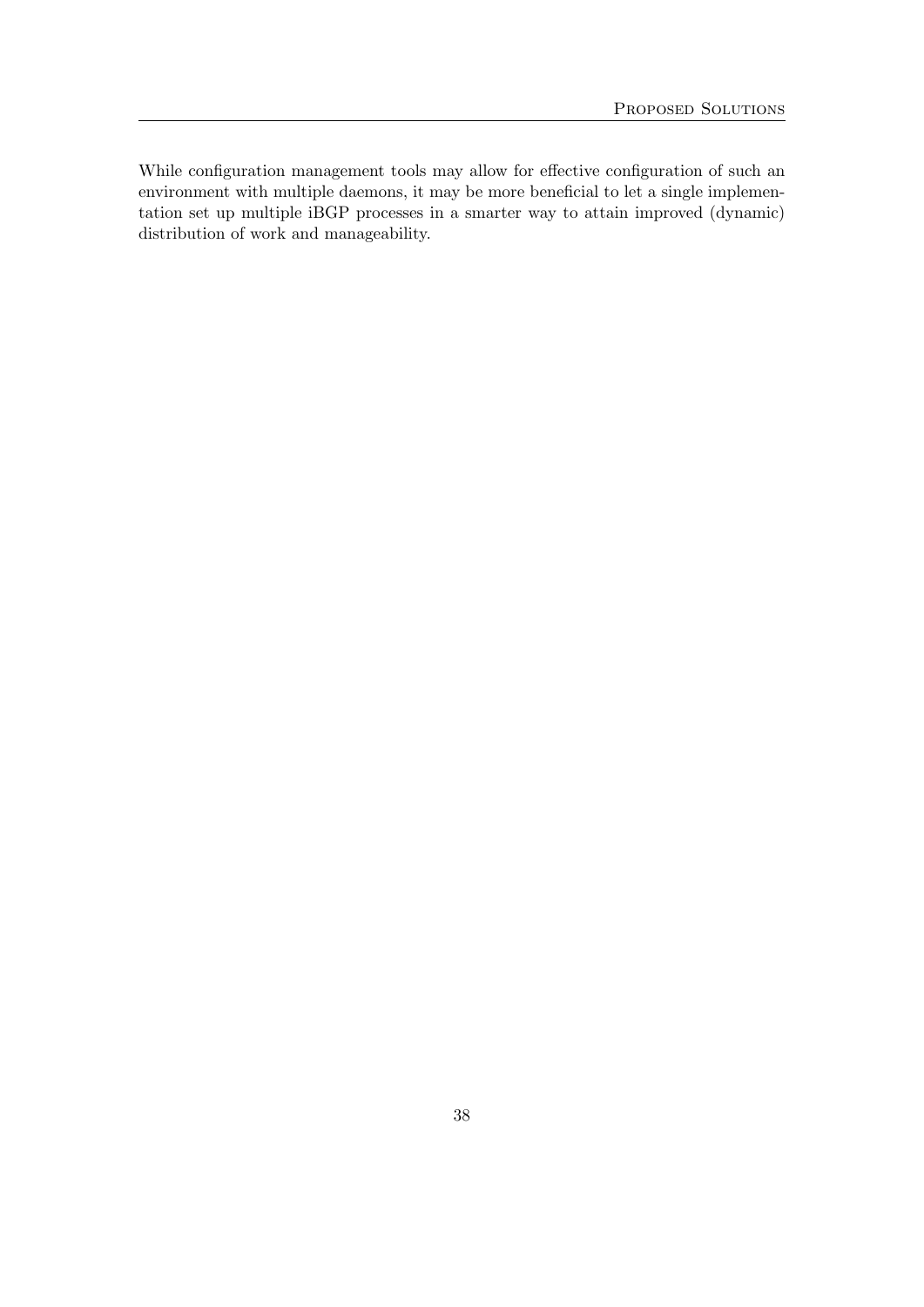## <span id="page-39-0"></span>6 Discussion

Due to BGP currently being the only EGP in use, any shortcomings that may arise will have to be addressed in order to continue the exchange of route information over the Internet in a reliable manner as the Internet continues to grow.

Currently, only relatively large BGP implementations, such as IXPs are experiencing scaling problems. The testbed used in this project aimed to roughly mimic these environments. Notably, BGP attributes have been intentionally unmodified as there was no indication this would affect the convergence times while only increasing complexity. The tests conducted showed a significant increase in convergence time while solely tweaking with the amount of peers and prefixes. It is worth noting that the measurements produced by conducting the tests are not significant in an absolute sense. If one was to use a testbed with a high clock rate, the convergence times would probably be lower. What the research does show is that a significant increase can be observed relative to other measurements done within the same testbed.

The way forward to go about resolving it was to identify the main issue. While it was clear the single-threaded nature of BIRD was causing the increased time before work was completed, other implementations seemed to suffer the same problem. Because of this, the search for the root cause was likely in the BGP standard itself. Some suspicion existed that particularly the route dissemination phase was burdening the BGP process. Although we cannot conclude it with unequivocal certainty, experiments conducted show this is likely not the case. Also, the receiving and parsing of packets is also unlikely to be the culprit due to this part being multi-threaded in some implementations.

Because of this, the best-path calculation is suspected being the lead cause. This idea is supported by the fact that no implementation in production has multi-threaded this so far, explaining the observation of a single core being pushed to its limits.

One of the proposed solutions called for an addition of tables to the ones currently described in the BGP standard. Because the change does not really touch existing BGP mechanisms, implementing it into existing BGP applications is realistic. Additionally, the processing of updates is a local matter and it is not required for both BGP speakers to have a prefix-based Adj-RIB-in capability. Although this may require some coordination between the parallelized phases with regards to phase progression, there is no indication that limiting the scope of a process to a single prefix changes the end result of the best-path calculation in any way. However, standardization would be required before the general public would accept this addition, which would be a lengthy process.

The load-balancing solution, on the other hand, would not need to be standardized in this way. The main aim here is to propose an intuitive solution that is implementable today. While this can be distributed over multiple machines in the network, doing this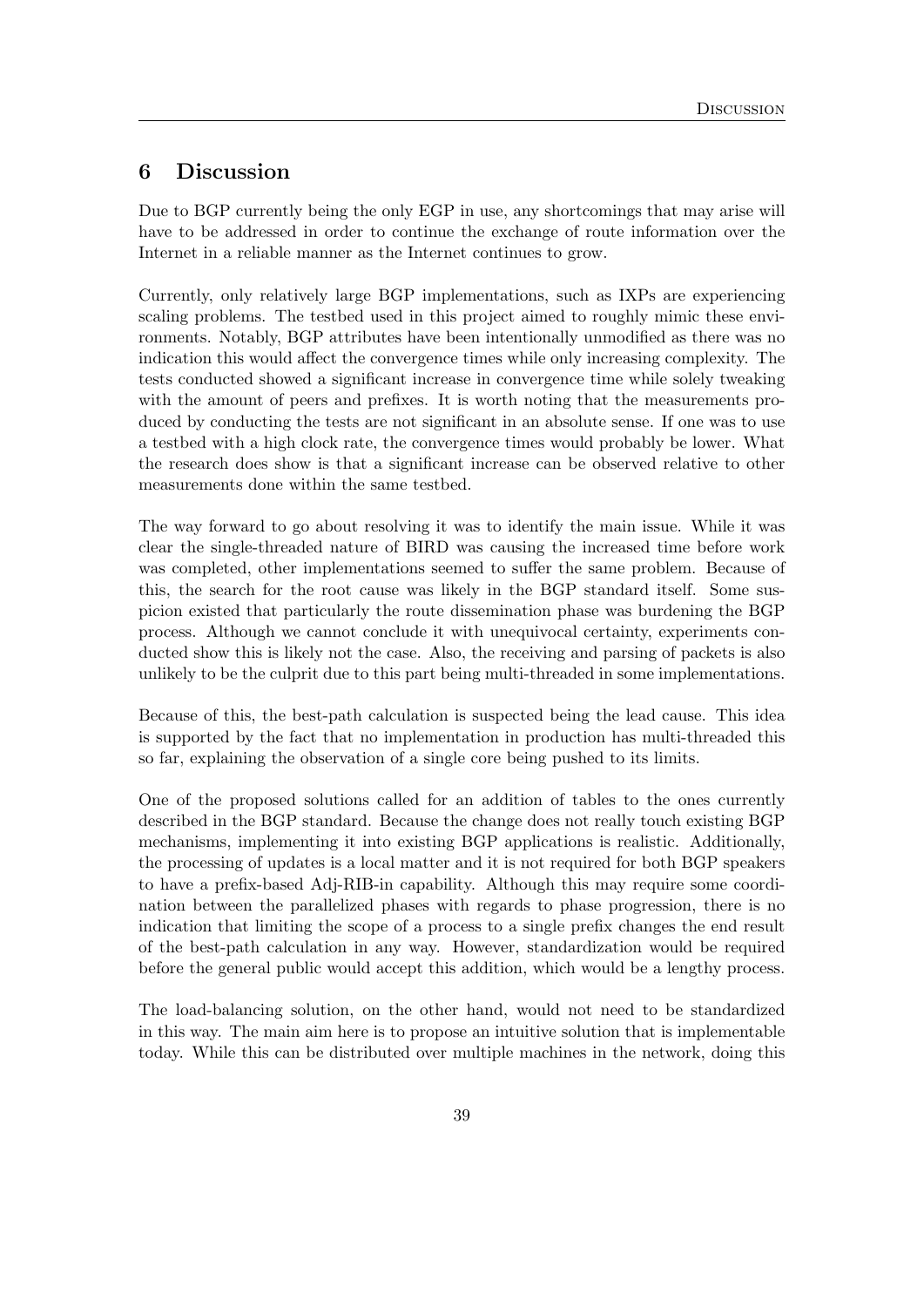on a single machine would reduce complexity and be more efficient. Additionally, most commodity hardware would be sufficient as multi-core CPUs are widespread. Although a BGP load-balancing system may be created by installing and configuring the software packages manually or through configuration management tools, it may be beneficial to put all features (load-balancing, multiple BGP instances) under a multi-threaded process for (dynamic) distribution of work and manageability.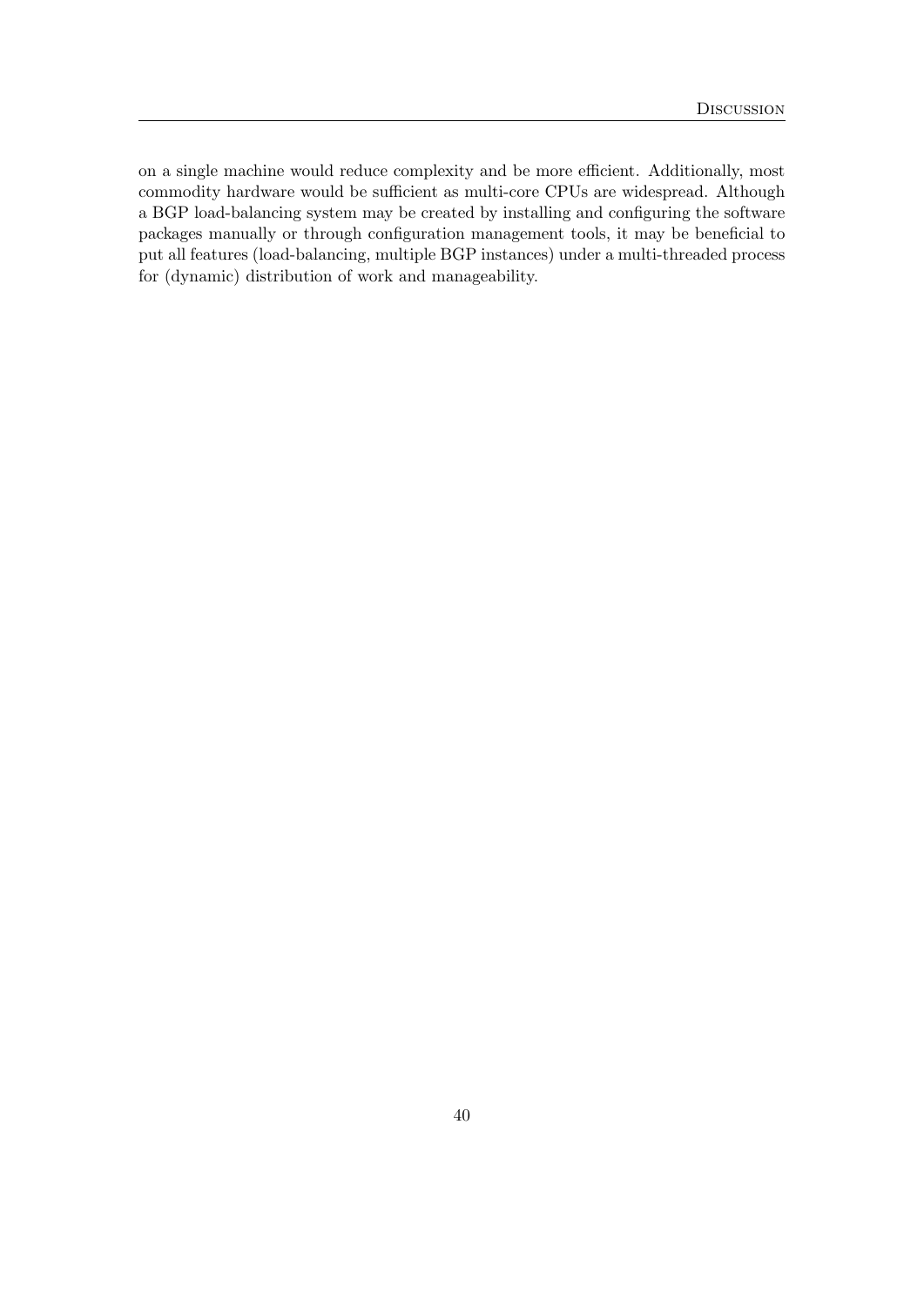## <span id="page-41-0"></span>7 Conclusion

This project has contributed to the identification of processes which are causing excessive convergence times in large scale deployments of BGP. It has shown the reported behavior is reproducible and determines the scale and properties in which the phenomenon can be expected to occur. Furthermore, this project has shown that it is not bound to BIRD but that it is likely a broader issue.

While working with the testbed developed for this research, measurements have shown no significant difference in completion time with and without route dissemination enabled. This is contradictory with the supposition, found within the networking community, that the transmitting of UPDATE messages (phase 3) is the main culprit of CPU resource consumption[\[27\]](#page-45-7).

Based on the background research and experiments performed within this project, the hypothesis that the best-path selection (phase 2) within BGP is hogging the resources in lieu of route dissemination (phase 3) is more probable. In order to counter increasing convergence times affecting the stability of some BGP environments in the future, this project has proposed multiple solutions to do so.

The first recommendation is to append prefix-based Adj-RIBs-In to the BGP standard. This allows for multi-threaded best-path selection while leaving the existing BGP locking and phase-progression mechanics untouched. It is also recognized that avoiding large updates by means of hashing can provide additional benefits by reducing the overall workload.

Another solution proposes the division of work over multiple threads without changing existing BGP mechanics. Central to this, is the use of load-balancing and iBGP. While overhead can be expected even if the optimizations suggested in this research are implemented, there will be a tipping point at which it will outperform current singleprocess implementations.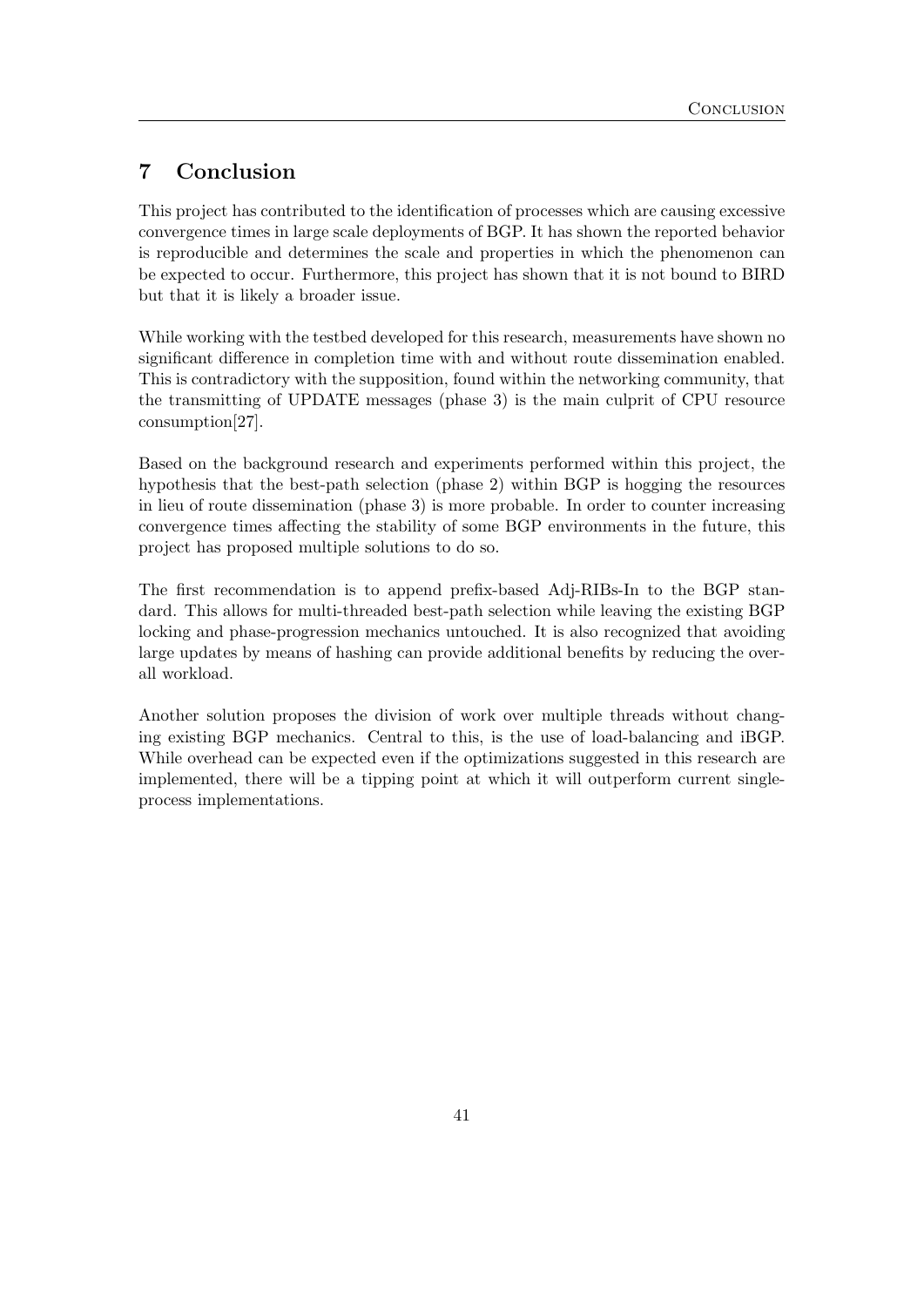## <span id="page-42-0"></span>8 Future work

While this research has shown it is reasonable to assume that the problem described is due to BGP phase three serialization, it has not been definitively proven. In order to definitely confirm this, the code of a BGP implementation should be thoroughly debugged while running test scenarios. Although this project has partially done this by using the debug feature, it is unable to clearly distinguish the time spent in each phase as to identify the culprit. Even then it may be implementation dependent. However, the fact that more, if not all, current implementations suffer the same issue suggests a common bottleneck.

Additionally, during this project the testbed reached a scale in which the increased convergence time was observed. Whether the increase in peers or the increase in prefixes played a primary role in this, remains uncertain. The testbed had reached its limit due to the available hardware for this project. This limited the tests to 800 peers with 10.000 prefixes for the non-unique scenario. For unique prefixes, the route server itself ran out of memory. It would be interesting to scale up the testbed further to identify:

- The progression of convergence times as the number of peers and prefixes increase.
- Comparing the convergence time of unique to non-unique as to rule out the tiebreaking mechanism contributing to the high utilization.

Lastly, both proposed implementations will need to be tested in a proof of concept. With the load balancing solution, the main concern will be reducing the overhead cost and finding a point where it is more feasible to implement such an architecture in favor of a single BGP instance. For the addition of prefix based Adj-RIBs-In, the challenge lies in efficient use of memory and complying with the RFC.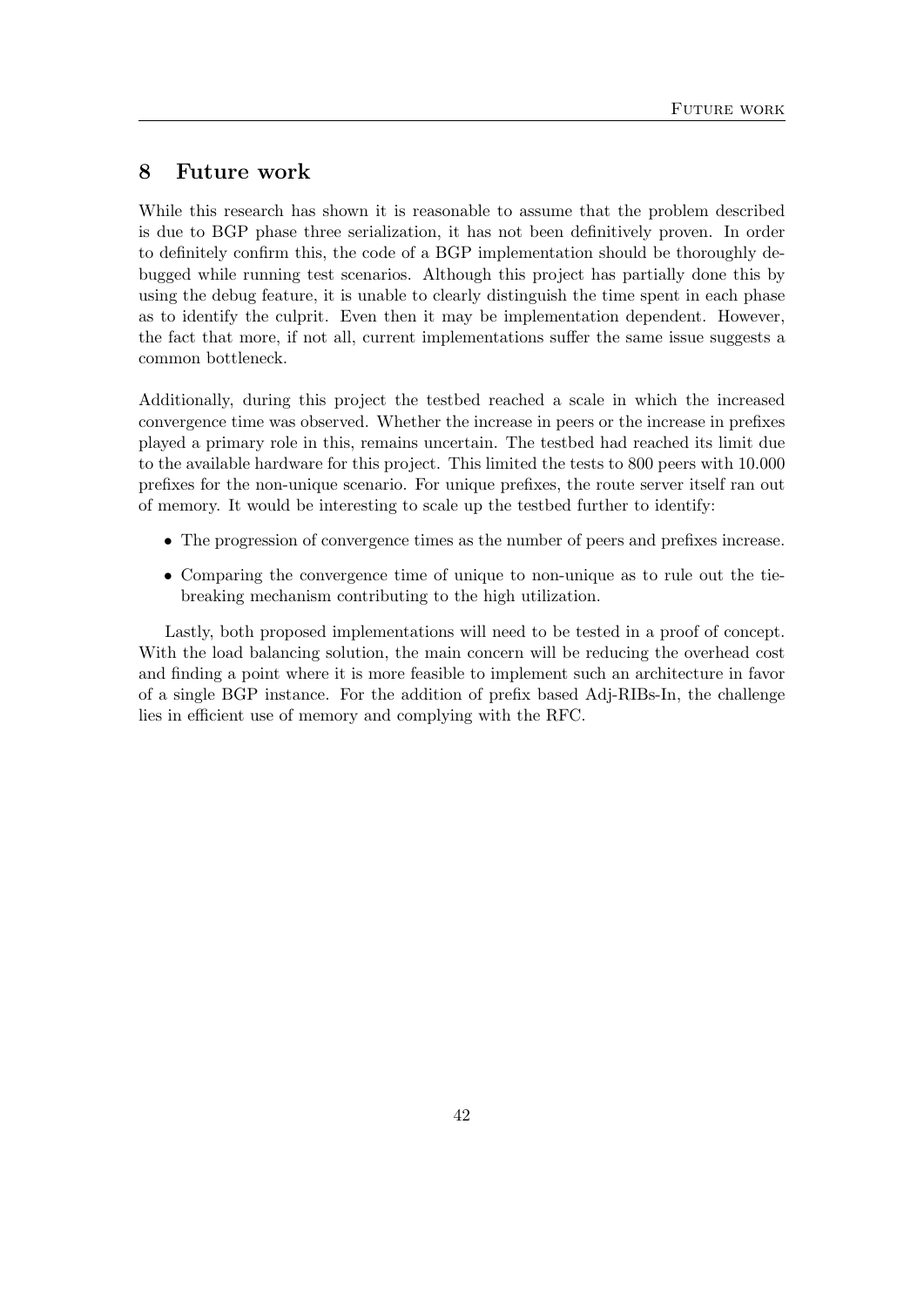## Acknowledgements

We hereby would like to thank Stavros Konstantaras and Aris Lambrianidis of AMS-IX for supporting and guiding us thoroughly during our research. We often have had good sessions to discuss the progress of the research. We also would like to thank Job Snijders (NTT Communications) for taking the time at NLNOG (June 16th, 2017) to discuss our research and proposing an initial idea about load balancing BGP.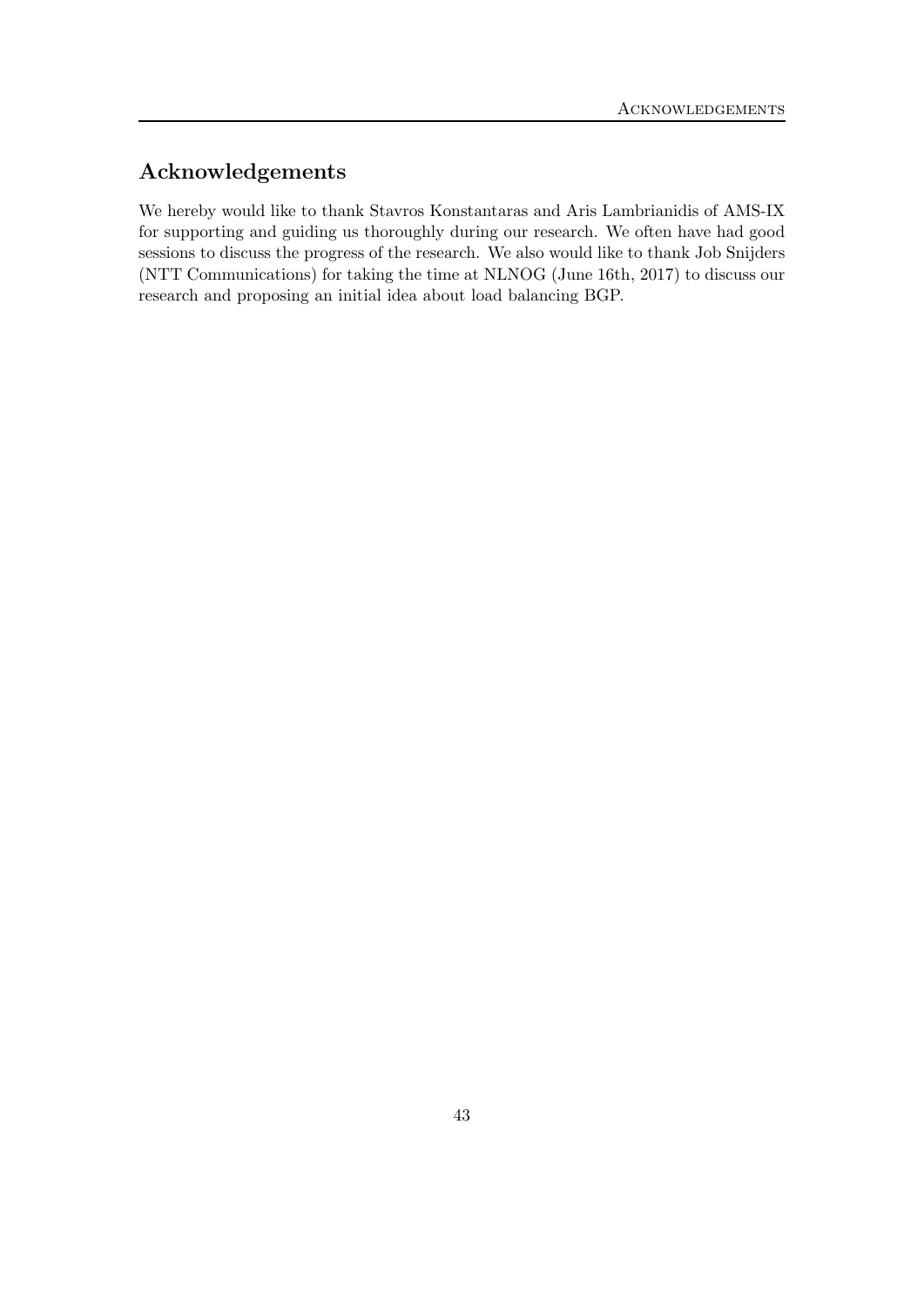## References

- <span id="page-44-0"></span>[1] D.L. Mills. Exterior gateway protocol formal specification, 1984.
- <span id="page-44-1"></span>[2] K. Lougheed. A border gateway protocol (bgp), 1989.
- <span id="page-44-2"></span>[3] Y. Rekhter, T. Li, S. Hares. A border gateway protocol 4 (bgp-4), 2006.
- <span id="page-44-3"></span>[4] InetDaemon. Bgp network layer reachability information (nlri), 2017.
- <span id="page-44-4"></span>[5] S. Sangli, et al. Graceful restart mechanism for bgp, 2007.
- <span id="page-44-5"></span>[6] Cumulus Networks. Configuring border gateway protocol - bgp; enabling read-only mode, 2017.
- <span id="page-44-6"></span>[7] Cumulus Networks. Configuring border gateway protocol - bgp, 2017.
- <span id="page-44-7"></span>[8] Juniper Systems. hold-time (protocols bgp), 2017.
- <span id="page-44-8"></span>[9] K. Ramasamy D Medhi. Network Routing: Algorithms, Protocols, and Architectures. Morgan Kaufmann, 2010.
- <span id="page-44-9"></span>[10] Elisa Jasinska, Chris Malayter. (ab)using route servers, 2010.
- <span id="page-44-10"></span>[11] Claudio Jeker. Routing with openbsd using openospfd and openbgpd, 2010.
- <span id="page-44-11"></span>[12] T.Klockar, M. Hidell, et al. Modularized bgp for decentralization in a distributed router. 2005.
- <span id="page-44-12"></span>[13] X. Zhang, P. Zhu, X. Lu. Fully-distributed and highly-parallelized implementation model of bgp4 based on clustered routers. 2005.
- <span id="page-44-13"></span>[14] K. Wu, J. Wu, K. Xu. A tree-based distributed model for bgp route processing. 2006.
- <span id="page-44-14"></span>[15] Kefei Wang, Lei Gao, Mingche Lai. A scalable multithreaded bgp architecture for next generation router. 2011.
- <span id="page-44-15"></span>[16] Gao Lei, Lai Mingche, Gong Zhenghu. Practical non-blocking route propagationtechnology for threaded bgp. 2009.
- <span id="page-44-16"></span>[17] Lina Ding, Xingwei Wang, Fuliang Li, Min Huang. A parallel processing method for border gateway protocol update messages. 2015.
- <span id="page-44-17"></span>[18] Mingwei Xu Xueshi Jiang and Qi Li. Compact route computation: Improving parallel bgp route processing for scalable routers. 2011.
- <span id="page-44-18"></span>[19] Arnold Nipper (DE-CIX). Nick Hilliard (INEX), John Souter (LINX). Euro-ix quagga development. page 6, 2009.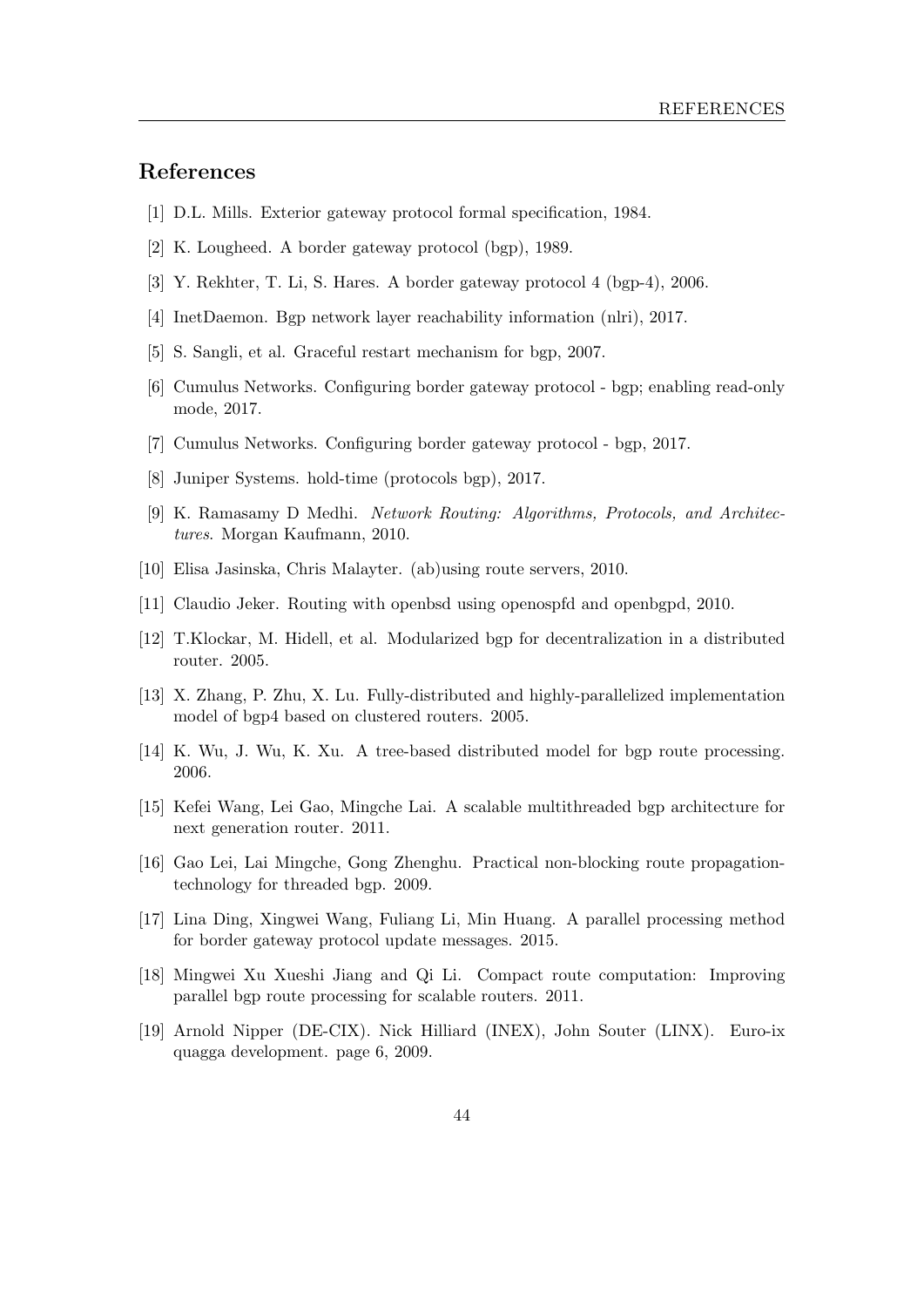- <span id="page-45-0"></span>[20] Boian Bonev. Euro-ix branch of quagga, 2017.
- <span id="page-45-1"></span>[21] Mikrotik. Cloudcorerouter and routeros v6.x, 2014.
- <span id="page-45-2"></span>[22] Cisco Systems. Virtual route reflector using cisco ios xrv, 2014.
- <span id="page-45-3"></span>[23] Eric Nghia Nguyen-Duy, Aris Lambrianidis. Ams-ix route-server performance test euro-ix 20th, 2012.
- <span id="page-45-4"></span>[24] Euro-IX. Internet exchange points. Technical report, Euro-IX, 2015.
- <span id="page-45-5"></span>[25] Bryan Eikema. Bgp routing security and deployment strategies, 2015.
- <span id="page-45-6"></span>[26] Shu Sugimoto, Wataru Ishida. Performance evaluation of bird and gobgp, 2016.
- <span id="page-45-7"></span>[27] Ondrej Zajicek. Identifying bgp convergence bottleneck, 2017.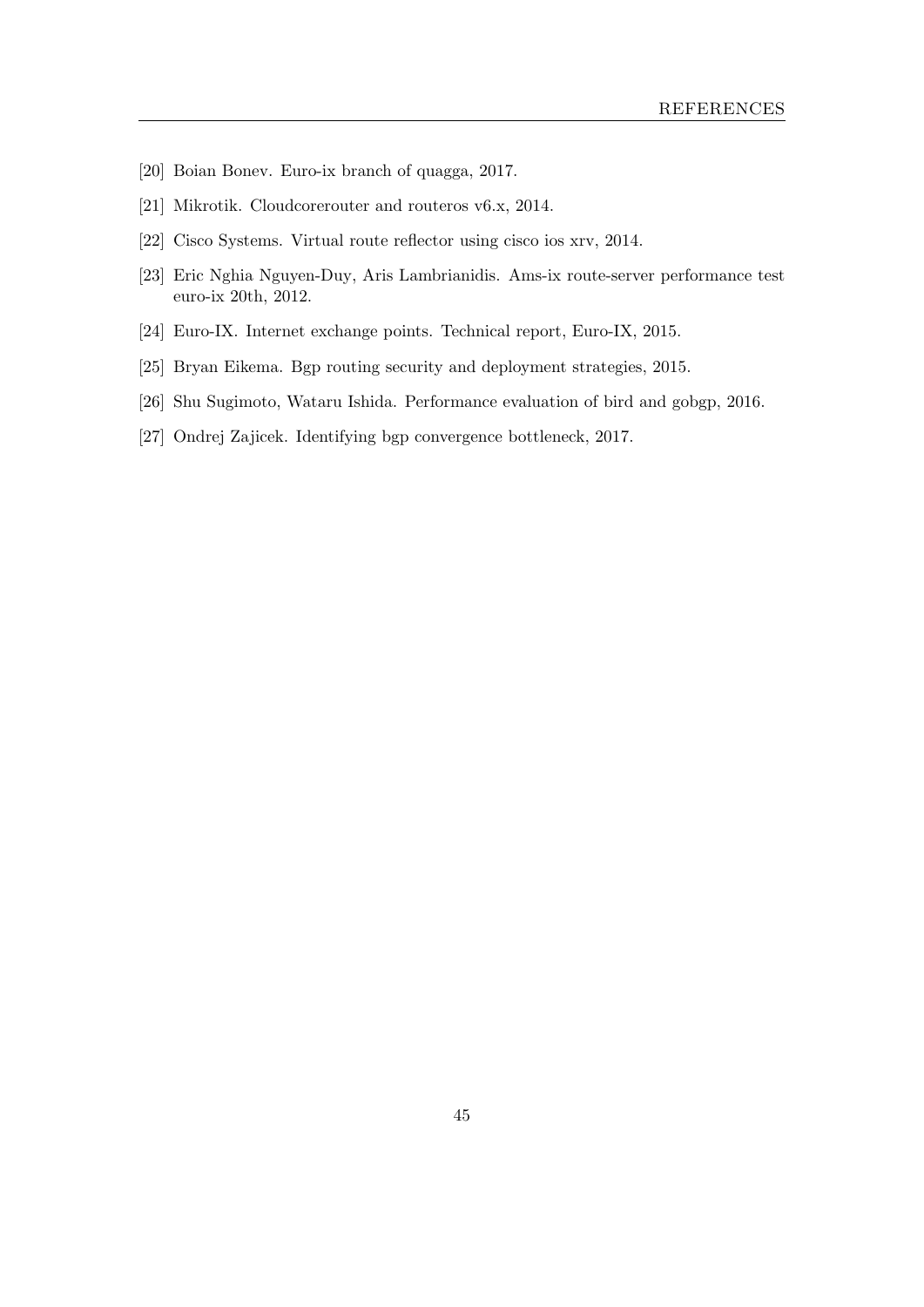## <span id="page-46-0"></span>Appendix A Many-to-one scenario results

| Number of prefixes | <b>100</b> | 1.000 | 10.000 |
|--------------------|------------|-------|--------|
| Run 1              | 19         |       |        |
| Run 2              |            |       |        |
| Run 3              |            |       | 10     |
| Average            | 7.67       | 4.67  | 5,67   |

Table A8: Convergence time in seconds with 10 peers

| Number of prefixes | <b>100</b> | 1.000 | 10.000 |
|--------------------|------------|-------|--------|
| Run 1              | 31         | 5     |        |
| Run 2              |            | 5     | 12     |
| Run 3              |            | 16    | 12     |
| Average            | 15         | 8,67  | 11,67  |

Table A9: Convergence time in seconds with 100 peers

| Number of prefixes | <b>100</b> | 1.000 | 10.000 |
|--------------------|------------|-------|--------|
| Run <sub>1</sub>   |            | 21    | 27     |
| Run 2              | 29         | 19    | 49     |
| Run <sub>3</sub>   |            | 19    | 40     |
| Average            | 14.67      | 17,33 | 38,67  |

Table A10: Convergence time in seconds with 200 peers

| Number of prefixes | <b>100</b> |       | $1.000 \mid 10.000$ |
|--------------------|------------|-------|---------------------|
| Run 1              | 20         | 12    | 49                  |
| Run 2              | 13         | 16    | 78                  |
| Run 3              | 19         | 13    | 48                  |
| Average            | 15         | 13,67 | 58,33               |

|  |  | Table A11: Convergence time in seconds with 300 peers |  |  |  |  |  |  |
|--|--|-------------------------------------------------------|--|--|--|--|--|--|
|--|--|-------------------------------------------------------|--|--|--|--|--|--|

| Number of prefixes | <b>100</b> | 1.000 | 10.000 |
|--------------------|------------|-------|--------|
| Run 1              | 20         | 42    | 75     |
| Run 2              | 32         | 35    | 83     |
| Run <sub>3</sub>   | 25         | 53    | 105    |
| Average            | 25,67      | 43,33 | 87,67  |

Table A12: Convergence time in seconds with 400 peers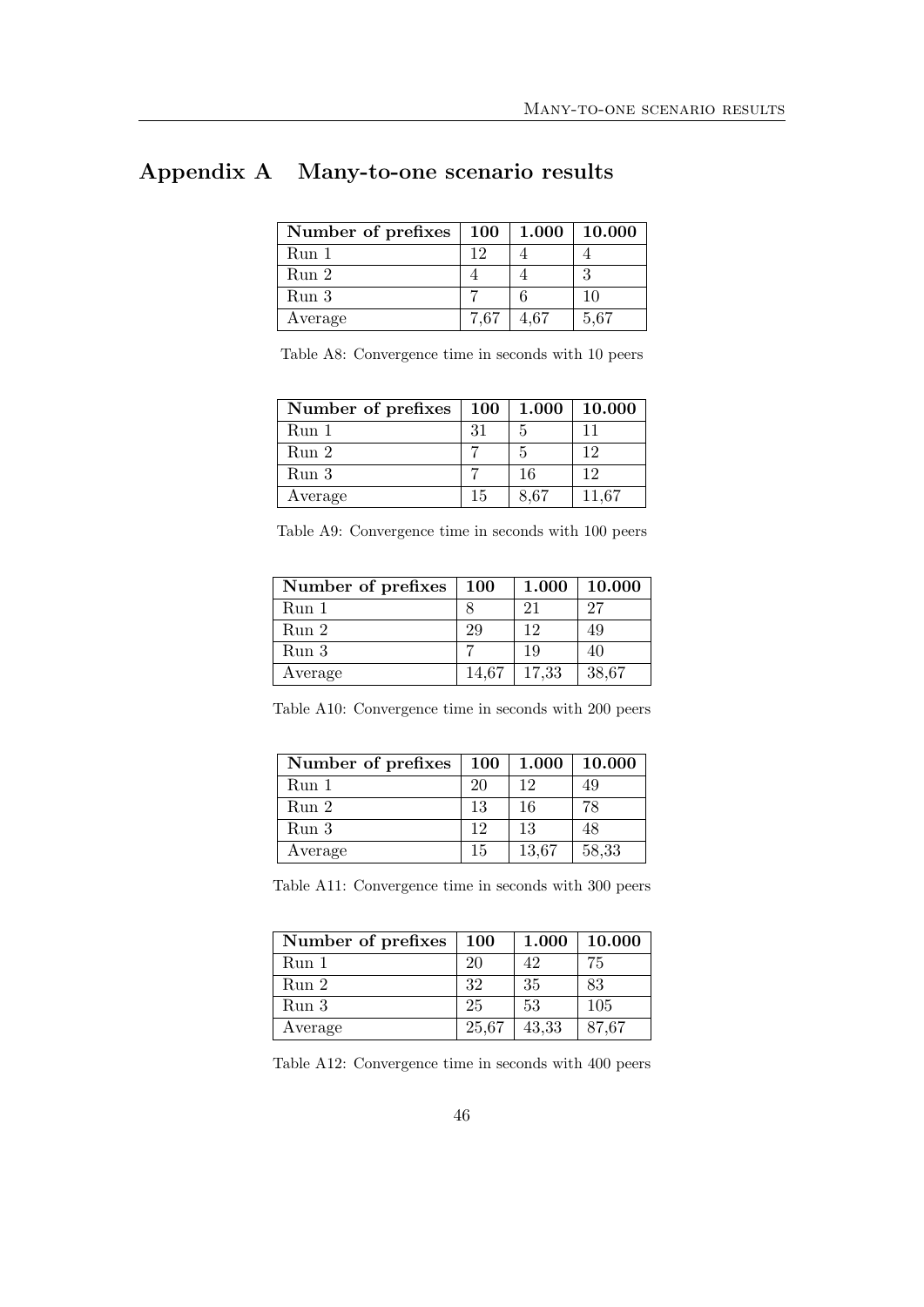| Number of prefixes | <b>100</b> | 1.000 | 10.000 |
|--------------------|------------|-------|--------|
| Run <sub>1</sub>   | 14         | 94    | 79     |
| Run 2              | 16         | 71    | 115    |
| Run <sub>3</sub>   | 44         | 63    | 170    |
| Average            | 24,67      | 76    | 121,33 |

Table A13: Convergence time in seconds with 500 peers

| Number of prefixes | <b>100</b> | 1.000 | 10.000 |
|--------------------|------------|-------|--------|
| Run 1              | 43         | 39    | 241    |
| Run 2              | 38         | 38    | 265    |
| Run <sub>3</sub>   | 40         | 54    | 281    |
| Average            | 40,33      | 43.67 | 262,33 |

| Number of prefixes   100   1.000   10.000 |     |     |     |
|-------------------------------------------|-----|-----|-----|
| Run 1                                     |     | 46  | 380 |
| Run <sub>2</sub>                          | 90  | 52  | 431 |
| Run 3                                     | -31 | .51 | 280 |

Table A14: Convergence time in seconds with 600 peers

Table A15: Convergence time in seconds with 700 peers

| Average | 50 | 49,67 | 363,67

| Number of prefixes | <b>100</b> | 1.000 | 10.000 |
|--------------------|------------|-------|--------|
| Run 1              | 75         | 49    | 446    |
| Run 2              | 65         | 82    | 457    |
| Run <sub>3</sub>   | 66         | 73    | 322    |
| Average            | 68,67      | 68    | 408,33 |

Table A16: Convergence time in seconds with 800 peers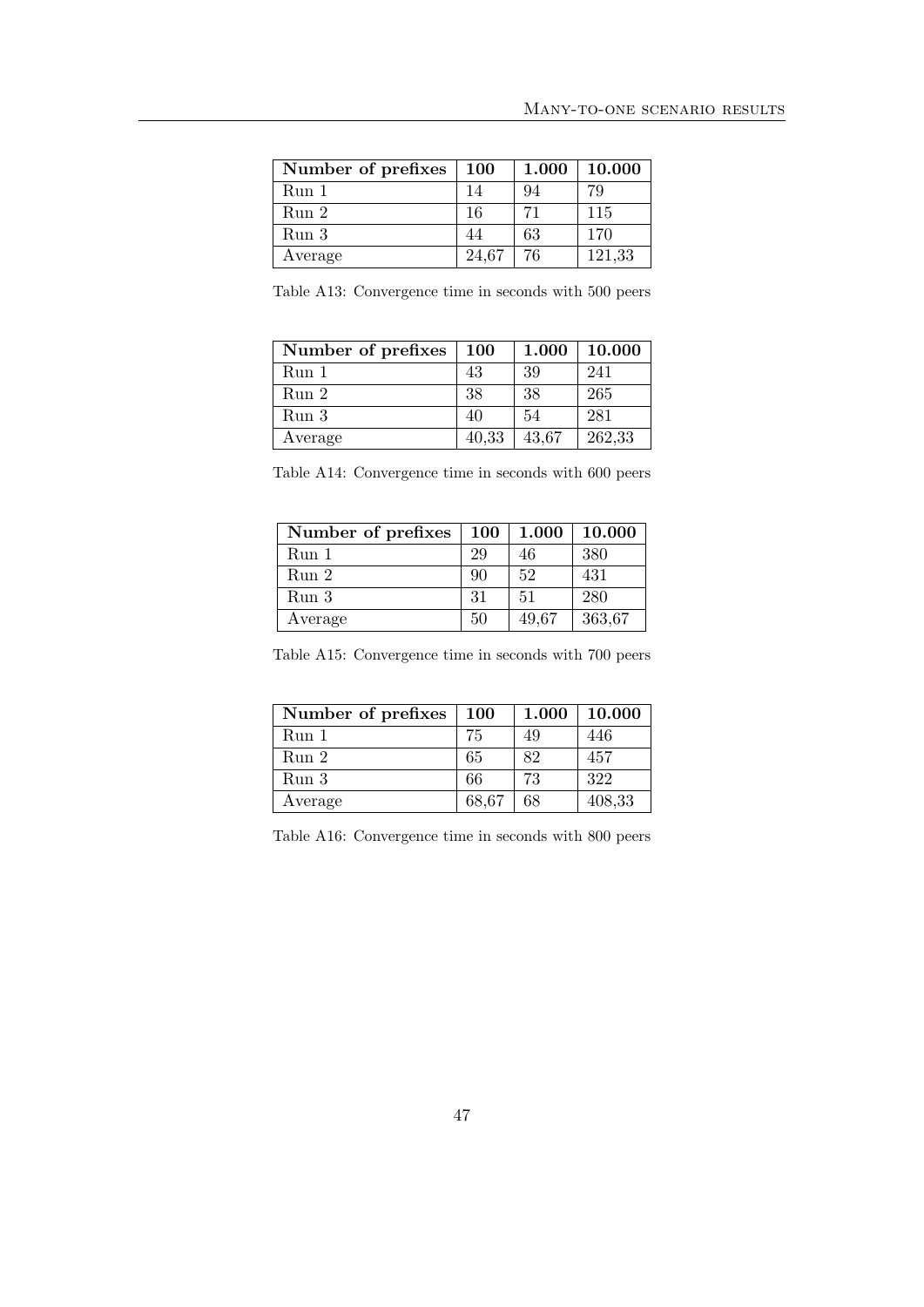## <span id="page-48-0"></span>Appendix B BIRD Configuration

```
### Begin Example Configuration
log "/var/log/bird.log" all;
log syslog all;
watchdog warning 1s
debug protocols { states, interfaces, events, packets }
debug latency on
debug latency limit 1s
router id 10.0.8.2;
define myas = 65000;
protocol device { }
### The following function excludes weird networks such as
### rfc1918, class D, class E, and too long or too short prefixes
function avoid martians()
prefix set martians;
\left| \cdot \right|martians = [169.254.0.0/16+, 172.16.0.0/12+, 192.168.0.0/16+, 10.0.0.0/8224.0.0.0/4+, 240.0.0.0/4+, 0.0.0.0/32-, 0.0.0.0/0\{25,32\}, 0.0.0.0/0\{0,7\}### Avoid RFC1918 and similar networks
if net \tilde{ } martians then return false;
return true;
}
function avoid_crappy_prefixes()
{
if net.len < 8 then return false;
if net.len > 29 then return false;
return true;
}
### Protocol Template
template bgp PEERS {
local as myas;
import all;
export all;
```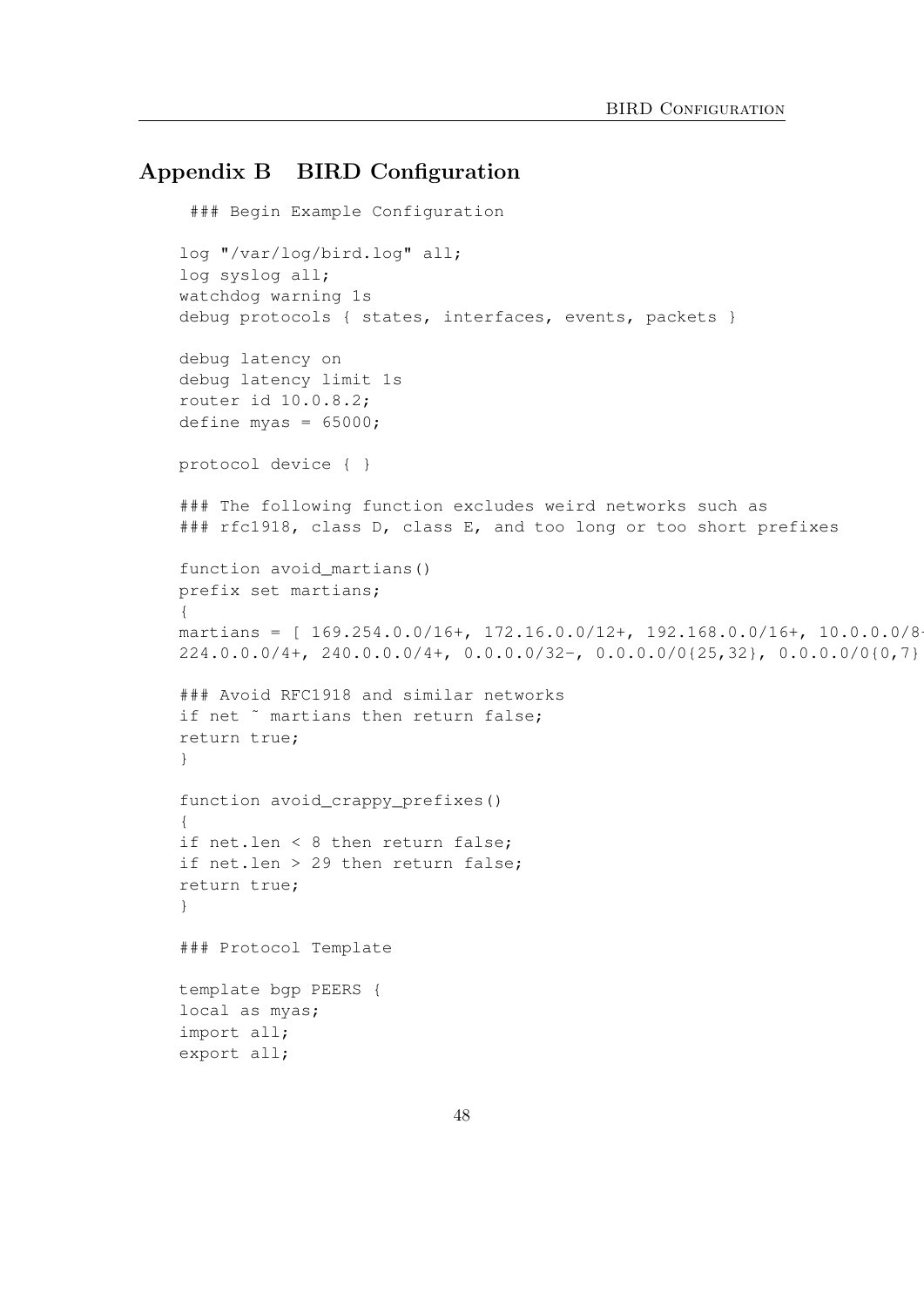```
import limit 1000000000;
rs client;
passive on;
}
### Generic Input Filter
filter bgp_in {
if avoid_martians() && avoid_crappy_prefixes() then accept;
else reject;
}
### BGP output filter (based on communities)
function bgp_out(int peeras)
{
if ! (source = RTS_BGP ) then return false;
if peeras > 65535 then return true; ### communities do not support AS32
if (0, peeras) \tilde{ } bgp_community then return false;
if (myas, peeras) ~ bgp_community then return true;
if (0, myas) ˜ bgp_community then return false;
return true;
}
protocol bgp R_654 from PEERS {
description "R 654 - peer 4";
neighbor 10.0.8.4 as 654;
import filter bgp_in;
export where bgp out (654);
}
protocol bgp R_655 from PEERS {
description "R_655 - peer 5";
neighbor 10.0.8.5 as 655;
import filter bgp_in;
export where bqp_out (655);
}
. . . . .
```